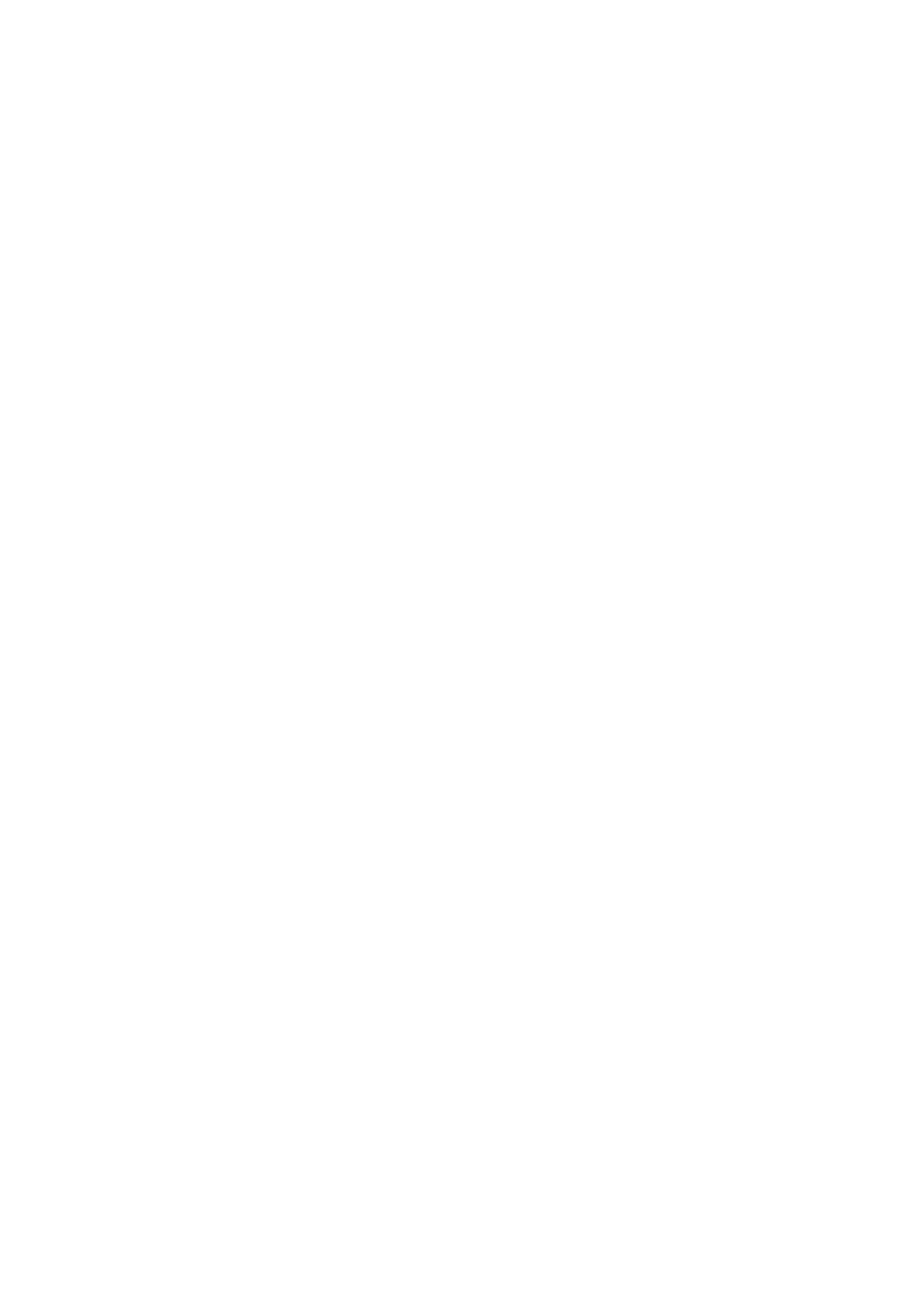# **CITY OF COCKBURN**

# **SUMMARY OF AGENDA TO BE PRESENTED TO THE ORDINARY COUNCIL MEETING TO BE HELD ON TUESDAY, 22 JUNE 1999 AT 7:30 P.M.**

# **Page**

 $\overline{\phantom{0}}$ 

| 1 <sub>1</sub> |                                                      |                                                                                                                                                                                           |  |  |  |  |
|----------------|------------------------------------------------------|-------------------------------------------------------------------------------------------------------------------------------------------------------------------------------------------|--|--|--|--|
| 2.             | APPOINTMENT OF PRESIDING MEMBER (IF REQUIRED) 1      |                                                                                                                                                                                           |  |  |  |  |
| 3.             | DISCLAIMER (To be read aloud by Presiding Member)  1 |                                                                                                                                                                                           |  |  |  |  |
| 4.             | ACKNOWLEDGEMENT OF RECEIPT OF WRITTEN DECLARATIONS   |                                                                                                                                                                                           |  |  |  |  |
| 5.             |                                                      |                                                                                                                                                                                           |  |  |  |  |
| 6.             |                                                      | ACTION TAKEN ON PREVIOUS PUBLIC QUESTIONS TAKEN ON                                                                                                                                        |  |  |  |  |
| 7.             |                                                      |                                                                                                                                                                                           |  |  |  |  |
| 8.             | 8.1                                                  | (OCM2_6_1999) - ORDINARY MEETING OF COUNCIL - 8/6/19992                                                                                                                                   |  |  |  |  |
| 9.             |                                                      |                                                                                                                                                                                           |  |  |  |  |
| 10.            |                                                      |                                                                                                                                                                                           |  |  |  |  |
| 11.            |                                                      | BUSINESS LEFT OVER FROM THE PREVIOUS MEETING (If                                                                                                                                          |  |  |  |  |
| 12.            |                                                      |                                                                                                                                                                                           |  |  |  |  |
| 13.            | 13.1                                                 | (OCM2_6_1999) - 1999 LOCAL GOVERNMENT WEEK CONFERENCE                                                                                                                                     |  |  |  |  |
| 14.            |                                                      |                                                                                                                                                                                           |  |  |  |  |
|                | 14.1                                                 | (OCM2 6 1999) - FREMANTLE - ROCKINGHAM INDUSTRIAL AREA<br>REGIONAL STRATEGY (FRIARS) - PUBLISHED BY WAPC FOR PUBLIC<br>COMMENT - COUNCIL SUBMISSION (9332) (SMH/AJB/DW)3                  |  |  |  |  |
|                | 14.2                                                 | (OCM2 6 1999) - AMENDMENT NO 198 - REZONING RURAL TO SPECIAL<br>RURAL - LOTS 391 TO 393 LIDDELOW ROAD, BANJUP - OWNER: RC &<br>MC KENNEDY, Y KANNIS, MD & RC RODRIGUES - APPLICANT: CHRIS |  |  |  |  |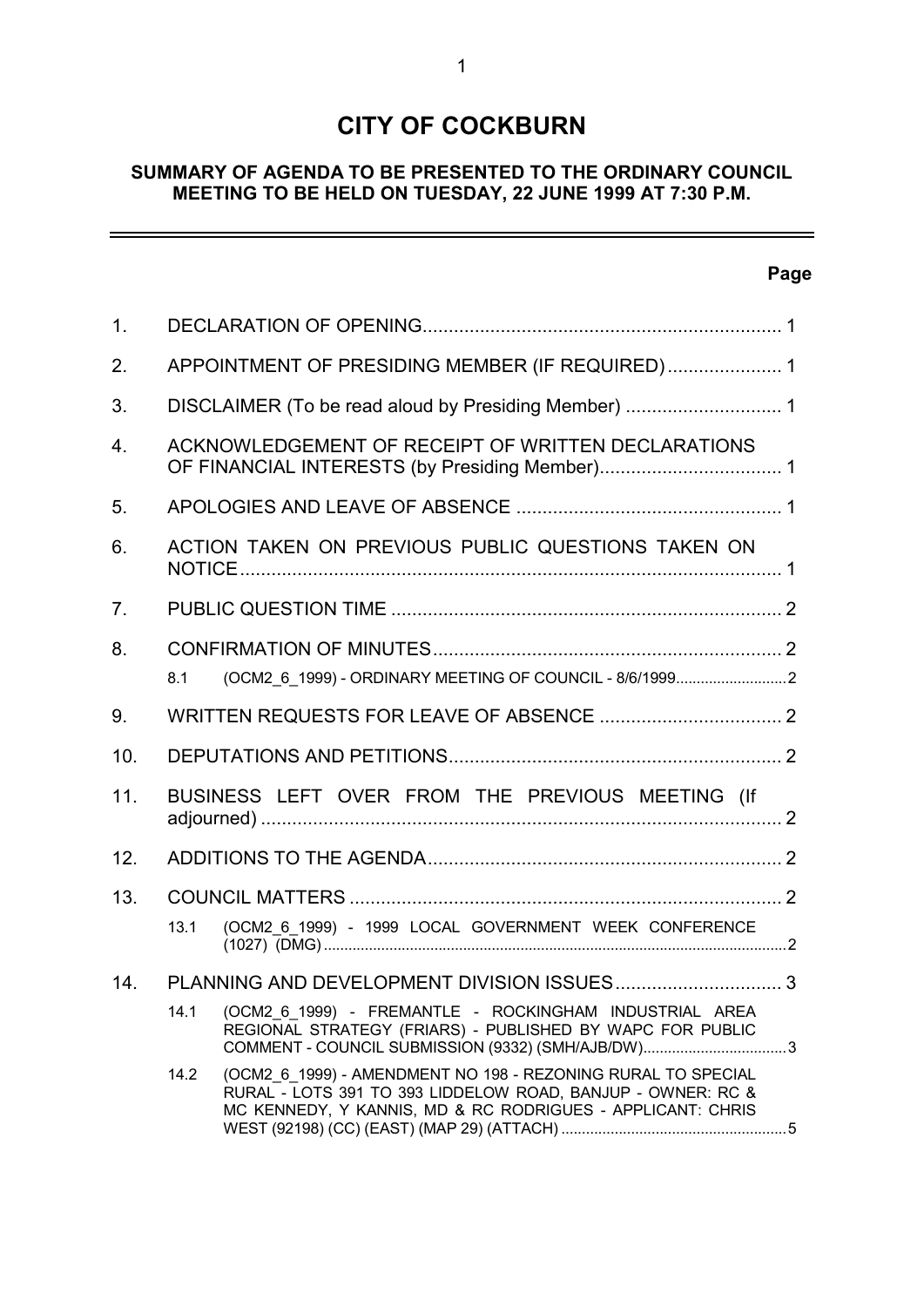|     | 14.3  | (OCM2 6 1999) - AMENDMENT NO. 209 - CSL 4252 MURDOCH DRIVE &<br>PORTION OF RESERVE R44544 (LOCATION 4253) FARRINGTON ROAD,<br>NORTH LAKE - OWNER: HEALTH DEPARTMENT OF WA - APPLICANT:<br>RICHARD PAWLUK & ASSOCIATES (92209) (CC) (EAST) (MAP 12)                                   |  |
|-----|-------|--------------------------------------------------------------------------------------------------------------------------------------------------------------------------------------------------------------------------------------------------------------------------------------|--|
|     | 14.4  | (OCM2 6 1999) - SUBMISSION ON CONSULTATIVE ENVIRONMENTAL<br>REVIEW - SEAWALL CONSTRUCTION, LAND RECLAMATION AND<br>DREDGING - FOR SHIPBUILDING, REPAIR AND MAINTENANCE<br>ACTIVITIES WITHIN JERVOISE BAY NORTHERN HARBOUR,<br>HENDERSON (9500) (3412160) (DW) (COASTAL) (ATTACH)  11 |  |
|     | 14.5  | (OCM2_6_1999) - MINOR MODIFICATION TO AMENDMENT NO. 170 - TO<br>DISTRICT ZONING SCHEME NO. 2 - CSL 1843 & 2197; PT LOT 2<br>COCKBURN ROAD, HENDERSON - OWNER: LANDCORP - APPLICANT:                                                                                                  |  |
|     | 14.6  | (OCM2 6 1999) - PROPOSED CHURCH HALL ADDITIONS - LOT 6, 216<br>YANGEBUP ROAD, YANGEBUP - OWNER: LAKELANDS FAMILY CHURCH<br>- APPLICANT: BROWN & JOY INDUSTRIES (4314978) (MT) (SOUTH) (MAP                                                                                           |  |
|     | 14.7  | (OCM2_6_1999) - ATWELL SOUTH STRUCTURE PLAN AND REZONING -<br>CELL 28, EAST OF KWINANA FREEWAY - OWNER: LANDCORP, GOLD<br>ESTATES AND OTHERS - APPLICANT: ROBERTS DAY GROUP (9640)                                                                                                   |  |
|     | 14.8  | (OCM2 6 1999) - NON COMPLIANCE WITH DEVELOPMENT APPROVAL -<br>LOT 105, 13 EMPLACEMENT CRESCENT, HAMILTON HILL - OWNER: V M<br>MARCELINO, B KOVACEVIC & T NARVAEZ (2212220) (MT) (WEST) (MAP                                                                                          |  |
|     | 14.9  | (OCM2 6 1999) - PROPOSED REVOCATION OF COUNCIL DECISION<br>8/6/1999 - MINUTE NO. 79 (AG ITEM 14.3 OCM1_6_1999) - TENDER NO.<br>12/99 - INSPECTION OF PRIVATE SWIMMING POOLS (3211) (VG)                                                                                              |  |
|     | 14.10 | (OCM2 6 1999) - TENDER NO. 12/99 - INSPECTION OF PRIVATE                                                                                                                                                                                                                             |  |
|     | 14.11 | (OCM2_6_1999) - REVIEW OF THE METROPOLITAN CENTRES POLICY<br>STATEMENT FOR THE PERTH METROPOLITAN REGION - 1999                                                                                                                                                                      |  |
| 15. |       | FINANCE AND CORPORATE SERVICES DIVISION ISSUES 46                                                                                                                                                                                                                                    |  |
|     | 15.1  | (OCM2 6 1999) - REPORT ON FINANCIAL STATEMENTS (5505) (NM)                                                                                                                                                                                                                           |  |
|     | 15.2  | (OCM2 6 1999) - LIST OF CREDITORS PAID (5605) (KL) 47                                                                                                                                                                                                                                |  |
|     | 15.3  | (OCM2_6_1999) - ADOPTION OF PRINCIPAL ACTIVITIES PLAN (5406)                                                                                                                                                                                                                         |  |
|     | 15.4  | (OCM2 6 1999) - BUDGET AMENDMENTS (5402) (ATC) 50                                                                                                                                                                                                                                    |  |
|     | 15.5  | (OCM2_6_1999) - KWINANA AIR BUFFER ZONE ACTION GROUP (K.A.B.Z.)                                                                                                                                                                                                                      |  |
| 16. |       |                                                                                                                                                                                                                                                                                      |  |
|     | 16.1  | (OCM2 6 1999) - FRESHWATER DRIVE TRAFFIC ISSUE (451130) (JR)                                                                                                                                                                                                                         |  |
|     | 16.2  | (OCM2 6 1999) - TENDER NO. 21/99 - SUPPLY AND LAYING OF HOT                                                                                                                                                                                                                          |  |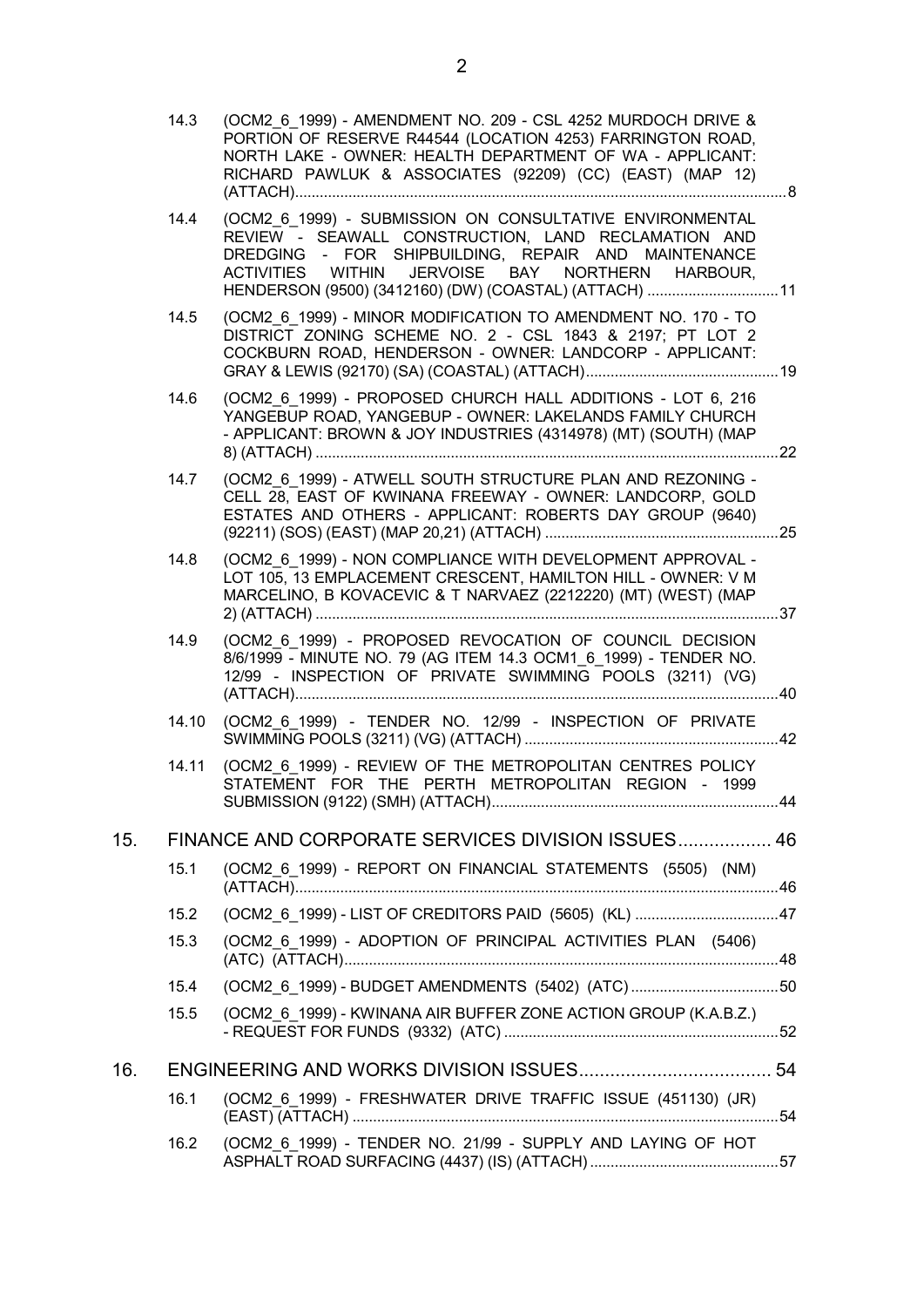| 17. |      |                                                                                                                            |  |  |  |  |
|-----|------|----------------------------------------------------------------------------------------------------------------------------|--|--|--|--|
|     | 17.1 | (OCM2_6_1999) - REPLACEMENT DEED - SPEARWOOD DALMATINAC                                                                    |  |  |  |  |
|     | 17.2 | (OCM2_6_1999) - APPOINTMENT OF NEW MEMBERS - JANDAKOT                                                                      |  |  |  |  |
|     | 17.3 | (OCM2 6 1999) - JANDAKOT VOLUNTEER BUSH FIRE BRIGADE -                                                                     |  |  |  |  |
|     | 17.4 | (OCM2_6_1999) - SOUTH COOGEE VOLUNTEER BUSH FIRE BRIGADE -<br>OFFICE BEARERS 1999 - 2000 (1562) (DMG) (COASTAL) (SOUTH) 67 |  |  |  |  |
|     | 17.5 | (OCM2 6 1999) - APPOINTMENT OF FIRE CONTROL OFFICERS (1550)                                                                |  |  |  |  |
|     | 17.6 | (OCM2 6 1999) - DELEGATION OF AUTHORITY TO APPOINT FIRE<br>CONTROL OFFICERS (1015) (DMG) (ALL WARDS) (ATTACH) 71           |  |  |  |  |
|     | 17.7 | (OCM2 6 1999) - TENDER FOR CLEANING OF THE SOUTH LAKE                                                                      |  |  |  |  |
| 18. |      |                                                                                                                            |  |  |  |  |
| 19. |      | MOTIONS OF WHICH PREVIOUS NOTICE HAS BEEN GIVEN 75                                                                         |  |  |  |  |
| 20. |      |                                                                                                                            |  |  |  |  |
| 21. |      | QUESTIONS OF WHICH DUE NOTICE HAS BEEN GIVEN WITHOUT                                                                       |  |  |  |  |
| 22. |      | NOTICES OF MOTION GIVEN AT THE MEETING FOR                                                                                 |  |  |  |  |
| 23. |      | MATTERS TO BE NOTED FOR INVESTIGATION, WITHOUT                                                                             |  |  |  |  |
| 24. |      | RESOLUTION OF COMPLIANCE (Section 3.18(3), Local Government                                                                |  |  |  |  |
| 25. |      |                                                                                                                            |  |  |  |  |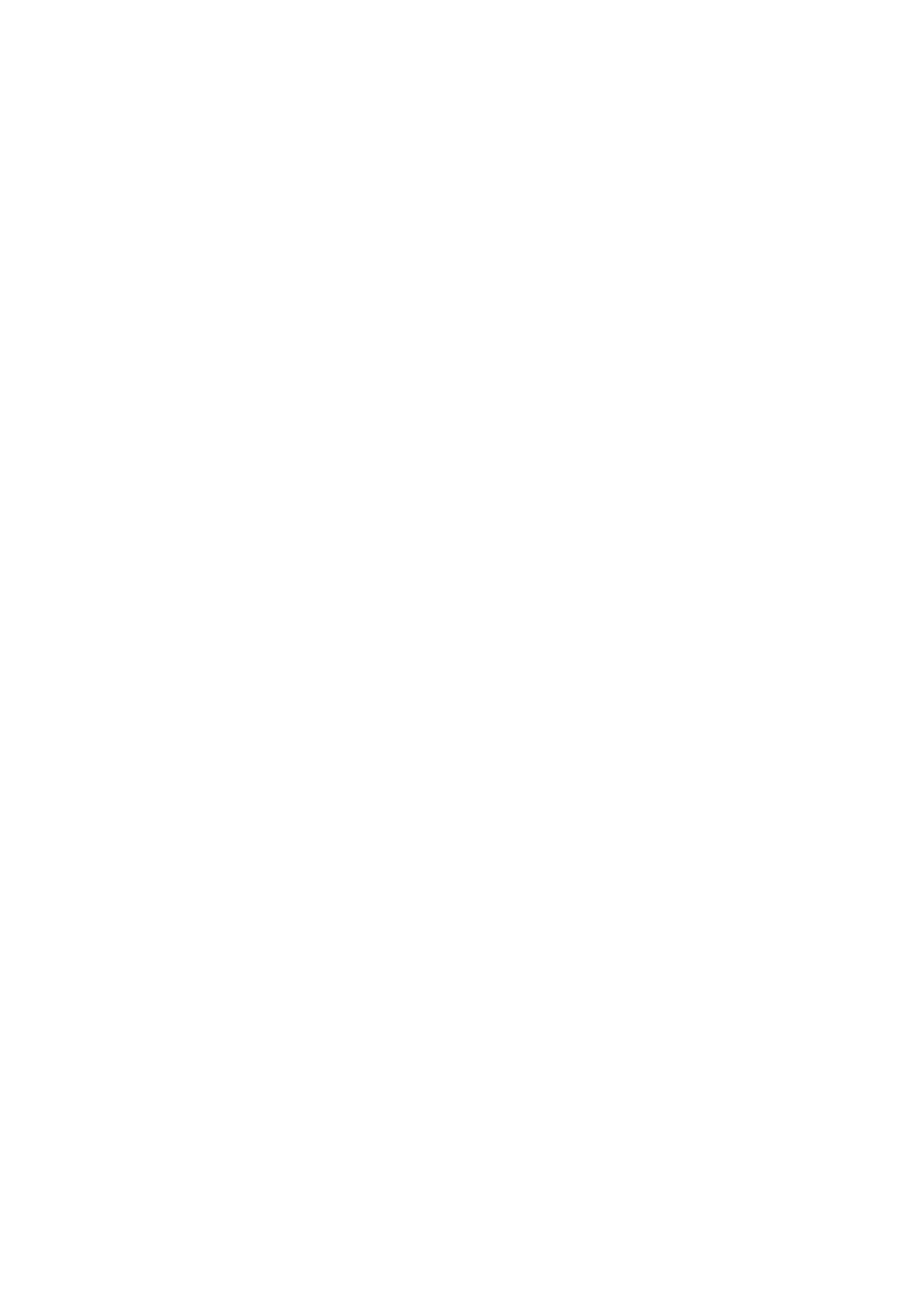# **CITY OF COCKBURN**

# **AGENDA TO BE PRESENTED TO THE ORDINARY COUNCIL MEETING TO BE HELD ON TUESDAY, 22 JUNE 1999 AT 7:30 P.M.**

#### **1. DECLARATION OF OPENING**

#### **2. APPOINTMENT OF PRESIDING MEMBER** (IF REQUIRED)

Nil

**3. DISCLAIMER** (To be read aloud by Presiding Member) Members of the public who attend Council Meetings, should not act immediately on anything they hear at the Meetings, without first seeking clarification of Council's position. Persons are advised to wait for written advice from the Council prior to taking action on any matter that they may have before Council.

#### **4. ACKNOWLEDGEMENT OF RECEIPT OF WRITTEN DECLARATIONS OF FINANCIAL INTERESTS (by Presiding Member)**

#### **5. APOLOGIES AND LEAVE OF ABSENCE**

Nil

### **6. ACTION TAKEN ON PREVIOUS PUBLIC QUESTIONS TAKEN ON NOTICE**

Nil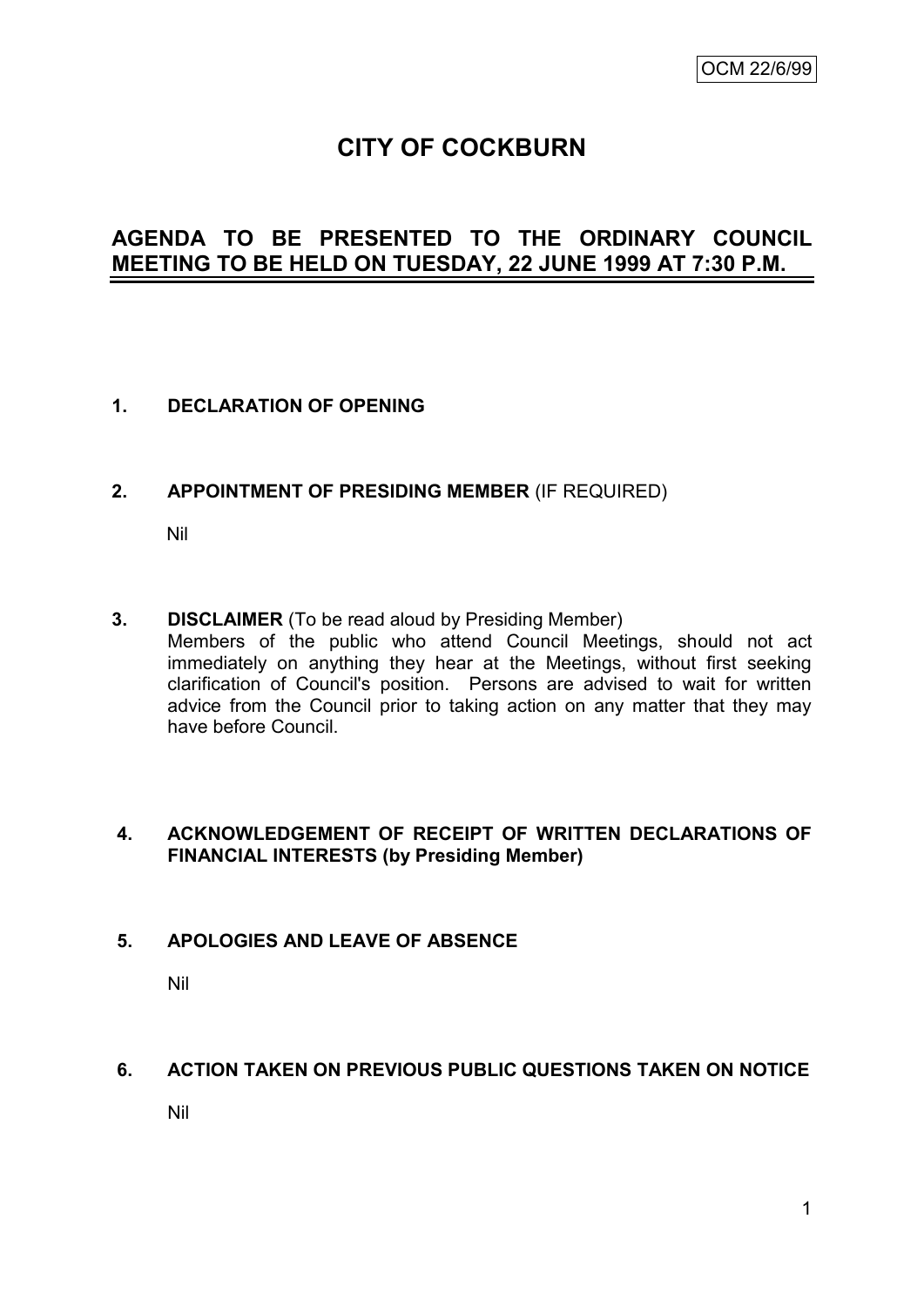### OCM 22/6/99

#### **7. PUBLIC QUESTION TIME**

#### **8. CONFIRMATION OF MINUTES**

#### **8.1 (OCM2\_6\_1999) - ORDINARY MEETING OF COUNCIL - 8/6/1999**

#### **9. WRITTEN REQUESTS FOR LEAVE OF ABSENCE**

Nil

#### **10. DEPUTATIONS AND PETITIONS**

Nil

## **11. BUSINESS LEFT OVER FROM THE PREVIOUS MEETING (If adjourned)**

Nil

#### **12. ADDITIONS TO THE AGENDA**

Nil

#### **13. COUNCIL MATTERS**

**13.1 (OCM2\_6\_1999) - 1999 LOCAL GOVERNMENT WEEK CONFERENCE (1027) (DMG)**

#### **RECOMMENDATION**

That Council nominate Commissioners Donaldson and Smithson and the Chief Executive Officer, Mr Rod Brown, to attend the 1999 Local Government Week Conference to be held at Burswood Resort Hotel from 1 - 3 August, 1999.

# **COUNCIL DECISION**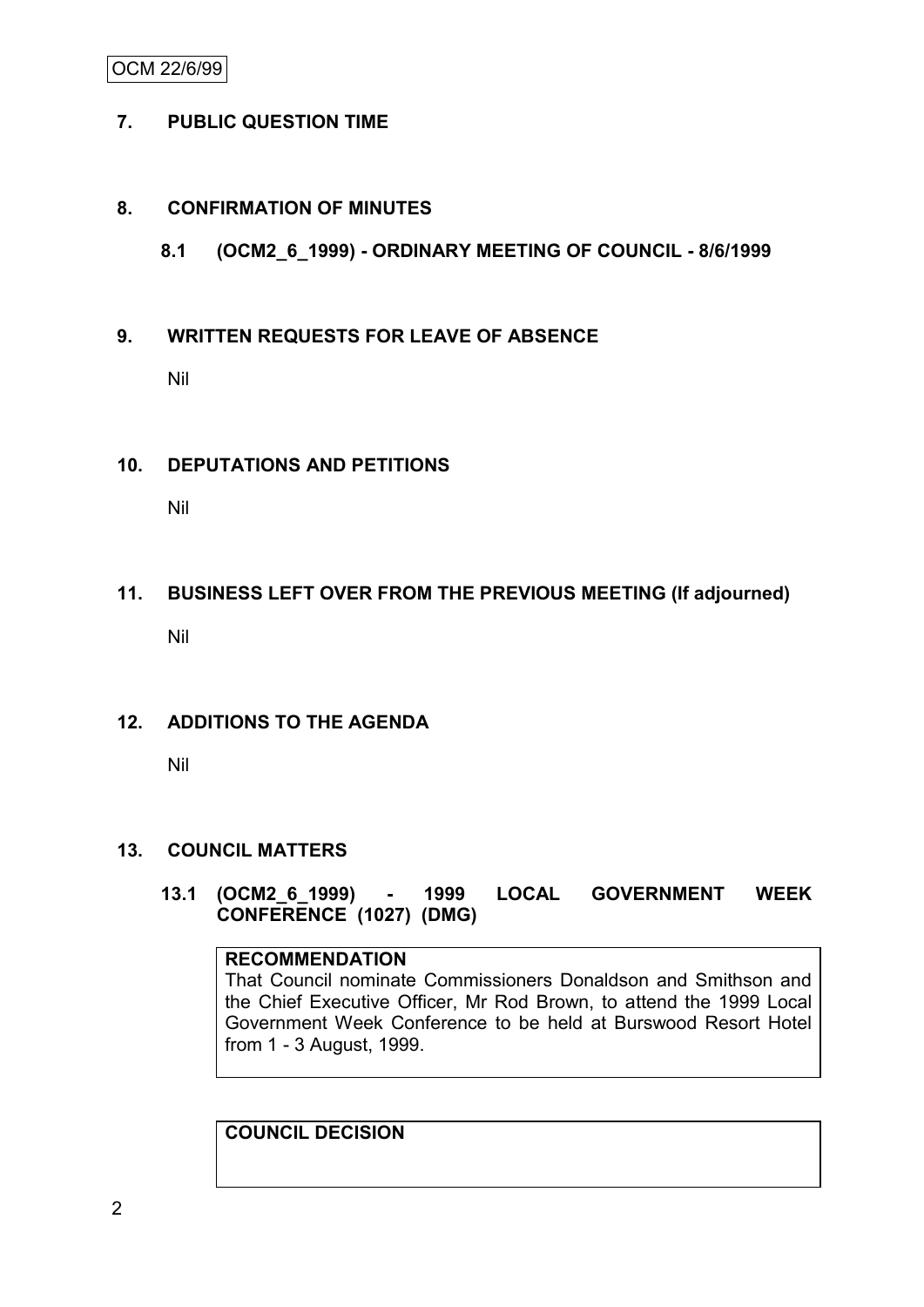### **Background**

This is the Premier Conference involving the Associations of Local Government in this State. It is customary for Council's delegates to the South Metropolitan Zone of the Local Government Association to attend this Conference.

#### **Submission**

N/A

#### **Report**

As usual, the program of events features a wide range of relevant and topical local government issues and some excellent presenters and keynote speakers.

## **Strategic Plan/Policy Implications**

Council Policy A5.12 refers.

#### **Budget/Financial Implications**

Total costs of \$1,200 - \$1,500 are available within the Conference Budgets.

## **Implications of Section 3.18(3) Local Government Act, 1995**

Nil.

## **14. PLANNING AND DEVELOPMENT DIVISION ISSUES**

#### **14.1 (OCM2\_6\_1999) - FREMANTLE - ROCKINGHAM INDUSTRIAL AREA REGIONAL STRATEGY (FRIARS) - PUBLISHED BY WAPC FOR PUBLIC COMMENT - COUNCIL SUBMISSION (9332) (SMH/AJB/DW)**

#### **RECOMMENDATION** That Council:

- (1) receive the report;
- (2) adopt the report as the Council's submission to the Western Australian Planning Commission on the Fremantle Rockingham Industrial Area Regional Strategy.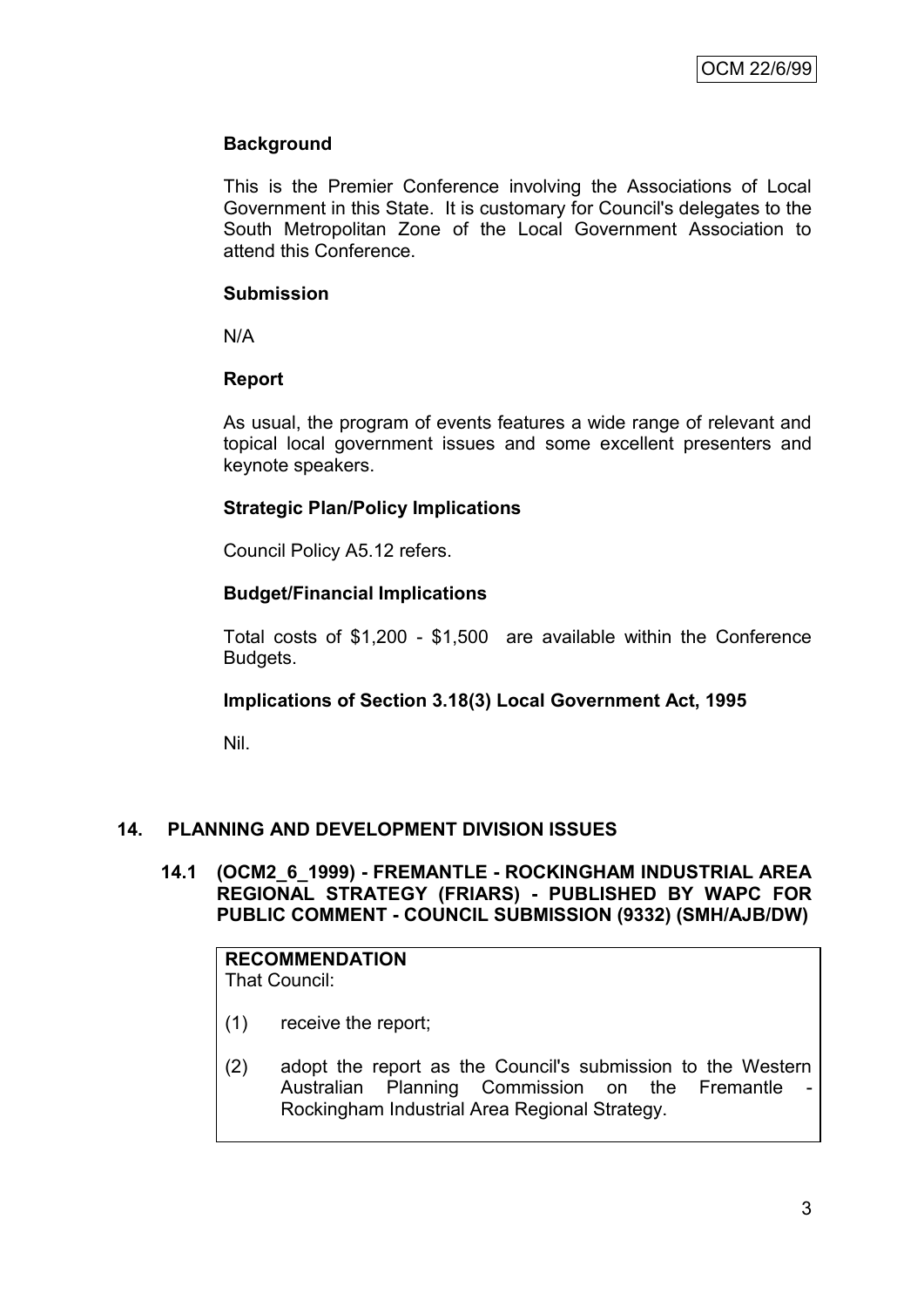### **COUNCIL DECISION**

#### **Background**

ERM Mitchell McCotter, planning consultants, were engaged by the WAPC to undertake the FRIARS study.

The study area is extensive, generally covering all the area on Cockburn Sound from Coogee Beach in the north, Kwinana Beach in the south and Mandogalup in the east.

The local governments affected by the study are the City of Rockingham, Town of Kwinana and City of Cockburn.

The land use options contained in the 1999 report essentially only apply to the Town of Kwinana and the City of Cockburn.

In March 1997, a discussion paper was published and circulated by the Ministry for Planning. The Council lodged a comprehensive 16 page submission in May.

#### **Submission**

In March 1999, the study report was published for public comment. The report contains 5 land use options, with one, "Option 4 - Integrated Industrial Expansion - No Remaining Townsites" preferred by the Commission.

#### **Report**

The attached report is based on an assessment of the strategy and is divided into 5 distinct parts for the ease of preparation, namely:-

- 1. Strategic issues.
- 2. Statistical and Feasibility Analysis.
- 3. Environmental Issues Considerations.
- 4. Community Views.
- 5. Alternative Option.

The report was prepared by the Director, Planning and Development, the Strategic Planner and the Environmental Manager, together with information and views provided by the local community by way of a workshop.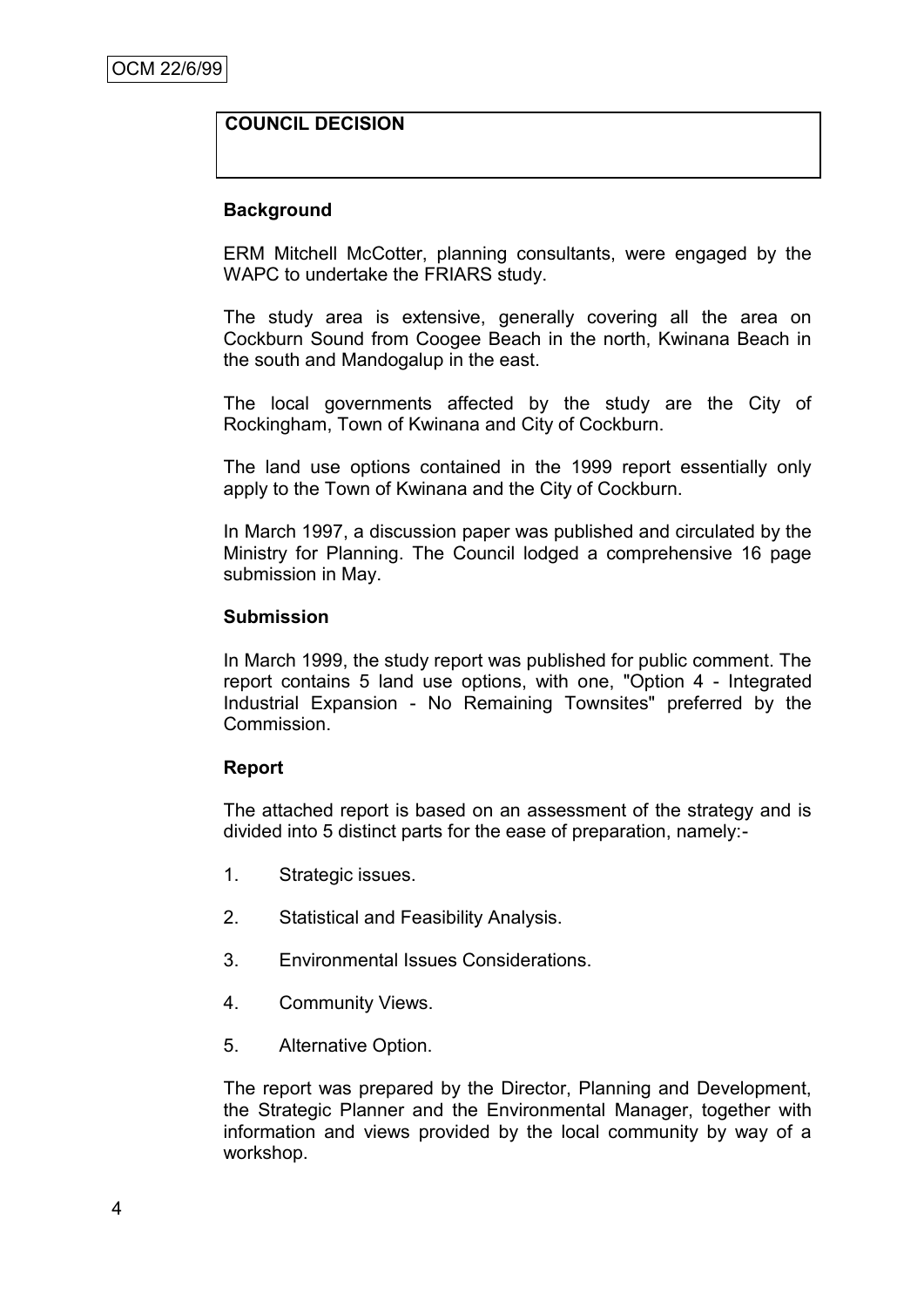### **Strategic Plan/Policy Implications**

Corporate Strategic Plan, Strategy 2.3 f) and Action 2.36 and Strategy 2.3 j) and Action 2.3.10 generally apply to this matter.

Also Strategy 4.2 and Action 4.2.2, Strategy 4.3 and Actions 4.3.1 and 4.3.2 apply together with Strategy 4.4 and Action 4.4.1.

#### **Budget/Financial Implications**

N/A

#### **Implications of Section 3.18(3) Local Government Act, 1995**

Nil.

#### **14.2 (OCM2\_6\_1999) - AMENDMENT NO 198 - REZONING RURAL TO SPECIAL RURAL - LOTS 391 TO 393 LIDDELOW ROAD, BANJUP - OWNER: RC & MC KENNEDY, Y KANNIS, MD & RC RODRIGUES - APPLICANT: CHRIS WEST (92198) (CC) (EAST) (MAP 29) (ATTACH)**

# **RECOMMENDATION**

That Council:

- (1) adopt the Schedule of Submissions as contained in the Agenda Attachments;
- (2) adopt the amendment subject to the following modifications;
	- 1. modification of amendment 198 in accordance with the Schedule of Modifications attached to the Commission's letter of consent to advertise dated 24 March 1999, and;
	- 2. adding to the Sixth Schedule Special Rural Zone 13 the following clause:
		- 13. 2. 12 No dwelling shall be approved by Council unless it is connected to an alternative domestic waste-water treatment system as approved by the Health Department of Western Australia with an adequate phosphorous retention capacity, as determined by the Department of Environmental Protection, and with the base of the system on the modified irrigation area being the required distance above the highest known water table.'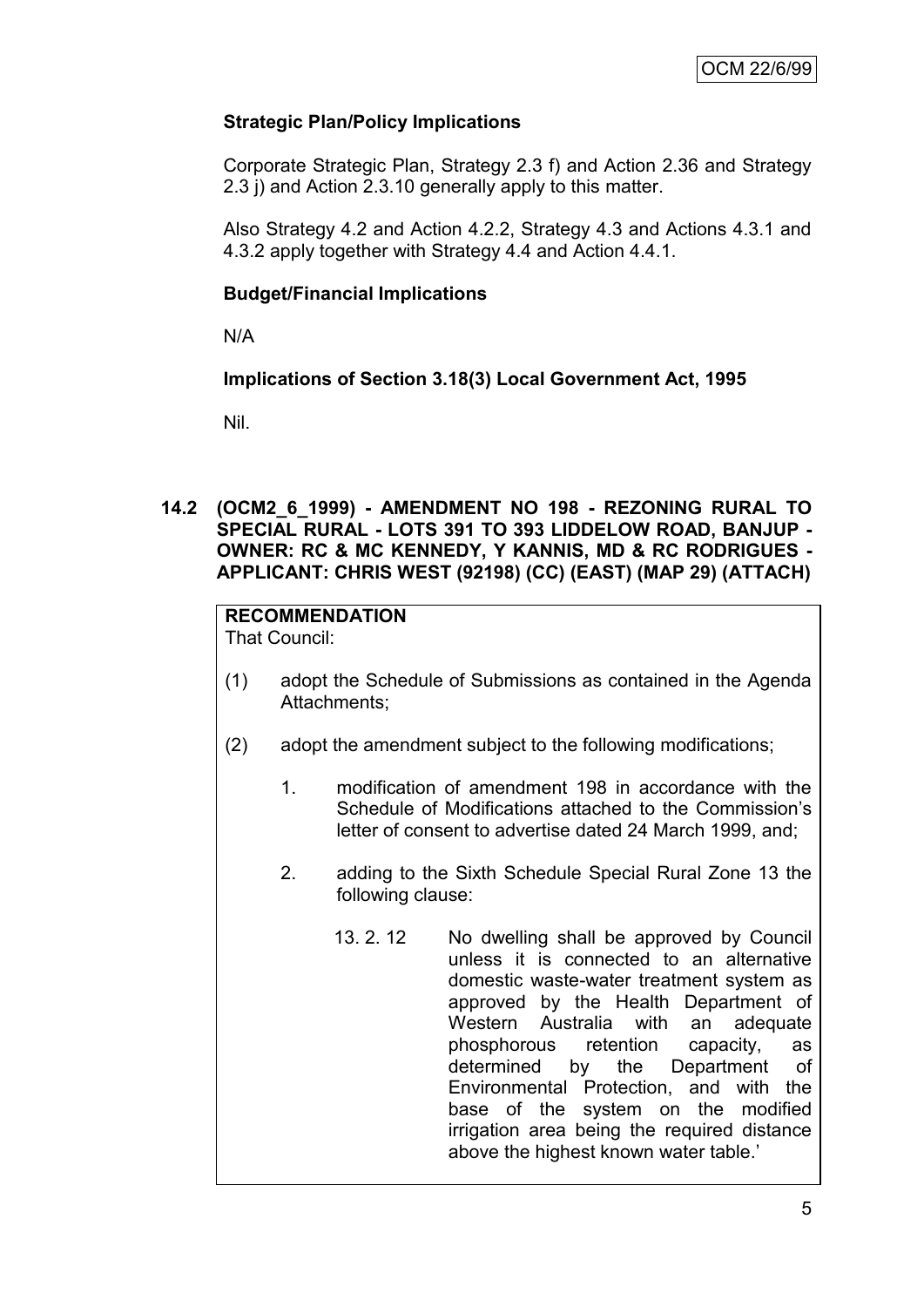#### Date the 22 day June 1999

### CHIEF EXECUTIVE OFFICER

- (3) in anticipation of the Hon. Minister for Planning's advice that final approval will be granted to the modified amendment, the modified amendment documents be signed and sealed and forwarded to the Western Australian Planning Commission, and;
- (4) advise the Commission, proponent and those that made submissions of the Council's decision.

# **COUNCIL DECISION**

#### **Background**

| ZONING:    | MRS: | Rural-Water Protection Zone                |  |  |
|------------|------|--------------------------------------------|--|--|
|            | DZS: | Rural                                      |  |  |
| LAND USE:  |      | Residential, Horse stable and Vacant Rural |  |  |
|            | Land |                                            |  |  |
| LOT SIZE:  | 36ha |                                            |  |  |
| AREA:      | N/A  |                                            |  |  |
| USE CLASS: | N/A  |                                            |  |  |

Lots 391, 392 and 393 are located in the Rural Zone of the Council's Scheme and the Rural -Water Protection Zone of the MRS, which was gazetted in April 1998.

Much of the land in the locality has been developed with Special Rural.

To control and guide development in the Rural- Water Protection Zone the Western Australian Planning Commission gazetted its SPP6 (Statement of Planning Policy No. 6 -Jandakot Ground Water Protection Policy) in June 1998. The Council is required to introduce the requirements of SPP6 in its Scheme.

In anticipation of a long time frame for the introduction of the requirements of SPP6 into Council's Scheme which may allow subdivision of the land, the applicant requested, and Council agreed, to rezone Lots 391, 392, 393 to Special Rural so that the land may developed with 2 hectare lots.

Amendment 198 therefore offers interim development control in line with adjacent Special Rural Zone 13. Eventually all Special Rural and Rural land under SPP6 and the Ground-water Protection zone may be transferred to the comparable Resource Zone proposed under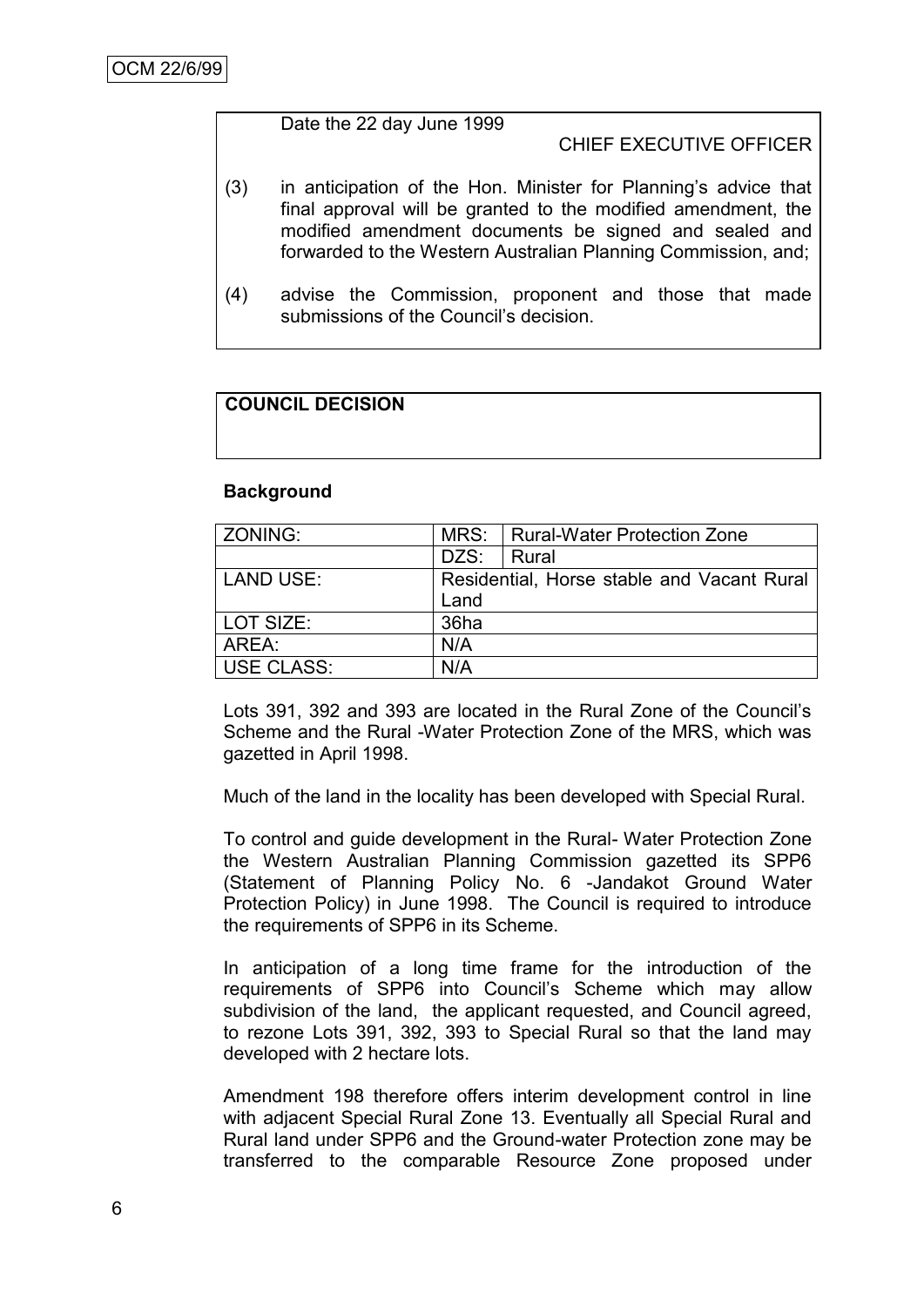Amendment 202 to the City's Scheme. Amendment 202 is with the Commission pending consent to advertise.

The applicant has also submitted a subdivision plan (WAPC Ref. 108997) to subdivide the land into 18 lots of 2 hectares. A Tribunal Appeal was initiated on the grounds that the application was not determined within the statutory 90 days time limit. The Appeal was subject to mediation with the applicant and Ministry for Planning and Council Officers, and conditions for the subdivision have been agreed upon. (See Agenda Attachments for Subdivision Plan)

Council at its meeting of 20 October 1998 resolved to adopt Amendment 198 to rezone Lots 391, 392, 393 Liddelow Road, Banjup from Rural to Special Rural. (See Agenda Attachment for October Report)

#### **Report**

As a requirement of consent to advertise, The Western Australian Planning Commission required modifications to the document to be effected prior to submission of the documents for final approval. The modifications are minor, requiring grammatical corrections to the amendment report and resolution for clarity. Adoption of the Commission's modifications is considered appropriate.

Six submissions were received during the advertising period. Two submissions from landowners on nearby Coffey Road supported the proposal and requested rezoning of their land to Special Rural also.

The Waters and Rivers Commission, Heath Department and the Water Corporation either raised on objections or supported the proposal. These authorities recommended the use of Alternative Treatment Units for residences to attenuate ground water contamination with nutrients. It is therefore considered appropriate that the following provision be added to Sixth Schedule Special Rural Zone 13:

'13. 2. 12 No dwelling shall be approved by Council unless it is connected to an alternative domestic waste-water treatment system as approved by the Health Department of Western Australia with an adequate phosphorous retention capacity, as determined by the Department of Environmental Protection, and with the base of the system on the modified irrigation area being the required distance above the highest known water table.'

(See Agenda Attachment for Schedule of Submissions)

The adoption of Amendment 198 for final approval is evident by:

a context of Special Rural development;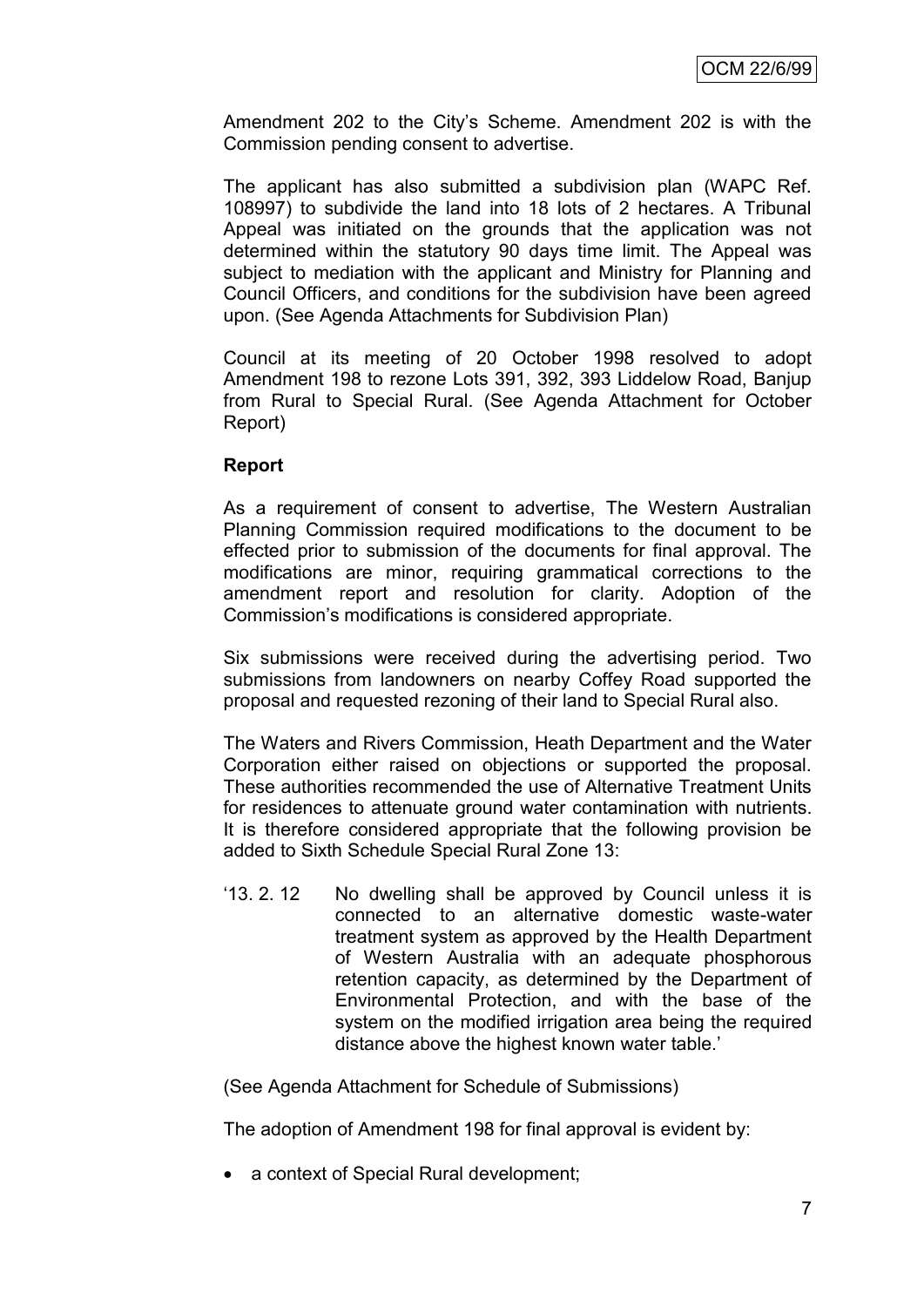- demonstrated land suitability and capability for Special Rural development;
- the necessity to introduce appropriate land use controls prior to subdivision and;
- submissions of no objections, or support for the proposal having been received during advertising.

#### **Strategic Plan/Policy Implications**

PD 43 Rural-Water Protection Zone (MRS) Jandakot

#### **Budget/Financial Implications**

N/A

**Implications of Section 3.18(3) Local Government Act, 1995**

Nil

**14.3 (OCM2\_6\_1999) - AMENDMENT NO. 209 - CSL 4252 MURDOCH DRIVE & PORTION OF RESERVE R44544 (LOCATION 4253) FARRINGTON ROAD, NORTH LAKE - OWNER: HEALTH DEPARTMENT OF WA - APPLICANT: RICHARD PAWLUK & ASSOCIATES (92209) (CC) (EAST) (MAP 12) (ATTACH)**

# **RECOMMENDATION**

That Council:

(1) adopt the following amendment:-

TOWN PLANNING AND DEVELOPMENT ACT, 1928 (AS AMENDED). RESOLUTION DECIDING TO AMEND A TOWN PLANNING SCHEME. CITY OF COCKBURN DISTRICT ZONING SCHEME NO. 2

AMENDMENT 209

Resolved that the Council, in pursuance of section 7 of the Town Planning and Development Act, 1928 (as amended), amend the above Town Planning Scheme by:

1. zoning CSL 4252 Murdoch Drive and portion of Reserve R44544 (Location 4253) Farrington Road, North Lake to Mixed Business.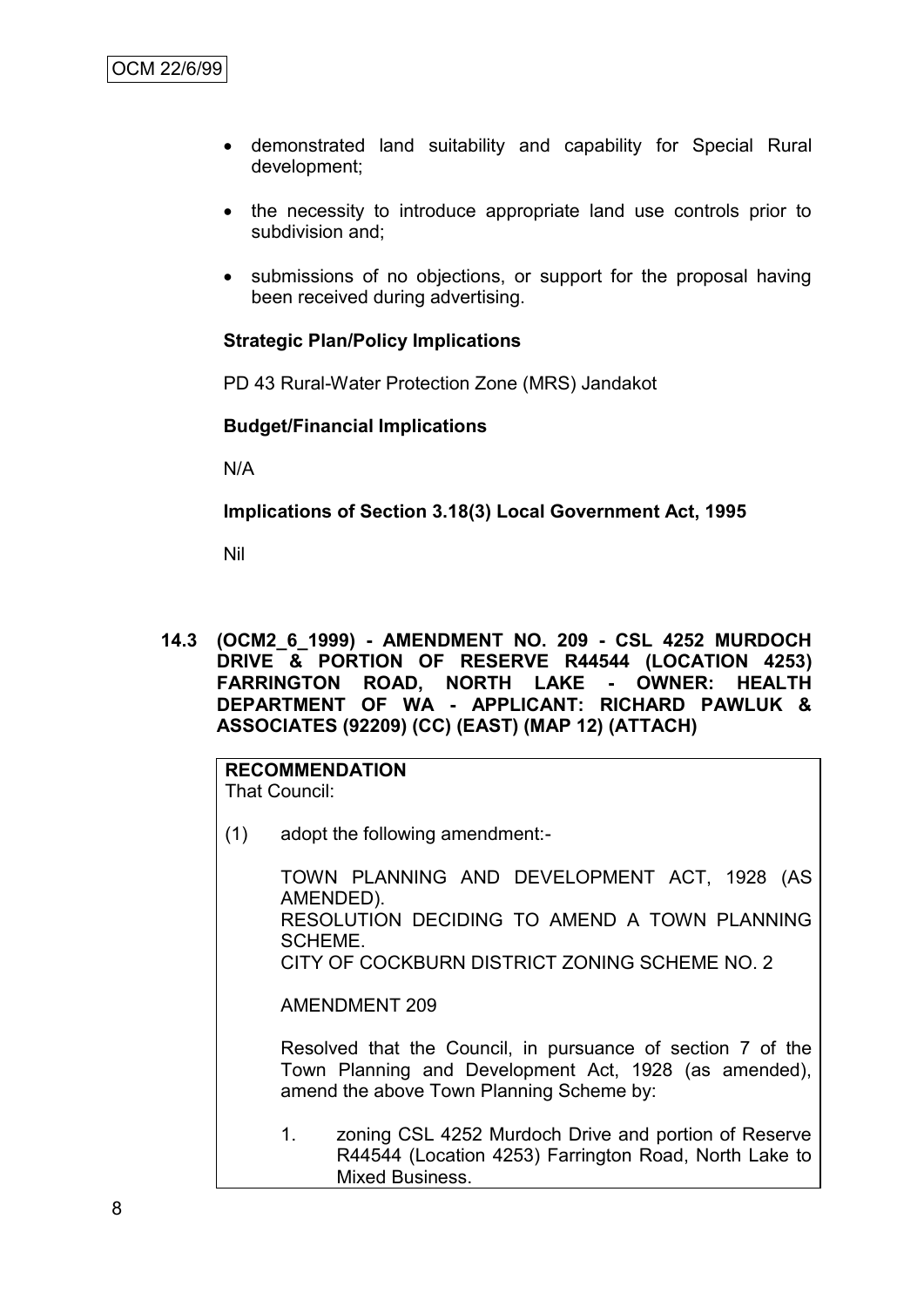2. amending the Scheme maps accordingly.

DATED THIS 22 DAY OF JUNE 1999. CHIEF EXECUTIVE OFFICER

- (2) sign the amending documents, and forward a copy to:-
	- 1. The Environmental Protection Authority in accordance with Section 7A(1) of the Act;
	- 2. The Western Australian Planning Commission for information and;
- (2) subject to the advice of the Environmental Protection Authority the amendment be advertised for public comment in accordance with the Town Planning Regulations and the Western Australian Planning Commission Bulletin No. 29 dated December 1998.

# **COUNCIL DECISION**

#### **Background**

| ZONING:           |                         | MRS:   Public Purpose Hospitals |  |
|-------------------|-------------------------|---------------------------------|--|
|                   |                         | DZS: Public Purpose Hospitals   |  |
| <b>LAND USE:</b>  | <b>Hospital Laundry</b> |                                 |  |
| LOT SIZE:         | Approximately 3.5ha     |                                 |  |
| AREA:             | N/A                     |                                 |  |
| <b>USE CLASS:</b> | N/A                     |                                 |  |

CSL 4252 Murdoch Drive and portion of Reserve R44544 (Location 4253) are located at the north east corner of Farrington Road and Murdoch Drive, North Lake. CSL 4252 is vacant crown land and Reserve 44544 is developed with the Hospital Laundry facility.

Both sites are reserved Public Purpose- Hospital in the MRS and the City of Cockburn Town Planning Scheme No. 2.

The subject land forms part of a larger landholding bounded by Kwinana Freeway, Murdoch Drive, South Street, and Farrington Road commonly referred to as the Murdoch Super Block. The majority of this block is located in the City of Melville and, although reserved for Hospitals, the land has been developed with a Police Station, Remand Centre, TAFE College and as mentioned above the Hospital Laundry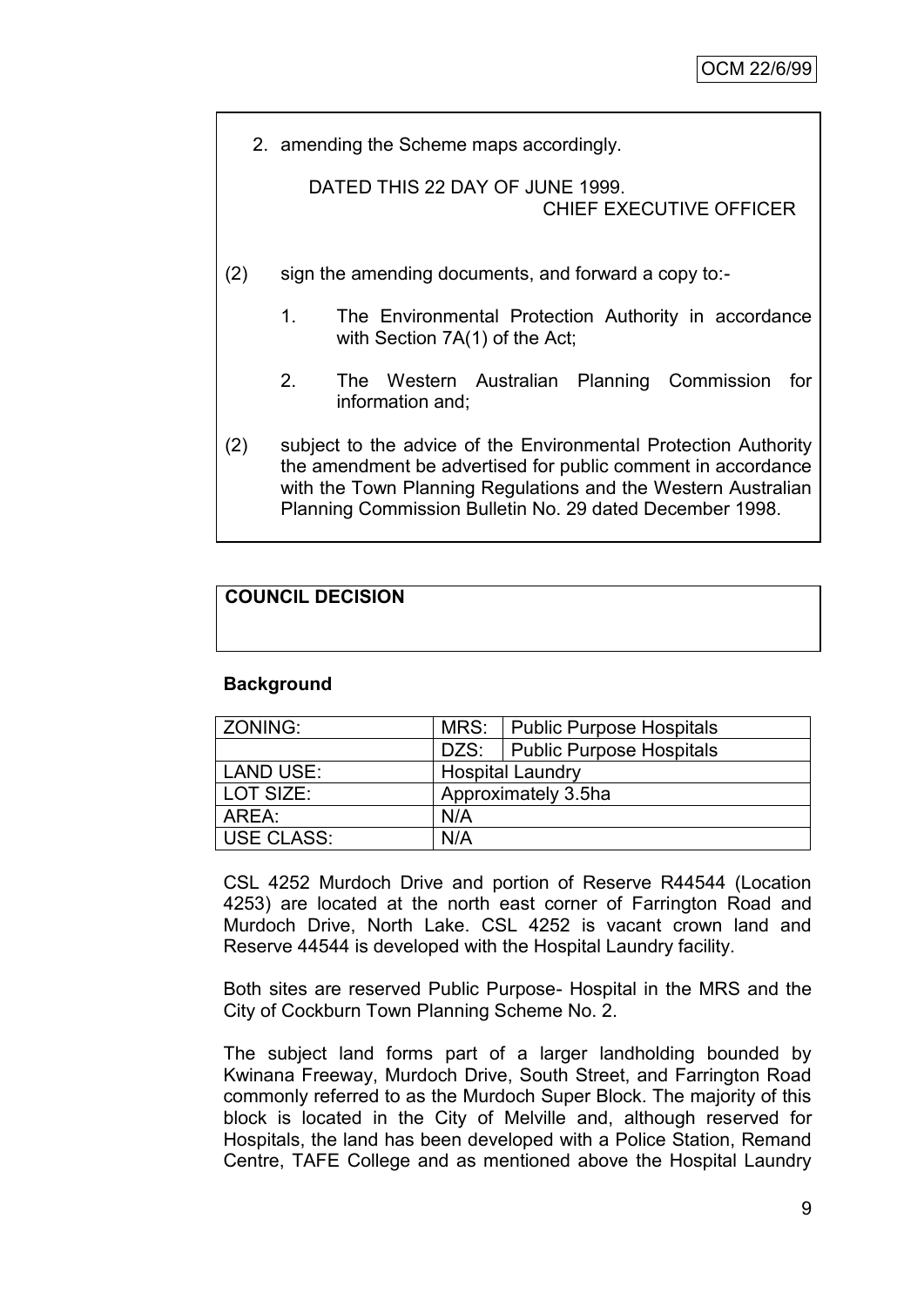facility (Location 4253). .See Agenda Attachments for Local Context Plan

The land to the south of the site has been developed with the Murdoch Residential Estate.

As part of the States asset management initiatives Location 4252 and the Hospital Laundry facility (Location 4253) will be sold and privatised. Rezoning of the land to Urban under the MRS is sought in order to maximise returns. The MRS amendment is in progress with advertising having closed and hearings currently in progress.

#### **Submission**

Application has been made to zone Location 4252 and portion of Reserve R44544 (Location 5253) to Mixed Business in TPS No. 2. A similar proposal for the balance of Location 4253 has been put forward to the City of Melville. See Agenda Attachments for zoning proposal.

#### **Report**

Rezoning of the land to Mixed Business is justified on the following grounds:

- The land is surplus to Health Department requirements.
- A Mixed Business zone may allow the development of consulting rooms, offices and other type uses that do not necessarily require a location with ready access to a large residential catchment. The Mixed Business zone may also provide for a range of uses to service other facilities in the locality such as St John of God Hospital, Murdoch University and the TAFE College. The laundry facility already services the Hospital.
- Residential zoning is not considered appropriate for a small and isolated parcel of land, nor is a commercial zoning considered appropriate in the absence of a suitably sized residential catchment. Industrial type uses are also considered inappropriate for a highly visible site such as Location 4252.
- The City of Melville supports a Mixed Business zone for the Laundry Facility. Coordination of zones with adjacent local authorities is consistent with orderly and proper planning.

#### **Strategic Plan/Policy Implications**

N/A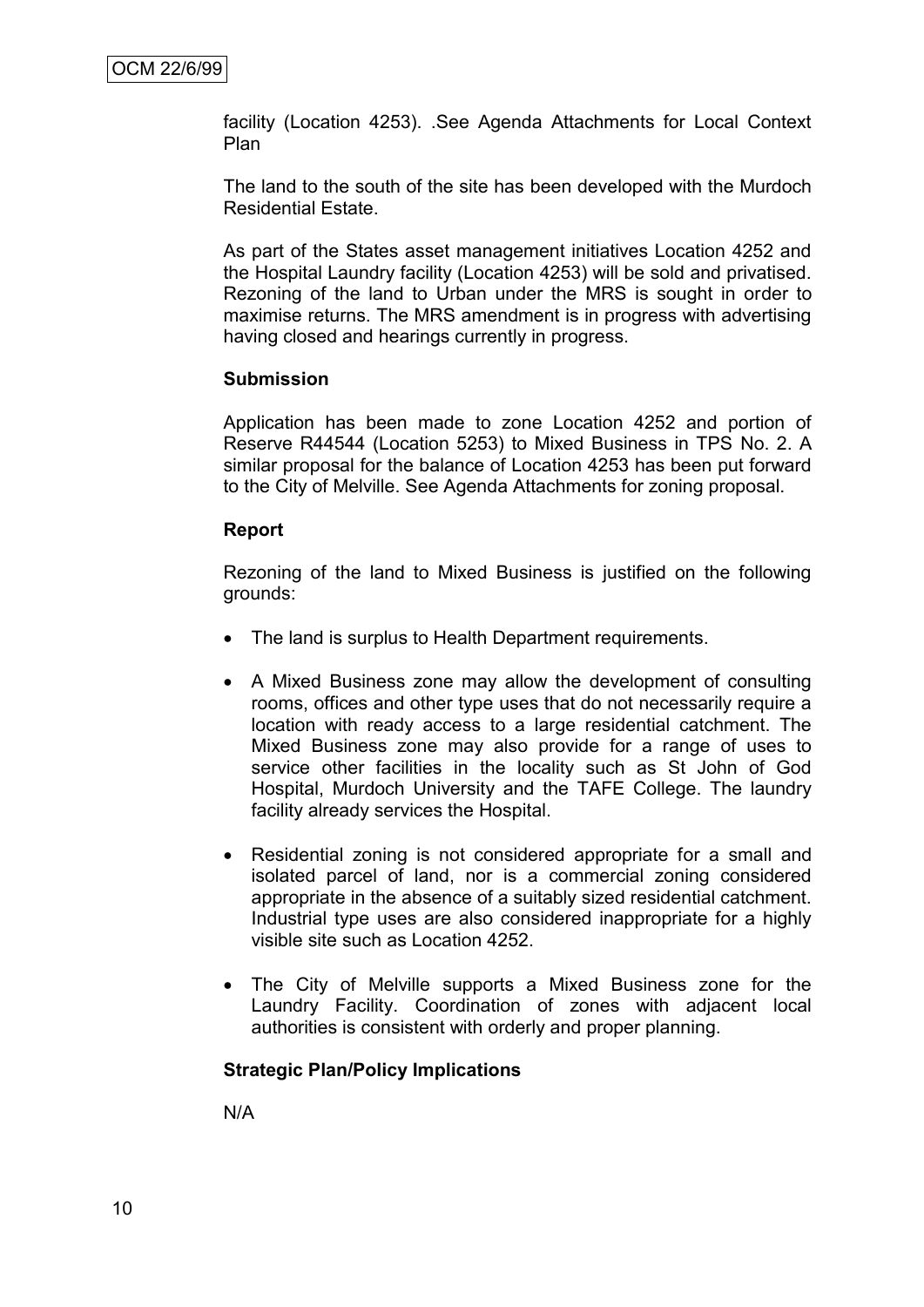#### **Budget/Financial Implications**

N/A

**Implications of Section 3.18(3) Local Government Act, 1995**

Nil

#### **14.4 (OCM2\_6\_1999) - SUBMISSION ON CONSULTATIVE ENVIRONMENTAL REVIEW - SEAWALL CONSTRUCTION, LAND RECLAMATION AND DREDGING - FOR SHIPBUILDING, REPAIR AND MAINTENANCE ACTIVITIES WITHIN JERVOISE BAY NORTHERN HARBOUR, HENDERSON (9500) (3412160) (DW) (COASTAL) (ATTACH)**

**RECOMMENDATION** That Council require officers to prepare a submission on the CER which elaborates the key issues outlined in the Environmental Manager's report.

#### **COUNCIL DECISION**

## **Background**

A Consultative Environmental Review (CER) has recently been released for public comment for the proposed development of a seawall, land reclamation and dredging adjacent to Lots 165 and 167, including Lots 166 and 168 Cockburn Road, Henderson and the maintenance of shipbuilding, repair and maintenance facilities. The proposed development is located immediately to the north of existing shipbuilding activities within the Jervoise Bay Northern Harbour and will if approved, allow for the establishment of further shipbuilding, repair and maintenance industries within the Northern Harbour.

The project involves the construction of a 500 metre long seawall, dredging to suit the requirements of the industries seeking to establish at the site, and the reclamation of approximately 2.9 hectares of land. This development will integrate with land currently owned by Landcorp immediately to the east of the proposed development, allowing the construction of sheds and other facilities associated with shipbuilding. An overview of the proposal is shown on the attached figure.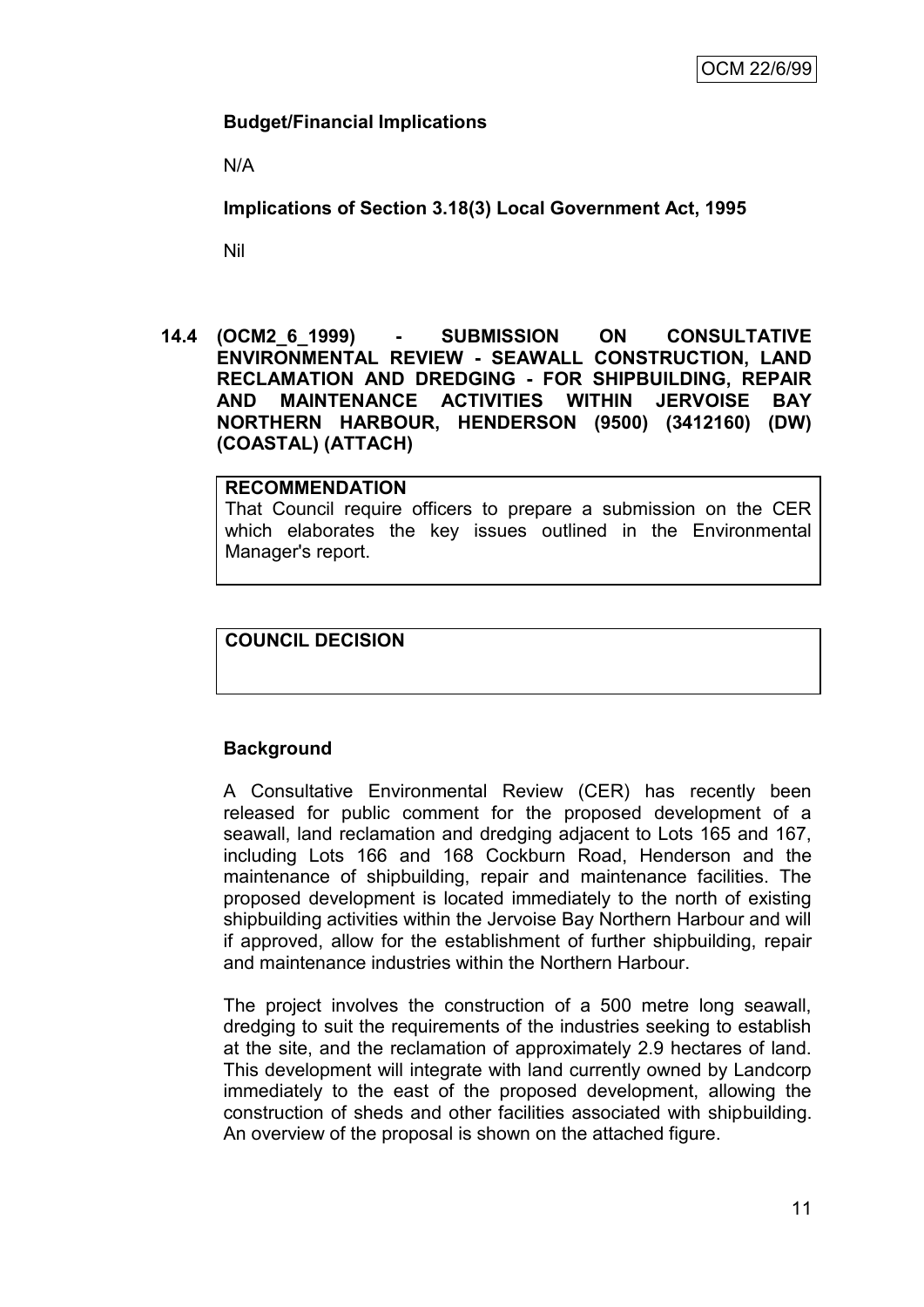The proponents advise that construction is expected to commence in late 1999, with new shipbuilding industries, expecting to commence operations in 2000.

The Consultative Environmental Review (CER) was released for 4 week for public comment which commenced 24 May 1999 and closes on 21 June. A short extension has been granted to the City in making its submission to allow the matter to be considered by Council at the 22 June meeting.

Council's role at this point is to provide comment to the Environmental Protection Authority (EPA) on the environmental issues associated with the project and detailed in the CER. Council may also have a role in considering the development under District Zoning Scheme No. 2. However, as the boundary of the proposed development area is not consistent with the alignment of DZS No. 2 municipality boundary, or the boundary of the Metropolitan Region Scheme, (as a result of the development being largely located west of low water mark), it appears that Council has no jurisdiction to approve or assess the proposal in terms of a development application as the majority of the proposed development does not lie within Council's municipal boundary.

Recently developments associated with the Jervoise Bay Northern Harbour have led to considerable community concern and substantial local environmental impacts. Most notably, the construction of the Northern Breakwater in 1997 to provide better climatic protection to existing shipbuilding industries led to an almost immediate degradation of water quality within the Northern Harbour with significant algal blooms occurring in the summers of 1997 and 1998. This led to widespread community concern, particularly from recreational and boating users of the harbour.

The industrial rezoning of the land east of the high water mark associated with this development also led to local community concern. The key causes of deterioration in water quality within the harbour over recent years have been a combination of reduced flushing associated with the construction of the Northern Breakwater, coupled with the inflow of nutrient rich groundwater from the west and disturbance of harbour sediments associated with dredging and construction activities.

Based on Council's previous positions and policies in relation to the matter, key objectives associated with this latest development would be to ensure that it did not lead to further degradation of water quality within the Northern Harbour and that existing recreational uses and opportunities within the harbour were not affected. Council's Draft Integrated Coastal Management Plan recommends the upgrading of the Northern Harbour boat club area around water based activities and possible tourism potential.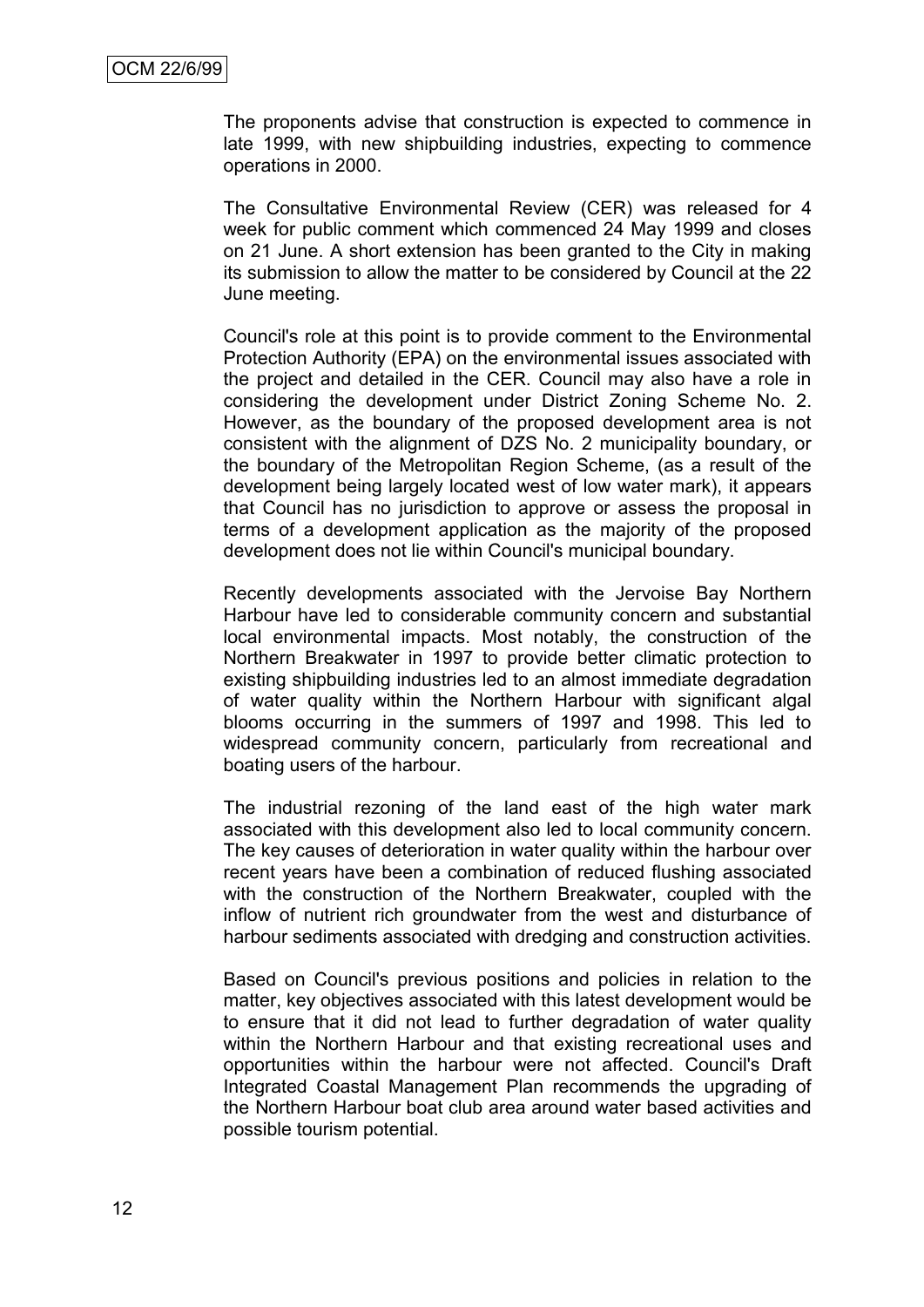### **Submission**

The CER provides a detailed overview of the key environmental issues, environmental impacts and proposed management approaches. A copy of the Executive Summary of the CER is attached to the Agenda.

#### **Report**

In order to allow Council to determine its position in relation to providing a submission on the CER, an overview of the key environmental issues and potential impacts is provided, along with a discussion on the adequacy of the proposal/CER in addressing these issues.

#### *KEY ENVIRONMENTAL ISSUES AND IMPACTS ASSOCIATED WITH THE PROPOSAL*

#### *1. Impacts on water quality within the Northern Harbour.*

The proposal has the potential to lead to further degradation of water quality within the Northern Harbour and subsequently nearshore waters outside the harbour in a number of ways. Firstly, the physical construction of the seawall, dredging and land reclamation has a potential to mobilise silica and nutrients within harbour settlements which could trigger algal blooms within the harbour. The construction may also mobilise toxic compounds such as TBTs and heavy metals which may be present within the sediments of the harbour and could also create localised turbidity problems if not appropriately managed.

Secondly, the dredging required to create the shiplift basin in front of the seawall has a potential to intercept nutrient rich groundwater which has been found to be entering the harbour from the east which whilst unlikely, could lead to further degradation of water quality within the harbour. The dredging of the shiplift basin to a depth of 14 metres also has the potential to influence water quality within the harbour by creating localised stratification due to the depth of this basin. This stratification may lead to de-oxygenation of the lower waters which could result in the increased release of bio-active nutrients from the bottom of the basin. If these nutrients are mixed into surface waters they have the potential to increase the likelihood of algal blooms within the harbour.

Finally, the future shipbuilding operations associated with the proposal have the potential to further reduce water and sediment quality within the harbour due to the likelihood of pollutants being introduced through industrial activities such as sandblasting, spray painting and ship cleaning as well as through stormwater runoff.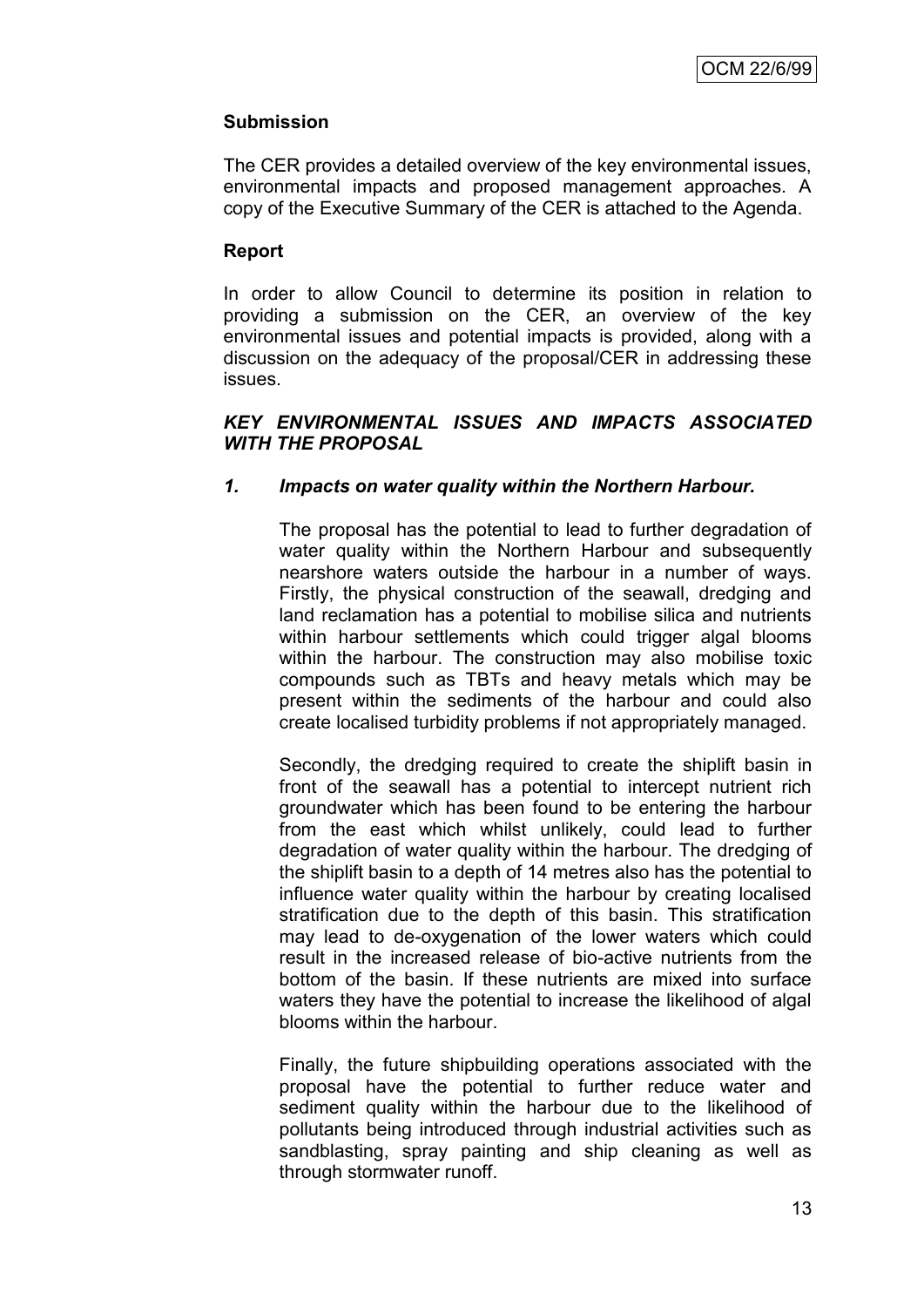### *2. Impacts on Marine Ecology*

The potential exists for the development to impact on marine ecology within the harbour, in particular seagrass, if present and marine biota through physical removal of marine biota and habitat, and reduction in water and sediment quality.

#### *3. Impacts on Recreational Uses Within the Harbour*

Currently the area proposed for development and the northern portion of the harbour is used by the community for a number of recreational uses, most notably recreational boating. The Cockburn Power Boat Club is located immediately to the northwest of the development area and a public boat launching ramp is located adjacent to the club. Substantial usage of these facilities occurs during week days and in particular on weekends.

The area of the harbour proposed for development also contains an area of beach which is used for dog exercise. The proposal has the clear potential to impact on and create conflicts with these recreational uses.

#### *4. Impacts on Shipwrecks*

Two shipwrecks are located within the area proposed for the construction of the seawall and land reclamation.

#### *5. Responsibility for Long Term Management of Impacts Associated with Development*

The proposal contemplates the transfer of responsibility for management of a number of the key environmental issues associated with the development to private companies which take up land and future seabed leases. This could lead to future management problems, unless responsibilities are clear and properly addressed.

#### *6. Responsibility for Management of Water Quality Within the Harbour*

Currently no clear framework or agency exists for the management of ongoing water quality problems within the harbour. Further development within the harbour highlights the need to develop a suitable framework and responsible agency in order to property manage water quality within the harbour over the long term.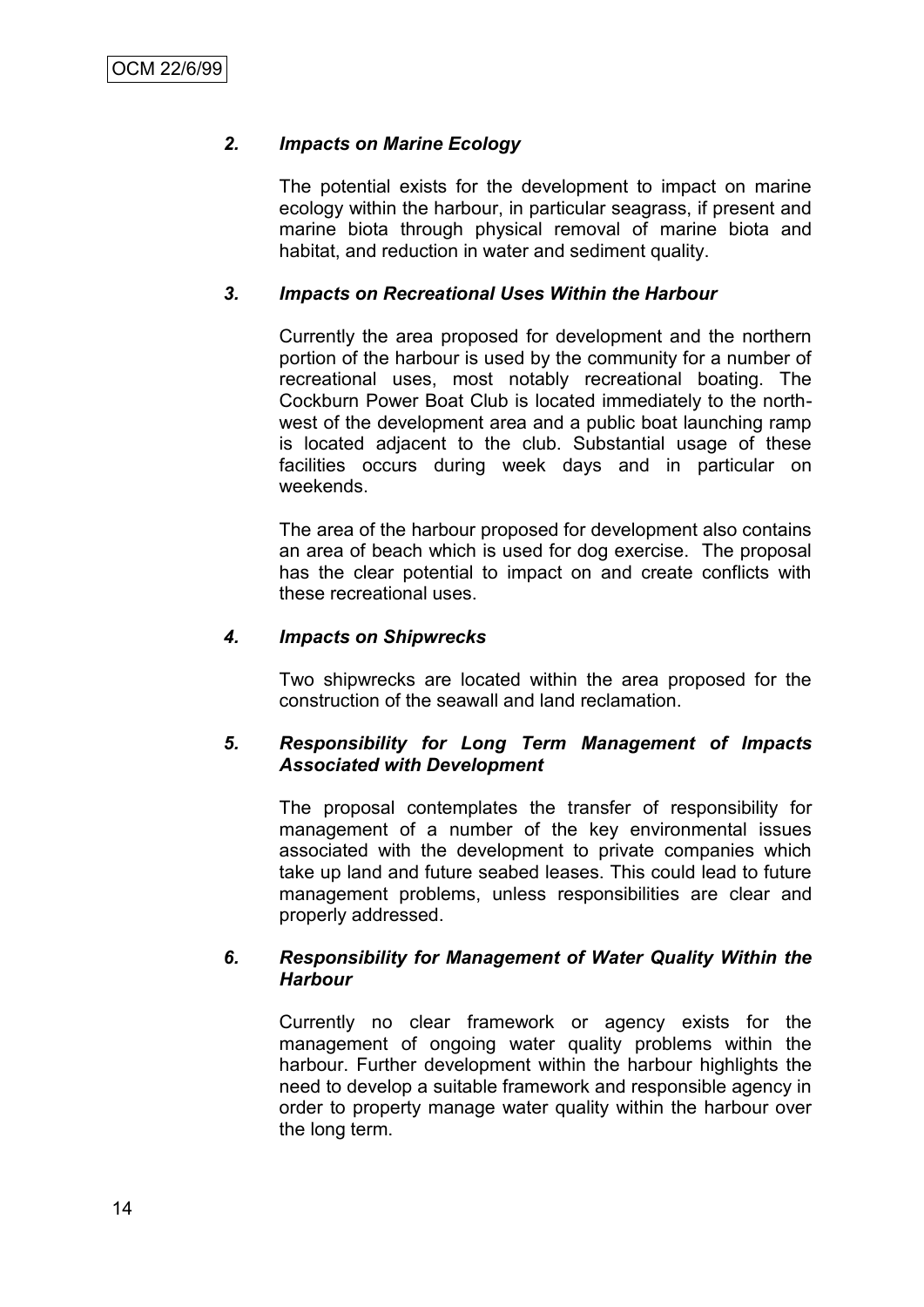# *7. Noise and Dust*

The construction of the proposed facility has the potential to create offsite noise and dust impacts if not properly managed. The ongoing operation of facilities once developed may also lead to noise impacts on the local community, in particular the Woodman Point Caravan Park.

# *8. Removal of Emergency Sewer Outlet*

An emergency outlet from the Woodman Point Wastewater Treatment Plant is located within the area proposed to be developed. Council has for some time been pushing for the removal of this outlet as it is considered to be inappropriately located and could result in substantial local environmental impacts should an emergency outflow occur.

## *ADEQUACY OF PROPOSAL IN ADDRESSING KEY ENVIRONMENTAL ISSUES AND IMPACTS*

While the short timeframe associated with the submission period on the CER and the timeframe required to report to Council has not allowed a detailed analysis of the adequacy of the proposal and CER in addressing the key issues of environmental concern, the following conclusions are drawn. It is proposed that these comments will provide the basis for Council's submission on the CER.

## *1. Impacts on Water Quality*

## Construction phase

It is clear that it will be difficult to manage the construction of the seawall, dredging and reclamation in a manner which will protect against short term water quality impacts within the harbour. Unfortunately, the approach to the management of construction related impacts are not described in detail within the CER, rather they are to be the subject of a more detailed Dredging and Dredge Spoil Management Plan. This is of concern as it would be preferable that these details are provided up-front to allow proper public scrutiny of the proposed water quality criteria to be used and the methods to be adopted to manage water quality. Added to this, the CER does not provide results of TBT analysis on sediments within the development area, however these are likely to be high, based on information provided in the Southern Metropolitan Coastal Waters Study. More detail needs to be provided on the management of the construction phase of the development to allow confidence that it will not lead to significant short and long term impacts on water quality within and adjacent to the harbour.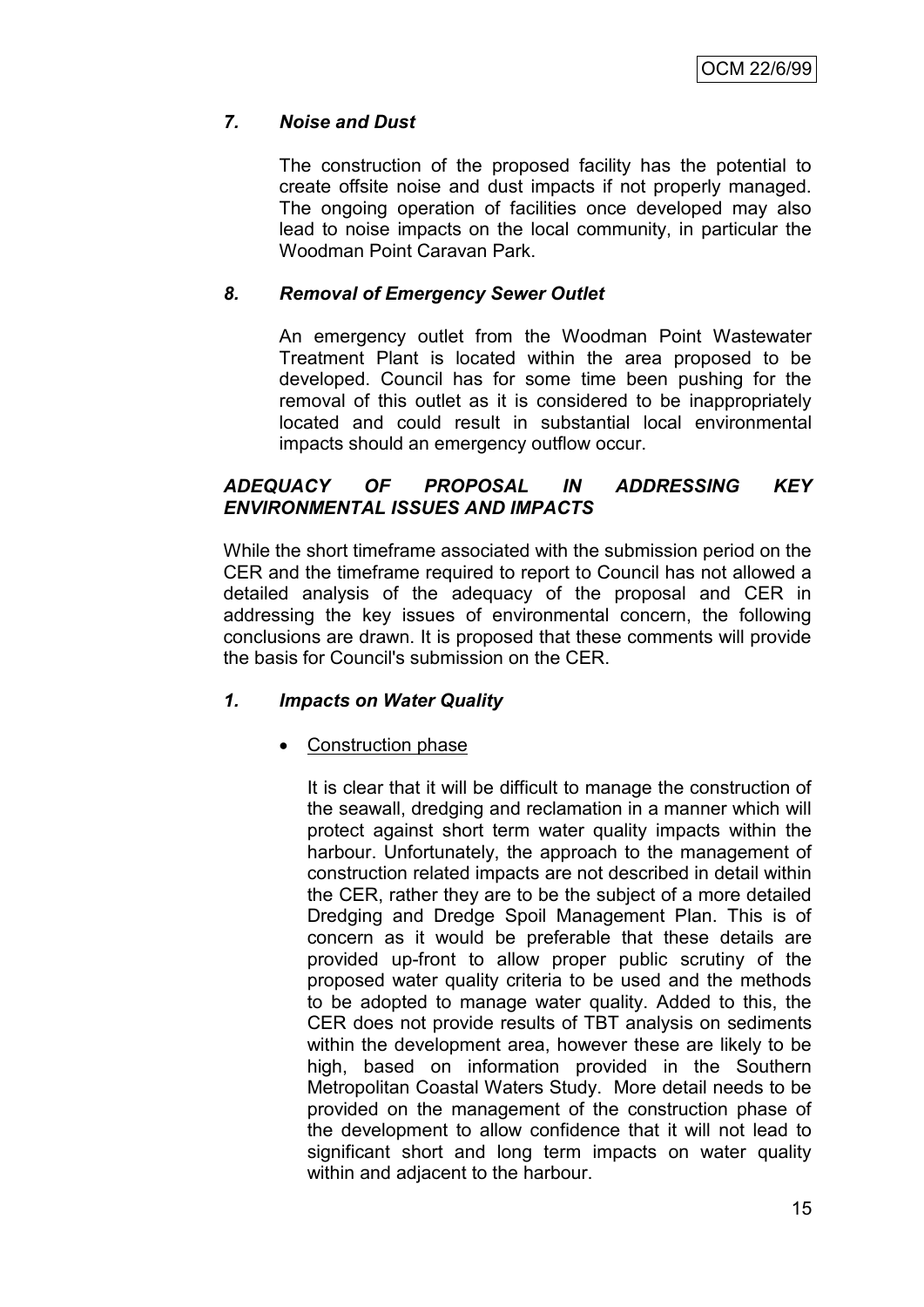#### Dredging and Groundwater Inflows

The CER identifies the possibility that preferred flow paths may exist for nutrient rich groundwater which currently enters the harbour from the east. While unlikely, it is possible that the extent of dredging associated with the proposal could intercept a preferred flow path of this groundwater, leading to increases in the nutrient loading to the harbour and associated water quality problems. The CER does not provide sufficient detail to provide confidence that this situation will not occur and does not provide detail on management strategies which could be implemented should this occur.

#### **Shiplift Basin and Water Quality**

While the CER adequately identifies the water quality impacts associated with the likely stratification of water within the shiplift basin and the release of nutrients to the harbour, the management proposals outlined are complex and largely unproven. Concerns are also held in relation to the arrangements for long term responsibility for management of the stratification within the shiplift facility with the current likelihood that this aspect of the proposal will lead to further water quality problems within the harbour.

#### Operational Phase

On the basis of the information provided in the Southern Metropolitan Coastal Waters Study, the future shipbuilding operations associated with the development will be likely to lead to a reduction in water quality and contamination of sediments within the harbour. Extremely rigorous management practices will need to be maintained for shipbuilding activities and stormwater control in order to minimise these impacts. While the CER outlines broad practices and procedures which could be implemented, it does not really address the impact of operations on water quality and importantly, does not incorporate any commitments by the proponent in terms of monitoring changes in water quality following the commencement of operations, nor does it address the management impacts which may arise.

#### *IMPACTS ON MARINE ECOLOGY*

While impacts of the proposal on marine ecology are likely to be minimal as a result of the presence of limited marine biota, the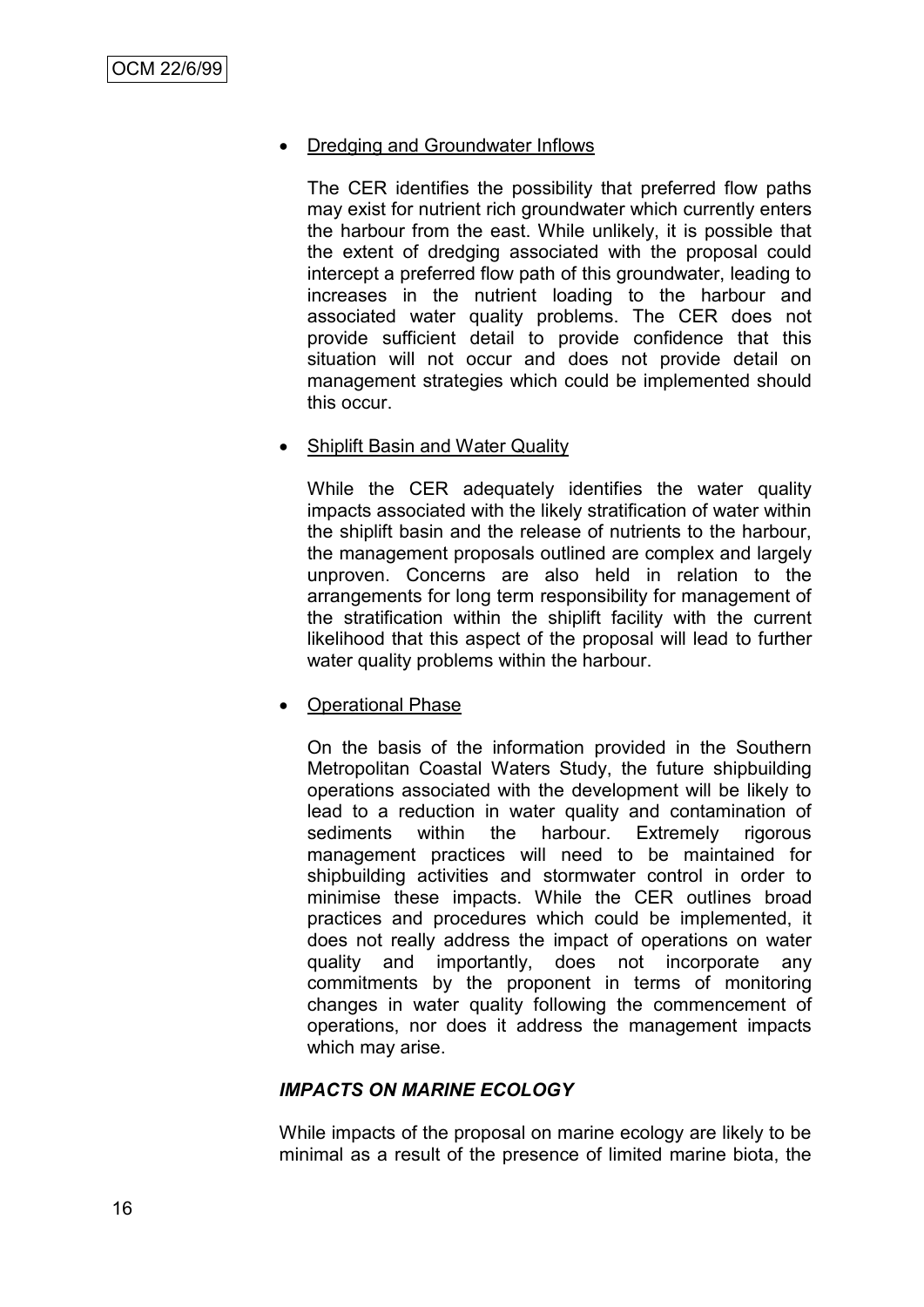CER does not appear to provide details on site specific surveys of the marine environment within the development area.

#### *IMPACTS ON RECREATIONAL USE*

The proposal is likely to have significant impacts on existing recreational uses within the Northern Harbour. Major conflicts are likely to occur with current recreational boating activities, particularly in relation to the movement of recreational and industrial traffic within and adjacent to the harbour entry and proposed industrial facilities. The management strategies outlined in the CER are somewhat vague and do not appear to be able to reduce problems of congestion and possible safety issues. The proposed approach also passes the responsibility for the management of conflicts between recreational boats and industrial traffic on to shipbuilding industries rather than a central management agency. Further to this, the proposal does not address the impacts of the development on other recreational uses, in particular the existing use of the beach. It is anticipated that there will be substantial community outcry when the existing beach area is developed and the proposal does not provide any contribution to community facilities or other measures which could compensate for impacts on current recreational uses.

#### *LONG TERM MANAGEMENT RESPONSIBILITY FOR PROJECT IMPACTS AND THE NORTHERN HARBOUR GENERALLY*

Concerns are held in relation to the proposal for the hand over of responsibility for the management of key water quality management issues to companies which develop facilities in the project area and take out seabed leases over portions of the harbour. While it may be possible to attach adequate conditions to seabed leases and other arrangements with future operators, it would be preferable that responsibility for the management of key water quality and other operational impacts rest with a suitably resourced government agency or body. The current lack of a management framework or clear responsibilities for the management of water quality and other issues within the harbour heightens concerns in this regard.

#### *NOISE*

While the CER provides information which suggests that noise from construction activities should not cause adverse impacts on the closest noise sensitive premises, it does indicate that noise levels above those stipulated under the Environmental Protection Act could be associated with the operational phase of the project, particularly at the Woodman Point Caravan Park. A review of the noise assessment also highlights a number of points which have not been addressed including tonality, impulsiveness, frequency modulation and noise sources outside the confines of buildings, which may result in higher than expected noise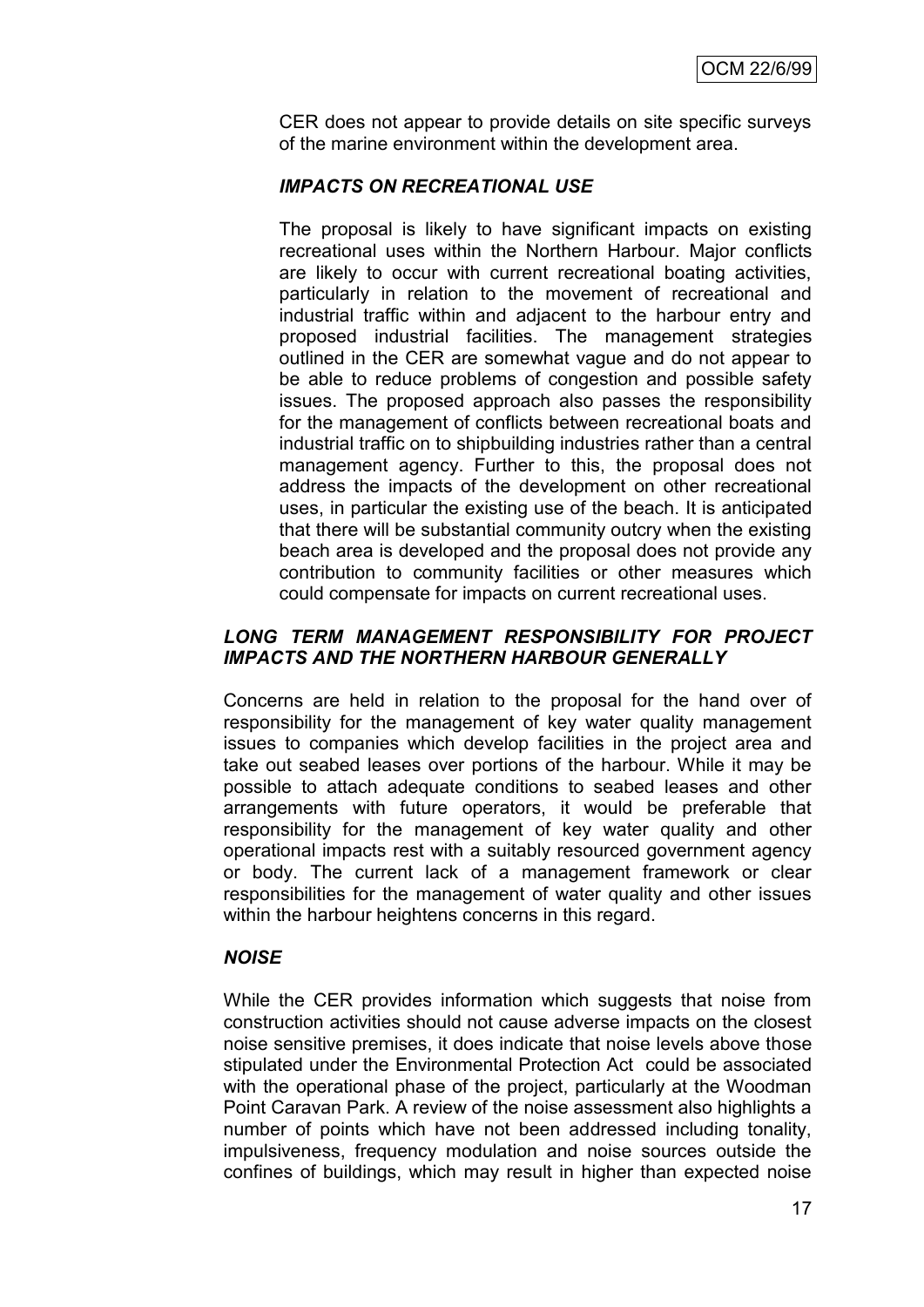levels being received at the Caravan Park. Added to this, as the proponent does not intend to prepare a Noise Management Plan for the construction phase, it is preferable that the construction phase hours of operation be limited to 0700 to 1900 hours weekdays and not at all on Sundays and Public Holidays.

#### *DUST*

While the proponent has provided a commitment to prepare a detailed Dust Management Plan for the construction phase of the project, the City is not nominated as a referral agency for the approval of this plan. As it is likely that Council would be involved in the management of any dust problems associated with the site, it is considered imperative that we be an approving agency in respect of this plan.

#### *EMERGENCY SEWER OUTLET*

While the CER outlines the proposed preferred approach of having the emergency outlet removed from the harbour, it is unclear as to whether this will occur as it is not totally within the control of the proponent. Given Council's strong desire to see the outlet removed, it would be appropriate for the submission to again push strongly for the removal of the outlet from the harbour.

#### *CONCLUSIONS*

It is clear from the discussion outlined above that should the proposal proceed, that extremely careful management will be required to prevent the development leading to the further degradation of water quality within the Northern Harbour. Based on the information provided in the CER, the ability of the proposed management measures to adequately protect existing water quality are questioned and the likely outcome is that the development will further degrade water quality within the harbour. Added to this, the development is likely to have a significant impact on current and future recreational uses within the harbour and the proposal does not present any means of offsetting these impacts.

It is recommended that a submission be forwarded by officers on behalf of the Council on the CER which highlights these and other concerns outlined in the report.

## **Strategic Plan/Policy Implications**

Objectives 2.1, 2.2, 2.3 and 4.4 of the Corporate Strategic Plan apply.

#### **Budget/Financial Implications**

N/A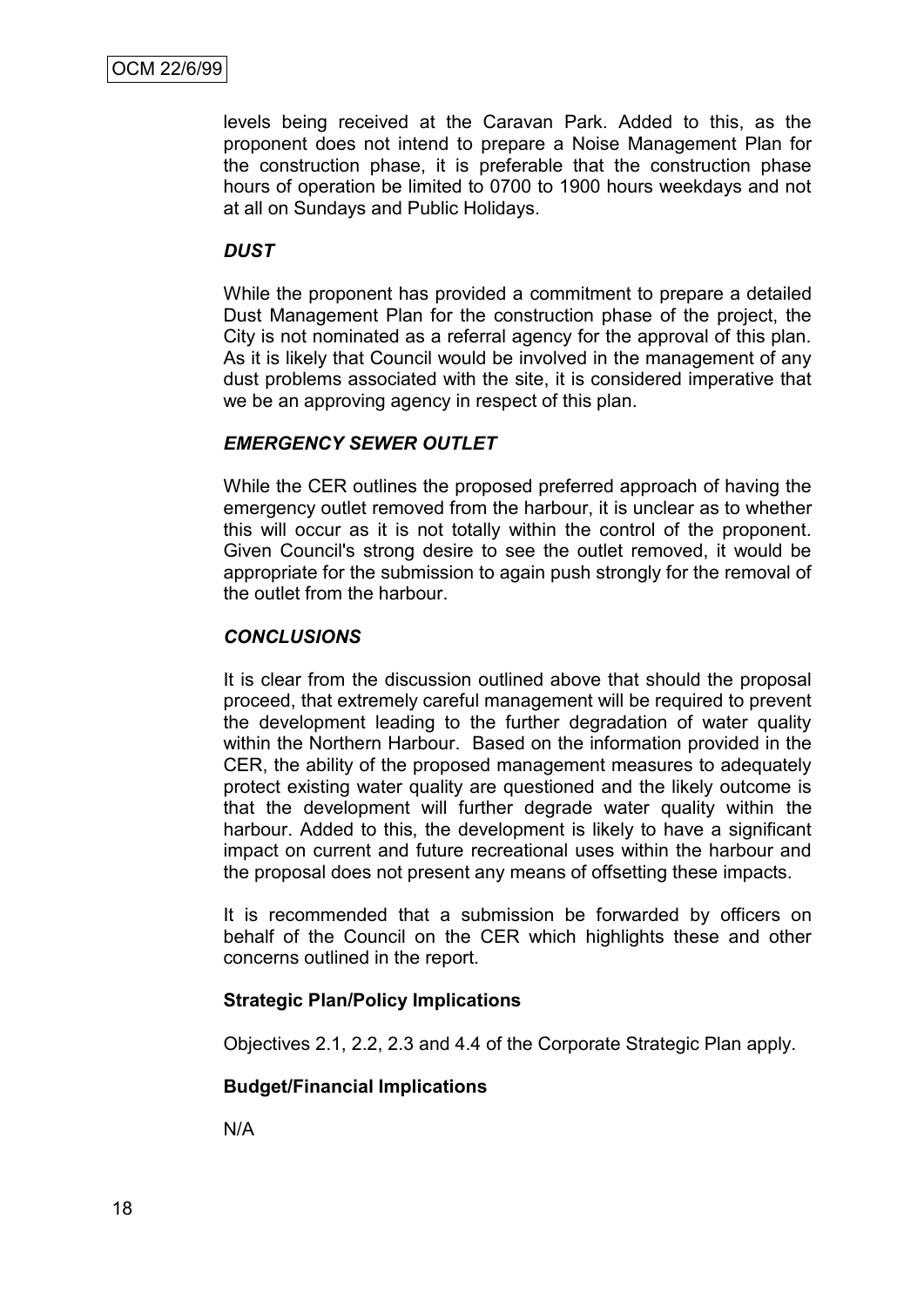# **Implications of Section 3.18(3) Local Government Act, 1995**

Nil

#### **14.5 (OCM2\_6\_1999) - MINOR MODIFICATION TO AMENDMENT NO. 170 - TO DISTRICT ZONING SCHEME NO. 2 - CSL 1843 & 2197; PT LOT 2 COCKBURN ROAD, HENDERSON - OWNER: LANDCORP - APPLICANT: GRAY & LEWIS (92170) (SA) (COASTAL) (ATTACH)**

# **RECOMMENDATION**

That Council:

- (1) receive Western Australian Planning Commission advice and adopt the Amendment subject to the following modifications:
	- 1. delete the existing resolution in the amendment documents and replace it with the following:
		- "1. Amending the Third Schedule Restricted Use by replacing the existing wording, in respect to Restricted Use No. 10, with the new wording to define the General Industry (Restricted Use) - Marine Related Industry, with the appropriate description of the restricted uses permitted.
		- 2. Amending the Scheme Map accordingly."
	- 2. delete section 1(ii) of the amendment text and replace it with the following:

| NO. | <b>STREET</b>    | <b>PARTICULARS OF</b><br>LAND                                                                                                                                                                                                                                                                                         | <b>RESTRICTED USE</b>                                                                                                                                                                                                                                                                                                                                                                                                                                                                                                                                        |
|-----|------------------|-----------------------------------------------------------------------------------------------------------------------------------------------------------------------------------------------------------------------------------------------------------------------------------------------------------------------|--------------------------------------------------------------------------------------------------------------------------------------------------------------------------------------------------------------------------------------------------------------------------------------------------------------------------------------------------------------------------------------------------------------------------------------------------------------------------------------------------------------------------------------------------------------|
| 10  | Cockburn<br>Road | Land bounded by<br>Cockburn Road to the<br>West, the southern<br>boundaries of Lot 700<br>Cockburn Road; Lot 162<br>Sparks Road and Lots<br>700 and 150 Possner<br>Way to the North,<br>Controlled Access<br>Highway - Road<br>Reserve to the East, and<br>Parks and Recreation -<br>Regional Reserve to the<br>South | Marine Related Industry restricted<br>to:- Marine Engineering and general<br>industries which are directly related<br>to or in<br>support of Marine<br>Engineering together, with other<br>general industries restricted to the<br>carrying out of any process for and<br>incidental to the fabrication,<br>manufacture and repair of structures<br>for large scale industrial uses in the<br>energy, transport, chemical and<br>mining industries which need to be<br>located on the coast to enable<br>transport of any of its primary<br>products by sea. |

"(ii) replace entry 10 with the following: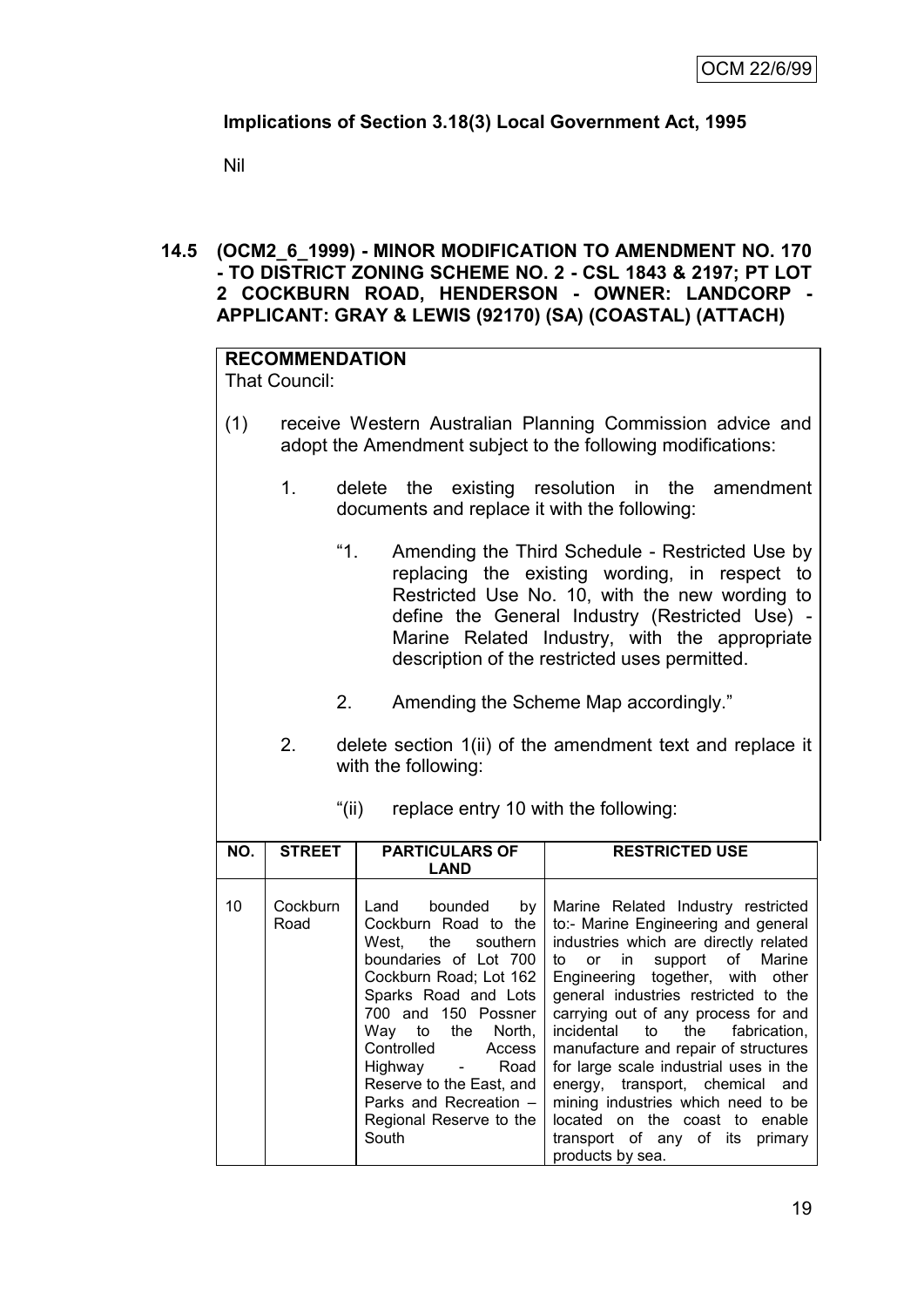- 3. Remove the plan in the amendment document titles "Jervoise Bay Maritime Infrastructure Development" and insert a "Scheme Amendment Map', depicting the land to the north zoned "general Industry" and the land proposed to be zoned "General Industry (Restricted Use) – Marine Related Industry".
- (2) in anticipation of the Hon. Minister's advice that final approval will be granted, the modified documents be signed, sealed and forwarded to the Western Australian Planning Commission.

# **COUNCIL DECISION**

#### **Background**

| ZONING:    | MRS:    | Industrial                                                       |
|------------|---------|------------------------------------------------------------------|
|            | DZS:    | General Industry - Restricted Use -<br><b>Marine Engineering</b> |
| LAND USE:  | Various |                                                                  |
| LOT SIZE:  | N/A     |                                                                  |
| AREA:      | N/A     |                                                                  |
| USE CLASS: | N/A     |                                                                  |

- Amendment No. 170 was initiated by Council at its Ordinary Meeting held on 15 July 1997. The applicant was not satisfied by the original wording of the amendment, and revised documents were submitted for Council's initial adoption.
- The revised documents were initiated by Council at its Ordinary Meeting on the 16 September 1997.
- The matter was referred to the Environmental Protection Authority (EPA) for consideration. The EPA resolved not to formally assess the proposal, however advice relevant to the development stage of the proposal was offered.
- The Western Australian Planning Commission (WAPC) granted its consent to advertise, on the 10 November 1997. The amendment was advertised for a period of 42 days in accordance with WAPC requirements. At the close of advertising, one submission of support was received from the landowner.
- Council resolved at its Ordinary Meeting held on the 17 March 1998 not to proceed with the amendment on the basis that the area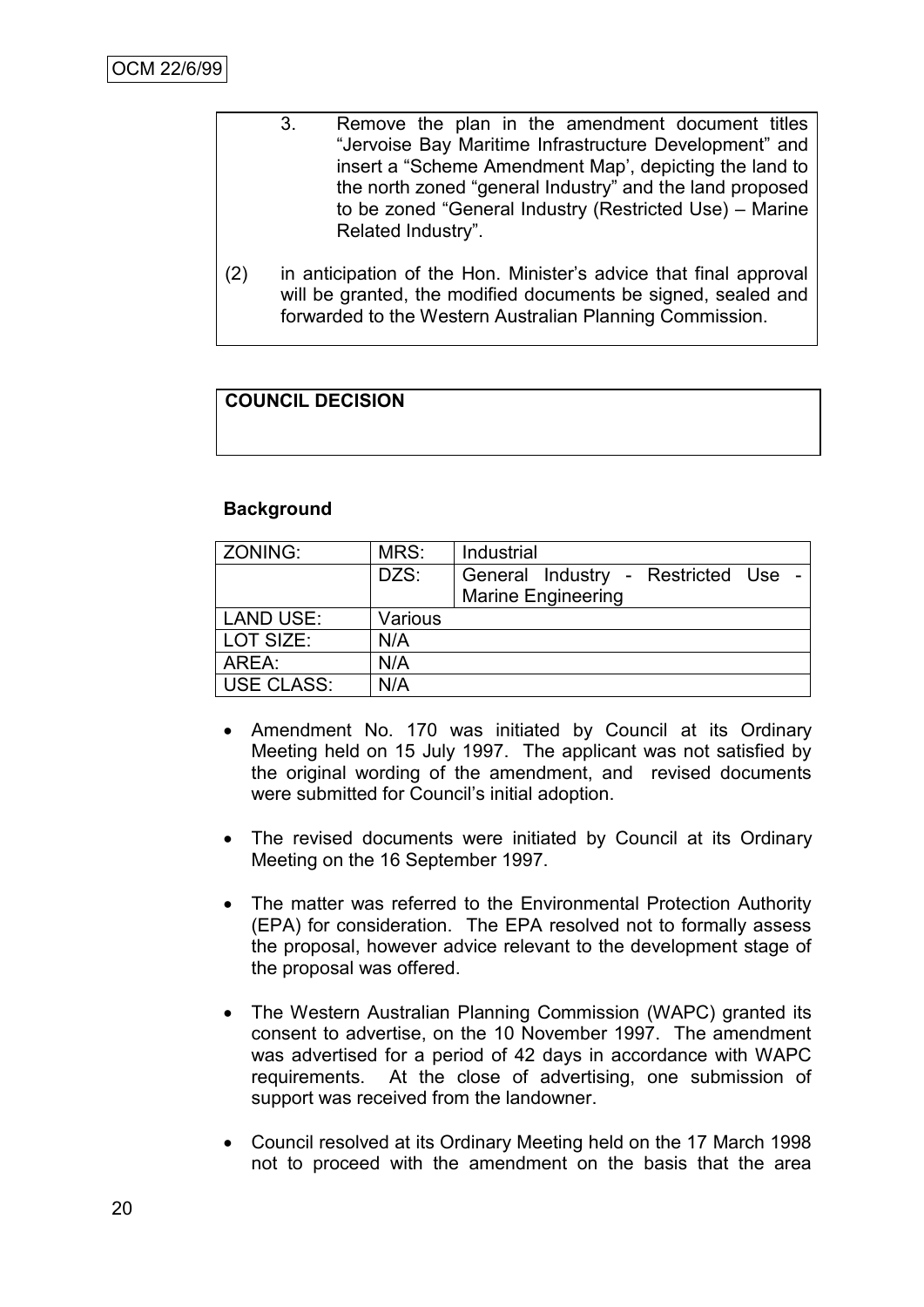should be restricted to ship building as it currently is and should not be changed, and the landowner's submission should de dismissed.

- The WAPC advised Council that the Hon. Minister upheld Landcorp's (the landowner) submission in support of the amendment, but would not approve the amendment until the above modifications are effected.
- Council resolved at its Meeting held on the 18 August 1998, to request the Minister for Planning to reconsider Council resolution, dated 17 March 1998, and request that final approval be granted on the basis of a revised "Marine Related Industry" definition.
- The WAPC advised Council on the 11 December 1998 that it would not approve the amendment until the above modification has been effected.
- Again Council resolved on the 19 January 1999, to advise the Minister for Planning it was not prepared to adopt the modifications, and reiterated its previous resolution, dated 18 August 1998.
- The WAPC advised Council on the 27 April 1999, that Council is required to execute the modified amendment documents and return to the Hon. Minister for final approval.

#### **Submission**

The WAPC has advised Council that it is required to return the executed modified amending documents to the Commission for the Hon. Minister's endorsement of final approval.

#### **Report**

Council resolved at its Ordinary Meeting, on the 19 January 1999, to advise the Minister for Planning that it is not prepared to adopt the modifications, and reiterated its previous resolution, dated 18 August 199 which stated:

"1. To request the Hon. Minister to grant final approval to the amendment, on the basis of the following revised "Marine Related industry" definition:

Marine related industry restricted to the carrying out of any process for and incidental to the fitting out, maintenance and repair of ships, including the construction of boats, and the manufacture, fabrication and assembly of components for use by the off shore petroleum industry."

In view of the WAPC's decision to recommend final approval of the amendment upon receipt of modified documents, it is recommended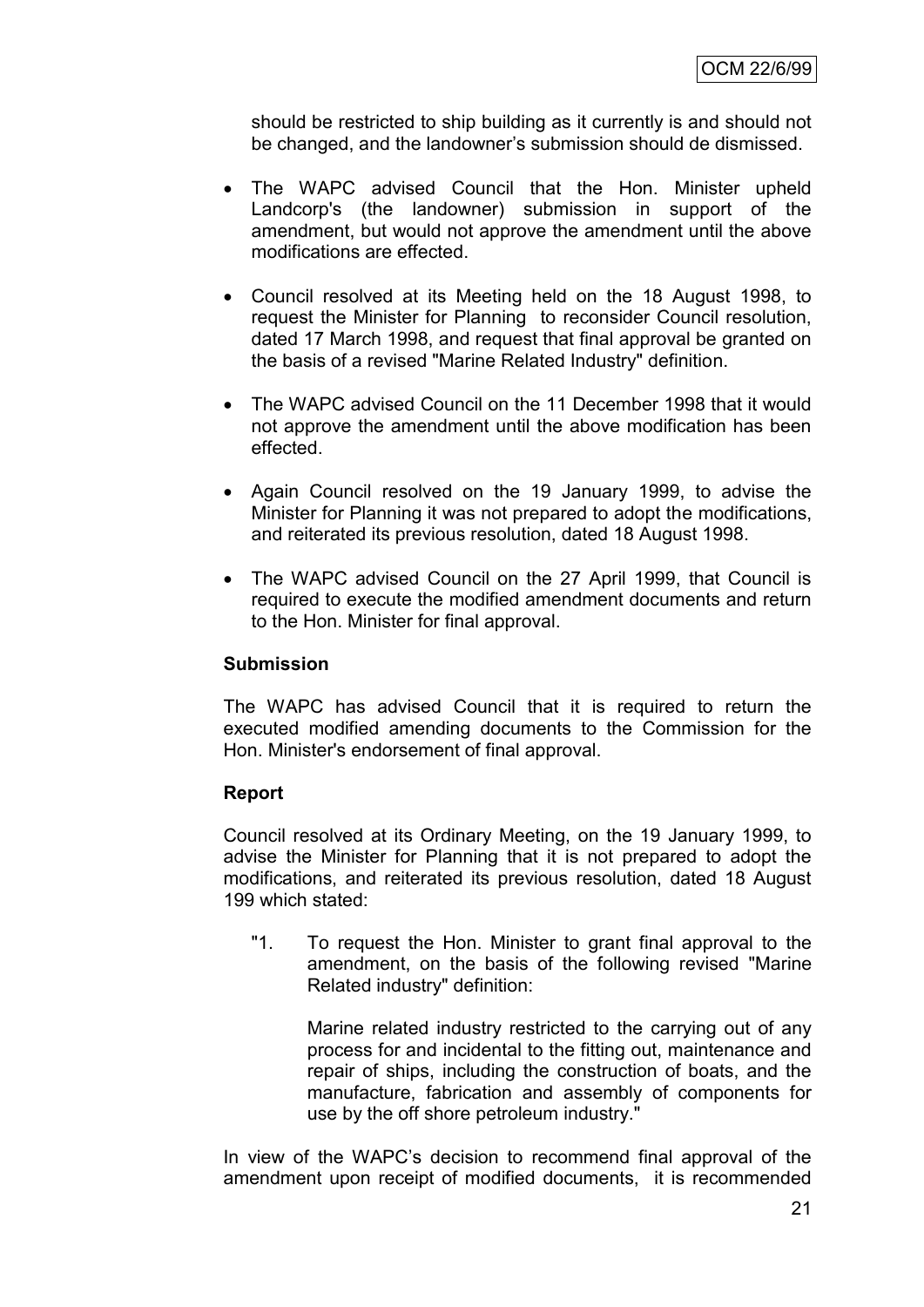that the modified documents be adopted and forwarded to the Hon. Minister for Final Approval.

#### **Strategic Plan/Policy Implications**

Corporate Strategic Plan - Strategy 2.1 states the City will "promote the Henderson coastal section as the *Shipbuilding Centre of Australia,* in conjunction with a *Marine Technology Park.*

#### **Budget/Financial Implications**

N/A

**Implications of Section 3.18(3) Local Government Act, 1995**

Nil

**14.6 (OCM2\_6\_1999) - PROPOSED CHURCH HALL ADDITIONS - LOT 6, 216 YANGEBUP ROAD, YANGEBUP - OWNER: LAKELANDS FAMILY CHURCH - APPLICANT: BROWN & JOY INDUSTRIES (4314978) (MT) (SOUTH) (MAP 8) (ATTACH)**

**RECOMMENDATION** That Council:

(1) approve the application for church extensions on Lot 6; 216 Yangebup Road, Yangebup subject to the following conditions:

Standard Conditions

1. Standard conditions contained in Council Policy PD17 as determined appropriate to this application by the delegated officer under clause 7.6 of Council's District Zoning Scheme  $N^{\circ}$  2;

Special Conditions

- 1. Three (3) metres of landscaping be provided along the entire street frontage of the property.
- 2. A three (3) metre landscaping strip be provided along the western boundary of the lot from the frontage to Conigrave Road to the end of the parking bays.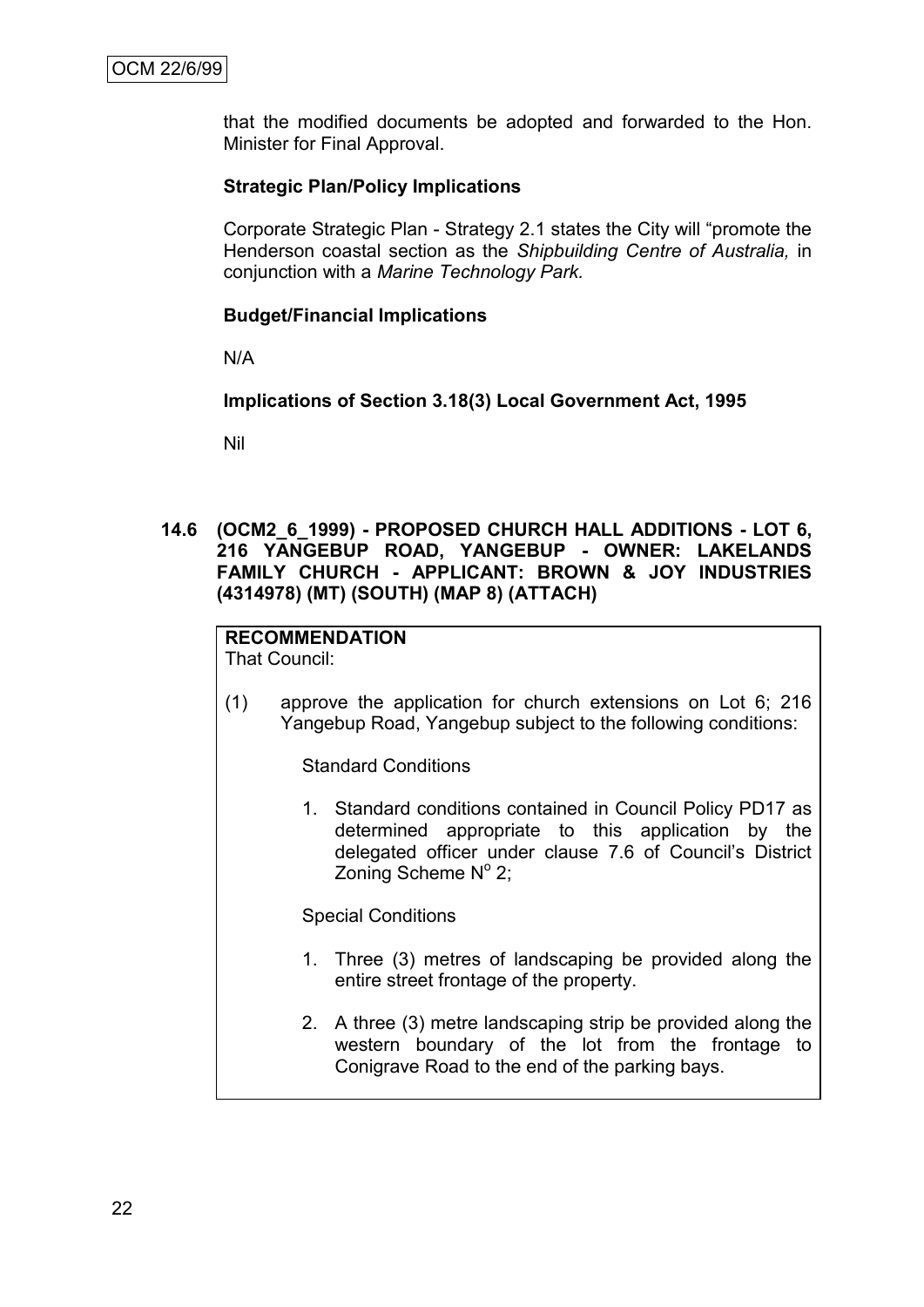### **COUNCIL DECISION**

#### **Background**

| ZONING:                    | MRS:          | I URBAN                |
|----------------------------|---------------|------------------------|
|                            |               | DZS:   RESIDENTIAL R15 |
| LAND USE:                  | <b>CHURCH</b> |                        |
| LOT SIZE:                  | 3482 $m2$     |                        |
| 563m <sup>2</sup><br>AREA: |               |                        |
| USE CLASS:                 | "AA"          |                        |

In February 1990 Council approved the application for a church building on the subject lot. Subsequently approval has been granted for a temporary shed/hall next to the church building. The hall is used for youth activities.

In February 1999, Council received a letter from a neighbour concerned with noise emanating from the temporary shed and wishing to alert Council that should further development occur on the lot, the shed should be removed or not located closer to the western boundary of the lot.

#### **Submission**

The plans indicate the following:

- a new assembly hall adjoining the southern wall of the existing hall;
- new toilets adjoining the western wall of the existing hall;
- an additional 32 parking bays along the southern boundary of the lot.

The application was referred to surrounding landowners. Two submissions were received – one supporting the application, the other strongly objecting. A Schedule of Submissions is included in the Agenda Attachments.

#### **Report**

The proposal replaces the temporary shed with a larger, permanent building. The new concrete panel building will contain (better than the existing shed. The noise is a source of concern for the neighbour at 4a Conigrave Road. Further, the building is to be setback 10 metres from the boundary of his property. The neighbour at 4b Conigrave Road, who wrote to Council in February 1999, has supported the proposed development.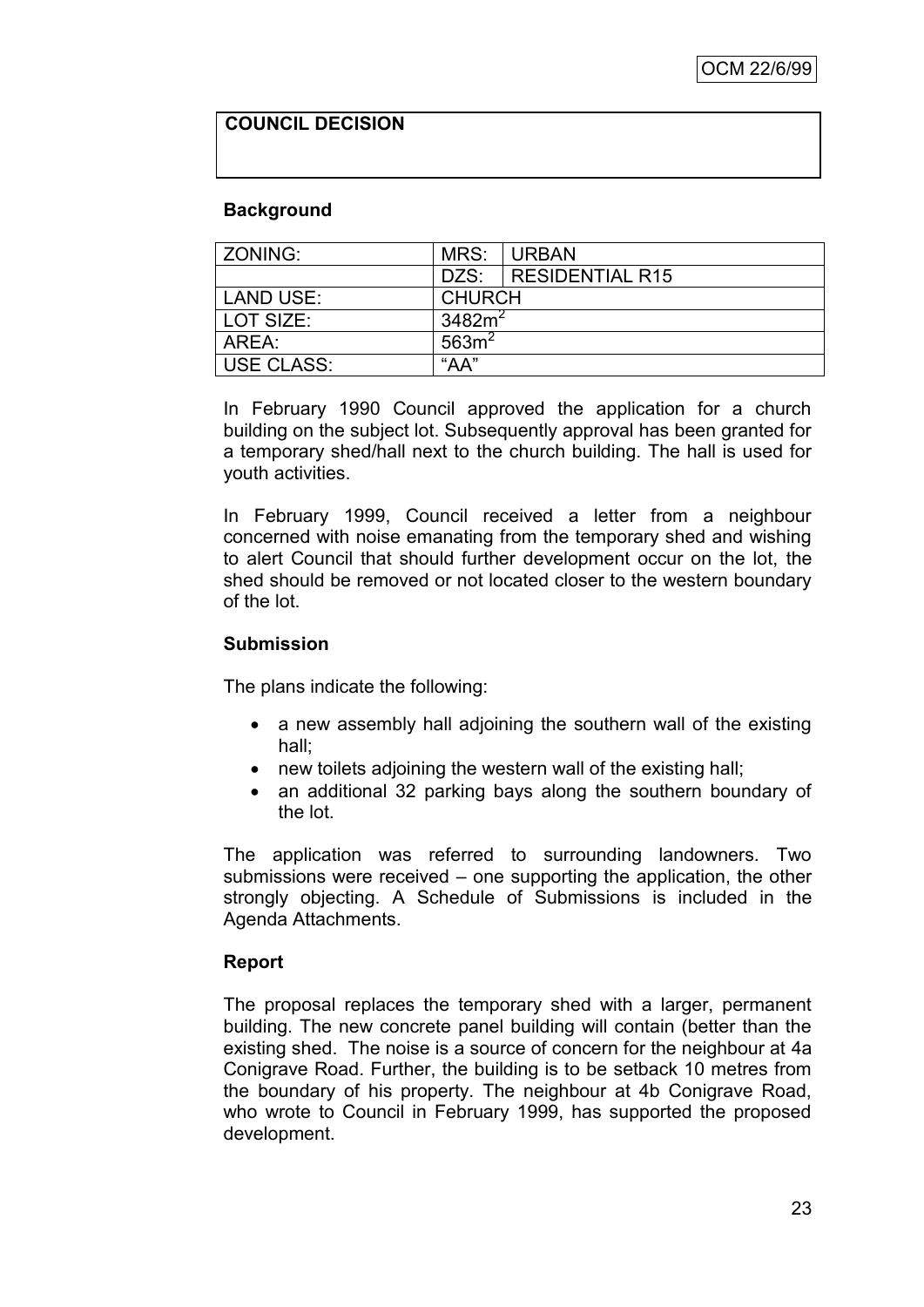The neighbour opposed to the development owns the property immediately to the west of the subject lot (4a Conigrave). As outlined above, it is anticipated the noise impact from the proposed hall would be less than from the existing shed. Telephone conversations with the neighbour have clarified that "juvenile trouble" in his letter is a reference to the present situation where, it is claimed, young people hang around their cars in the northern carpark - yelling and screaming. He does not want this repeated in the southern carpark. He is concerned that the situation could get worse and result in damage to his property.

The neighbour's view has some validity in that the extension of parking to the southern side of the site will increase the noise from that area as patrons exit the church. However, this aspect of loss of amenity is balanced by the benefits of the new building. The noise from within the buildings will be markedly reduced and the visual appearance of the site will be improved. Overall it is considered the development will improve the amenity of the area. Future extension of this nature was indicated on the site plan for the original building.

To minimise any noise impacts from the southern carpark, it is recommended landscaping be imposed as condition of approval. A 3 metres strip of landscaping should be planted and maintained along the western boundary of the property from Conigrave Road to the end of the parking bays to provide a buffer to the adjoining residential property. The neighbour at 4a Conigrave has communicated that this condition will not allay his concerns.

Further, landscaping should be provided around the entire street frontage of the property. This measure will reduce the visual and noise impact of the new building and carparking area on surrounding properties. The 3 metres of landscaping is a standard requirement for "Industrial" zoned properties (Clauses 5.6.3 of Council's Scheme) and it is considered reasonable to apply this standard in this situation. This condition was imposed for the frontage to Yangebup and Williamsbury Roads in the original church development.

#### **Strategic Plan/Policy Implications**

N/A

#### **Budget/Financial Implications**

N/A

#### **Implications of Section 3.18(3) Local Government Act, 1995**

Nil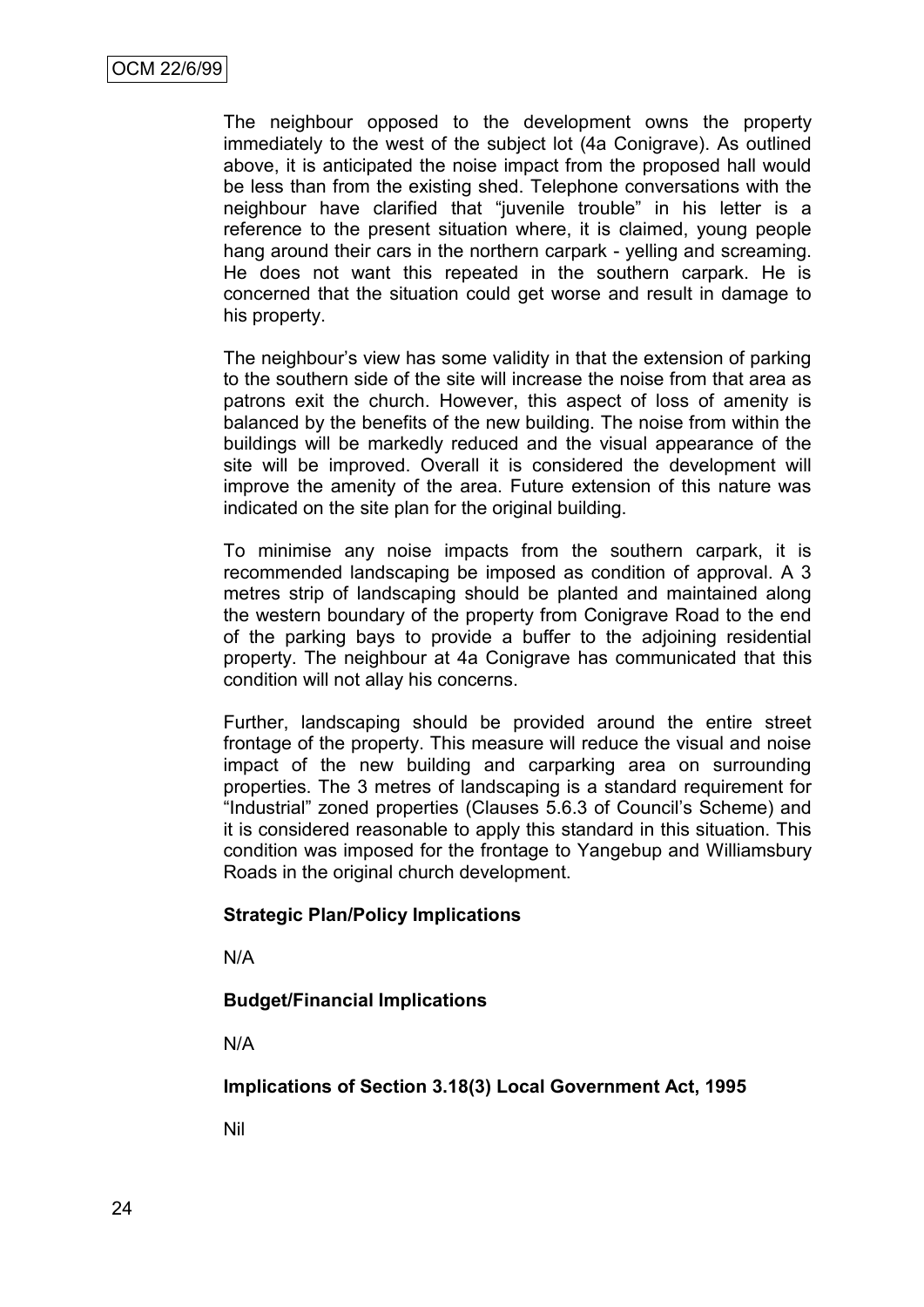**14.7 (OCM2\_6\_1999) - ATWELL SOUTH STRUCTURE PLAN AND REZONING - CELL 28, EAST OF KWINANA FREEWAY - OWNER: LANDCORP, GOLD ESTATES AND OTHERS - APPLICANT: ROBERTS DAY GROUP (9640) (92211) (SOS) (EAST) (MAP 20,21) (ATTACH)**

#### **RECOMMENDATION** That Council:

- (1) support the lifting of the Urban Deferment in the Metropolitan Region Scheme for the area bounded by Kwinana Freeway, Bartram Road, Gibbs Road and the Groundwater Protection zone (Cell 28) and advise the Western Australian Planning Commission accordingly.;
- (2) advise the Roberts Day Group that Council is prepared to initiate rezoning of the Atwell South area subject to the following:-
	- 1. detailed development plans are to be prepared during the advertising of the Scheme Amendment for the approval of the Council and Western Australian Planning Commission;
	- 2. payment of \$4,000 rezoning fee;
	- 3. undertaking to meet all advertising costs associated with the rezoning of the land;
- (3) send a copy of the relevant portion of the Southern Suburbs Structure Plan to all owners of land affected by the lifting of the Urban Deferment and amendments to District Zoning Scheme No.2;
- (4) adopt the following amendment: -

TOWN PLANNING AND DEVELOPMENT ACT 1928 (AS AMENDED) RESOLUTION DECIDING TO AMEND A TOWN PLANNING SCHEME CITY OF COCKBURN DISTRICT ZONING SCHEME NO.2

AMENDMENT NO.211

Resolved that Council, in pursuance of Section 7 of the Town Planning and Development Act 1928 (as amended) amend the above Town Planning Scheme by:-

1. Adding "Atwell South Urban Development Zone" to Clause 3.1.1.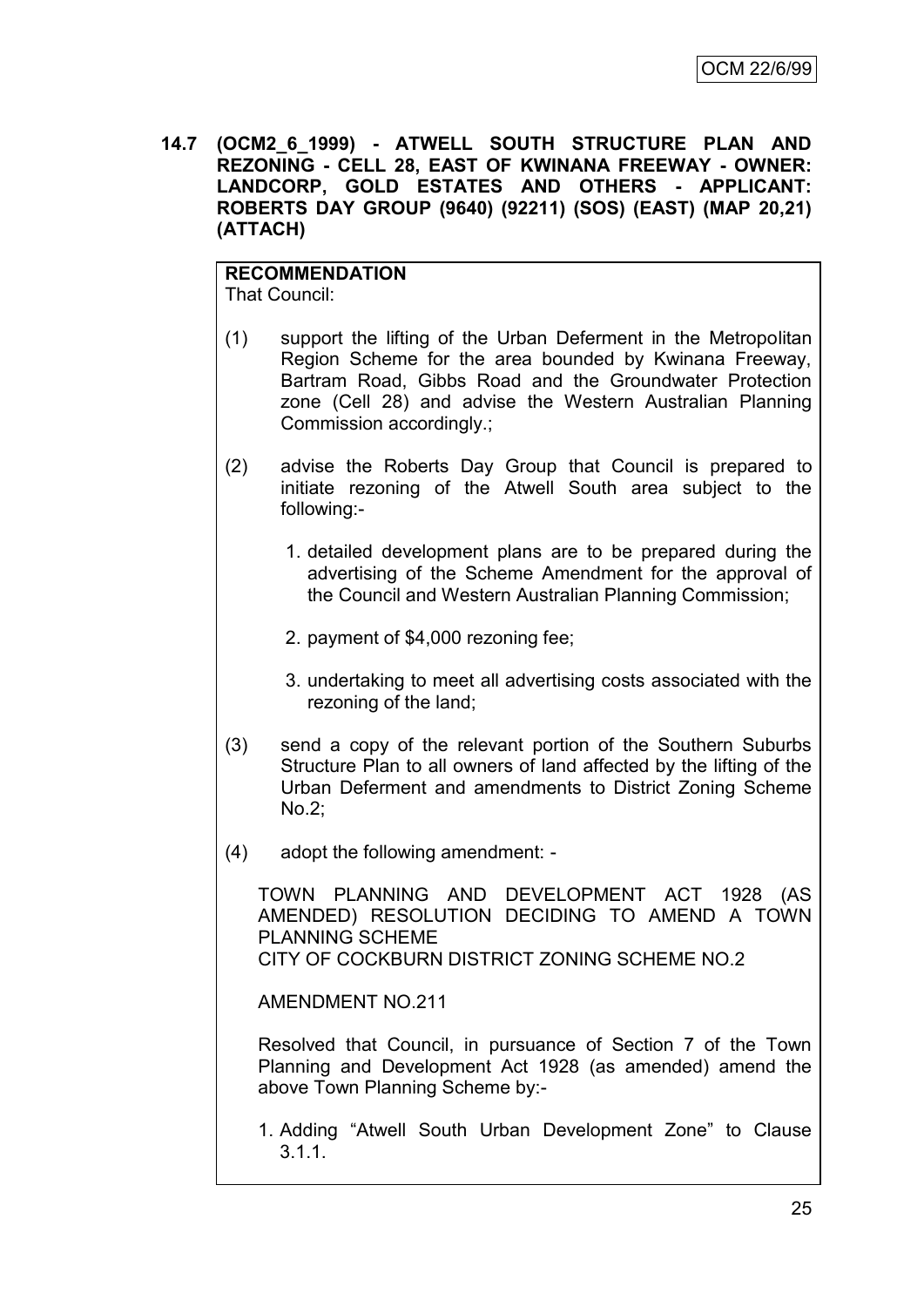| 2. Amending the Ninth Schedule to include Development Area<br>No.8 Atwell South (DA10) as follows: |                                    |    |                                                                                                                                                                                                                                                                                                                                                                                                                  |  |  |
|----------------------------------------------------------------------------------------------------|------------------------------------|----|------------------------------------------------------------------------------------------------------------------------------------------------------------------------------------------------------------------------------------------------------------------------------------------------------------------------------------------------------------------------------------------------------------------|--|--|
|                                                                                                    | Ninth Schedule - Development Areas |    |                                                                                                                                                                                                                                                                                                                                                                                                                  |  |  |
| Ref No                                                                                             | Area                               |    | Provisions                                                                                                                                                                                                                                                                                                                                                                                                       |  |  |
| <b>DA10</b>                                                                                        | <b>Atwell South</b>                | 1. | adopted<br><b>Structure</b><br>Plan<br>and/or<br>An<br>Development<br>Plan<br>together<br>with<br>all<br>approved<br>amendments<br>shall<br>apply<br>in<br>relation to the land within the area of the<br>Structure Plan as if it was an Amendment of<br>the Scheme and the Scheme provisions<br>shall be given fill effect within the area<br>accordingly.                                                      |  |  |
|                                                                                                    |                                    | 2. | The provisions of the Scheme shall apply to<br>the zones created under the Structure Plan<br>and Development Plan.                                                                                                                                                                                                                                                                                               |  |  |
|                                                                                                    |                                    | 3. | Council may adopt Design Guidelines for<br>any development precincts as defined on<br>the Development Plan. All development in<br>such precincts shall be in accordance with<br>the adopted guidelines in addition to any<br>other requirements of the Scheme, and<br>where there is any inconsistency between<br>the design guidelines and the Scheme, the<br>Scheme shall prevail.                             |  |  |
|                                                                                                    |                                    | 4. | No.<br>subdivision<br>development<br>or<br>οt<br>incompatible use will be permitted within the<br>generic buffer zones associated with the<br>piggery on Pt Lot 15 Lyon Road as shown<br>on the Structure Plan and the Development<br>Plan until the use of the land ceases or the<br>scientifically<br>buffer is<br>determined<br>and<br>the<br>approved<br>by<br>Department<br>οf<br>Environmental Protection. |  |  |
|                                                                                                    |                                    | 5. | Development of Shops (retail uses) within<br>the Development Area shall be a maximum<br>of 2700m2 NLA for the Village Centre and<br>200m2 NLA for the Local Centre.                                                                                                                                                                                                                                              |  |  |
|                                                                                                    |                                    | 6. | The Structure Plan or Development Plan<br>for Pt 212 is to include a strong pedestrian<br>connection between the proposed Success<br>Railway Station and the village centre in<br>addition to Gibbs Road.                                                                                                                                                                                                        |  |  |
|                                                                                                    |                                    | 7. | The Structure Plan and Development Plan<br>shall retain the existing remnant vegetation<br>in the Reserve of Beenyup Road unless<br>Council<br>agrees<br>particular<br>the<br>in.<br>circumstances that some of this vegetation<br>may be removed.                                                                                                                                                               |  |  |
|                                                                                                    |                                    |    |                                                                                                                                                                                                                                                                                                                                                                                                                  |  |  |

|                                      |  |  | 2. Amending the Ninth Schedule to include Development Area |  |
|--------------------------------------|--|--|------------------------------------------------------------|--|
| No.8 Atwell South (DA10) as follows: |  |  |                                                            |  |

3. Rezoning JAA Lots 210, Pt 211, Pt 212 and Pt 214 Lyon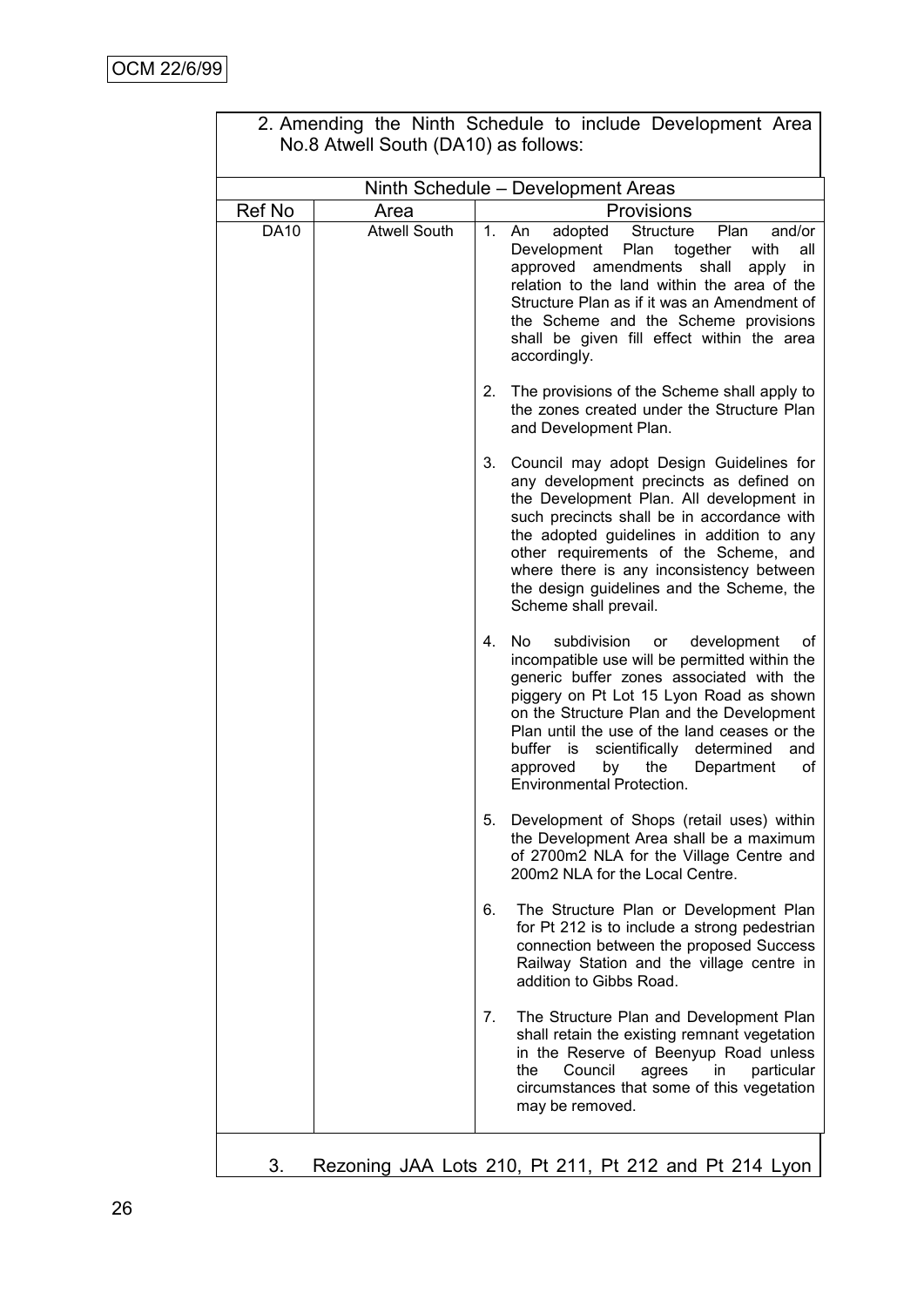Road and JAA Pt 209 Beenyup Road from "Rural" to "Atwell South Urban Development" in accordance with the Scheme Amendment Map;

- 4. Amending the First Schedule "Zoning Table" to include "Atwell South Urban Development" with notation "as per the adopted Structure and Development Plans";
- 5. Amending the Scheme Maps accordingly;

Dated this 22<sup>nd</sup> day of June 1999.

Chief Executive Officer

- (5) Sign the amending documents and forward a copy to:-
	- 1. The Environmental Protection Authority in accordance with Section 7A(1) of the Act; and
	- 2. The Western Australian Planning Commission for information;
- (6) Following receipt of formal advice from the Environmental Protection Authority that the Scheme Amendment should not be assessed under Section 48 A of the Environmental Protection Act, forward the amending documents to the Western Australian Planning Commission with a request for consent to advertise;
- (7) Notwithstanding (6) above, the Director of Planning and Development may refer a Scheme or Scheme Amendment to the Council for further consideration following formal advice from the Environmental Protection Authority that the Scheme or Scheme Amendment should not be assessed under Section 48 A of the Environmental Protection Act.

# **COUNCIL DECISION**

#### **Background**

The Southern Suburbs District Structure Plan is to provide guidance for the development of land located within the future urban corridor that extends south from Atwell and Success, along both sides of Kwinana Freeway, towards Rowley Road. Cell 28 (approximately 128 hectares of urban deferred land located to the east of Kwinana Freeway, south of Bartram Road, west of the MRS Groundwater Protection zone and north of Gibbs Road) forms part of the Southern Suburbs plan area and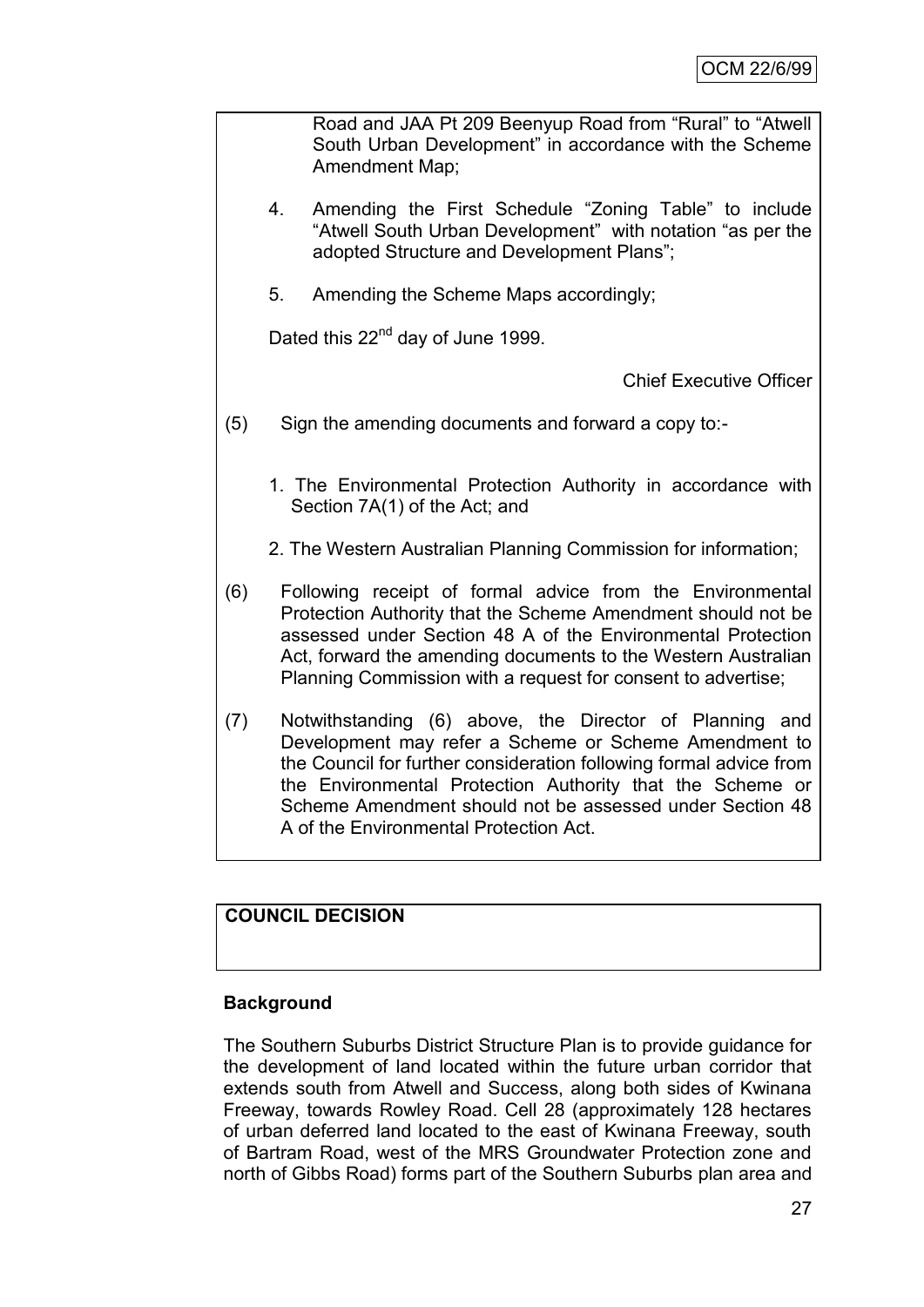is the focus of this report. This report also be makes reference to portion of Cell 30 (49 hectares - east of Freeway and south of Gibbs Road - see Agenda Attachments).

Cells 28 and 30 were previously included in the South Jandakot-Mandogalup District Structure Planning Study prepared by Taylor Burrell for the Western Australian Planning Commission in 1993. The Taylor Burrell Plan was to provide the framework for the formulation and consideration of Local Structure Plans prepared for the development of the area, however it was never formally adopted by the Commission and has only been used for general guidance.

Suburbs Structure Plan will supersede the previous Study and is intended to facilitate the lifting of the Urban Deferred zone in the MRS and the rezoning of land for urban development in District Scheme No.2. A detailed report concerning the Structure Plan will be on Council's agenda in July.

The process of adoption of the Structure Plan will initially run in conjunction with the initiation of three separate District Scheme amendment proposals to define a large portion of the Southern Suburbs area as individual Urban Development zones. It also comes at a time when new provisions are being introduced into the Scheme relating to development areas and development plans, which will in effect make the structure plan a statutory instrument.

Council, at its meeting held on 20 April 1999, initiated amendments to DZS No.2 (Amendments No.206 and 207) to include land in the Success Lakes and Gaebler Road Urban Development zones to the west of the Freeway. This report proposes the initiation of the third amendment (Amendment 211); rezoning Cell 28 from Rural to the Atwell South Urban Development Zone.

#### **Submission**

The Roberts Day Group has prepared a Structure Plan for Landcorp's land holdings east of the Freeway and south of Bartram Road. The Plan covers Lots 204, 210 and 211 Lyon Road and comprises the bulk of Cell 28 and a portion of Cell 30. Environmental assessment, infrastructure requirements and traffic engineering reports support a detailed report, including site analysis and plan design. Key details are included in the Agenda Attachments.

It should be noted that there is other land included in Cell 28 but is not part of the Roberts Day Group Plan, namely a triangular parcel of land (Pt Lot 209 Beenyup Road), land wedged between Lyon Road and the Freeway (Pt Lots 212 and 214) and small portions from the rear of two lots fronting Beenyup Road (Pt Lots 11 and 12).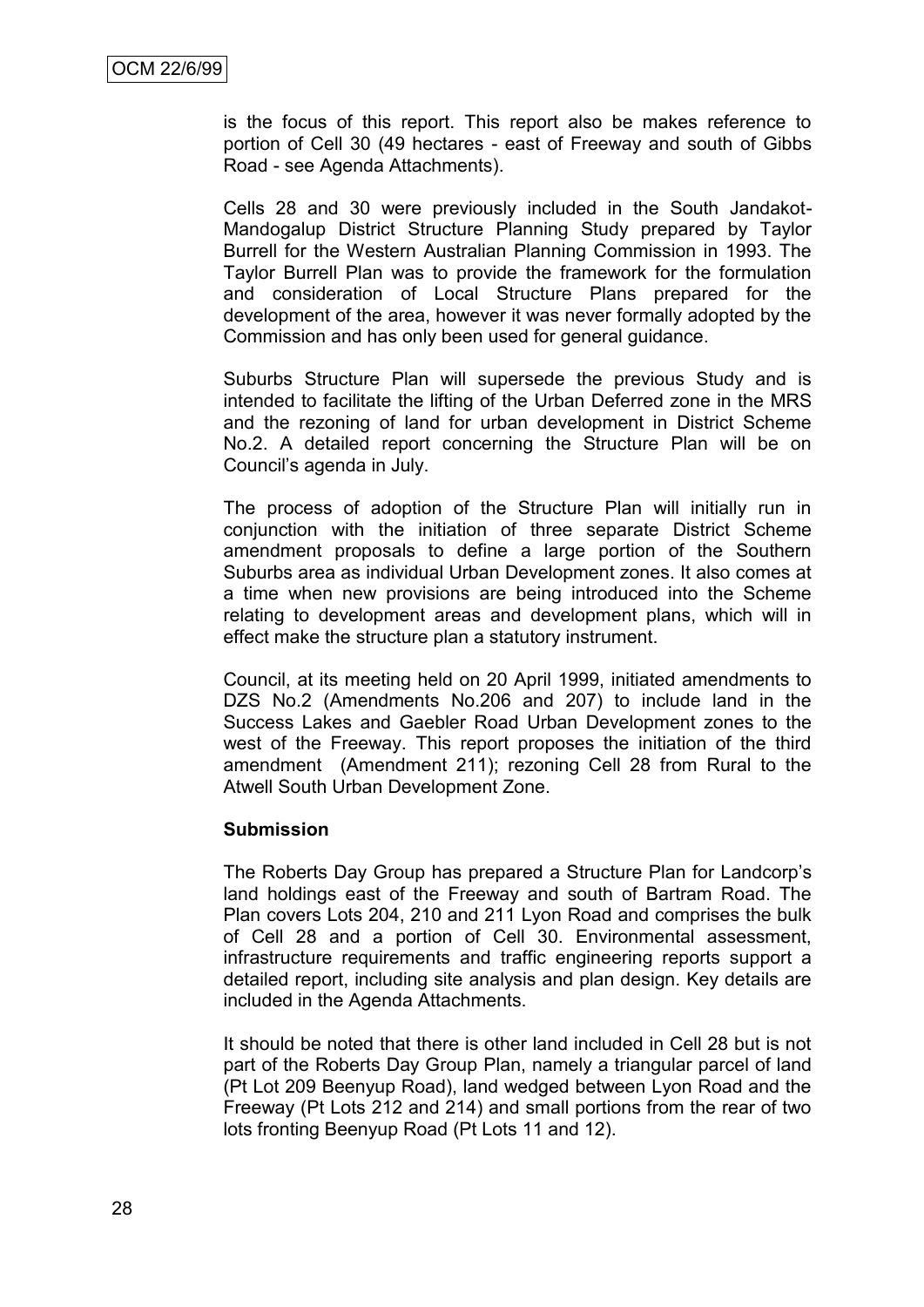The Ministry for Planning is in the process of acquiring a large portion of Lot 209 for the Jandakot Botanical Park, however the balance is included in the Urban Deferred zone. A subdivision concept plan has been prepared on behalf of a prospective purchaser for this balance land and presented to Council officers for informal comment.

Gold Estates own Pt Lots 212 and 214. Council officers recently sought to determine Gold Estates' development intentions for its land. Advice has been received that consultants are preparing a subdivision concept plan for this land.

| Lot                               | <b>Land Area</b>  | Landowner           |
|-----------------------------------|-------------------|---------------------|
| Pt Lot 204 Lyon Road - Cell 30    | 42.25 ha          | Landcorp            |
| Pt Lot 209 Beenyup Road - Cell 28 | 17.5 ha $#$       | Woodum Pty Ltd.     |
| Lot 210 Lyon Road - Cell 28       | 36.27 ha          | Landcorp            |
| Pt Lot 211Lyon Road - Cell 28     | 64.51 ha          | Landcorp            |
| Pt Lot 212 Lyon Road - Cell 28    | 7.67 ha           | <b>Gold Estates</b> |
| Pt Lot 214 Lyon Road - Cell 28    | 2.8 <sub>ha</sub> | <b>Gold Estates</b> |
| Pt Lot 11 Beenyup Road - Cell 30  | 3.3 ha $#$        | E.Balshaw           |
| Pt Lot 12 Beenyup Road - Cell 30  | 2.7 ha $#$        | John Law Nominees   |
| Cell 28                           | 129 ha            |                     |
| Cell 30                           | 48 ha             |                     |
| TOTAL                             | 177 ha            |                     |

#### *Cell 28 and Part of Cell 30 lot schedule*

# - includes only the urban deferred portion of the lot. The Roberts Day Group Plan covers 143 ha of this land

#### **Report**

#### *1. Processes*

The South Jandakot-Mandogalup District Structure Plan was prepared in 1993 as an overall guide to coordinate development. Since the preparation of the Plan, the possible extent of urban development south of Rowley Road has been significantly reduced, the Gateways Shopping Centre at Thomsons Lake has been approved at a larger size, the size of school catchments has increased and the Community Codes released. These factors have effectively made the Plan obsolete.

Various consultants have since prepared plans for their respective clients land holdings. To coordinate the proposals and to streamline the process the following process has been adopted:

- The Ministry for Planning agreed to participate with the City of Cockburn in a joint review of the overall structure plan for the Southern Suburbs area.
- Joint meeting with Government agencies to clarify requirements and resolve issues.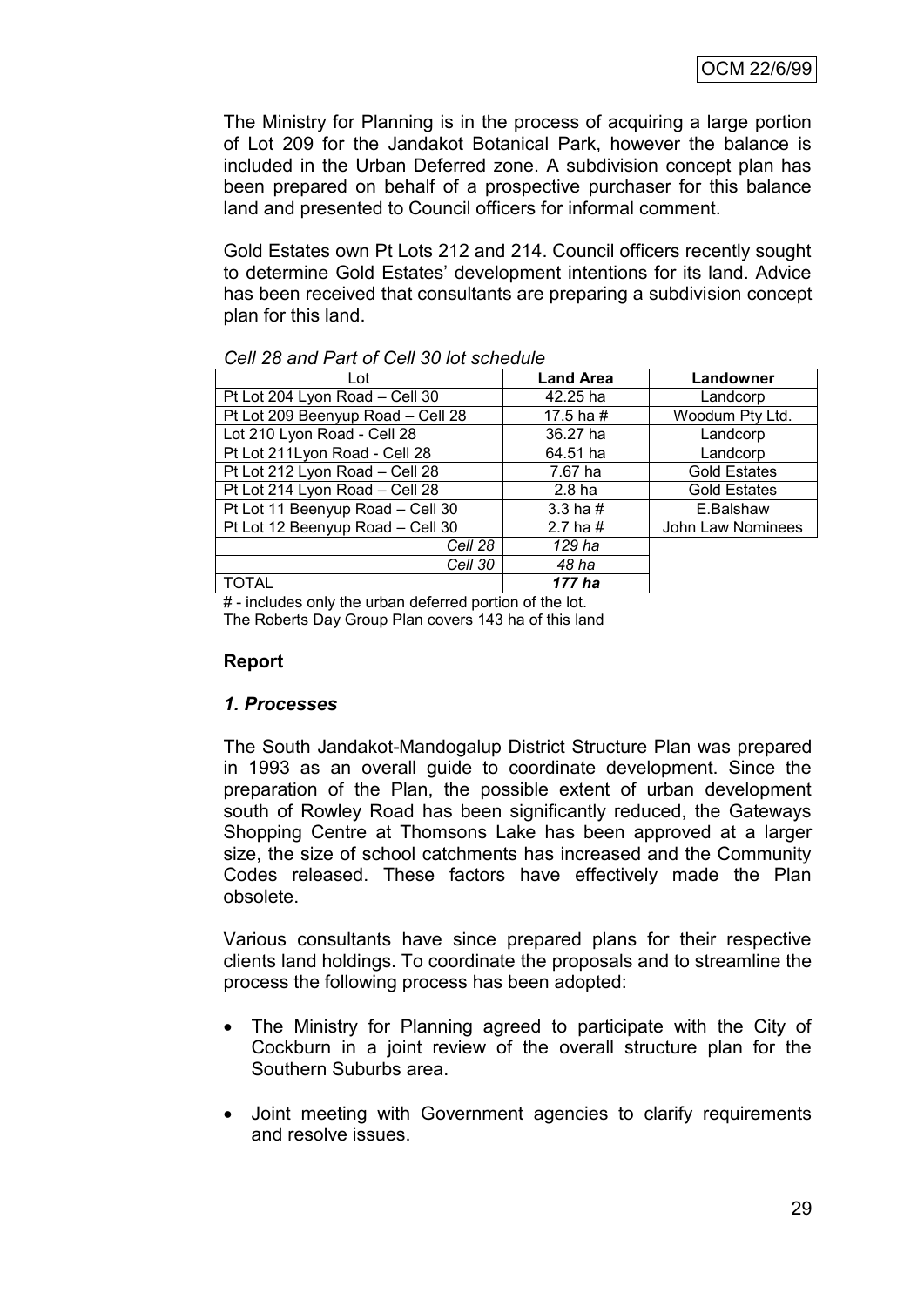- Environmental audit undertaken of the area by the City, DEP, CALM, MFP, Water and Rivers and an environmental consultant.
- Preparation of Draft Southern Suburbs Structure Plan initially for both sides of the Freeway to Gaebler Road on the west side and to Gibbs Road on the east, and subsequently further south to Rowley Road.
- Initiation of Amendments 206 and 207 (west side of the Freeway) and this Amendment (211) for Cell 28.

Completion of the Structure Planning process will require the following action:

- Council consideration and support for the completed portion of the Draft Southern Suburbs District Structure Plan
- Circulation of the Plan for public comment.
- Consideration of submissions by Council and the Ministry for Planning.
- Adoption of the Plan with a view to lifting Urban Deferment in the MRS.

The District Structure Plan will show the broad allocation and location of land uses and will form the basis for assessing detailed proposals for individual land parcels. Detailed development plans will be required showing the proposed road and lot layout, land uses, POS and residential density codings.

#### *2. Metropolitan Region Scheme Framework*

The MRS Controlled Access Highway (and railway) Reservation (Kwinana Freeway) and the Groundwater Protection Zone form the western and eastern boundaries of Urban Deferred zone respectively. Ministry for Planning Staff have indicated that the Southern Suburbs Structure Plan will need to be adopted prior to the lifting of the Urban Deferment and consenting to advertising the District Scheme amendments.

No other regional reservations directly affect Cells 28 or 30.

## *3. District Zoning Scheme No.2 – form of proposed Amendment*

It is proposed that Cell 28 is incorporated into the Scheme as the "Atwell South Urban Development Area". However development of the portion of Cell 30 shown on the Roberts Day Group Plan is dependent upon of the resolution of issues associated with Bushplan (see *5.*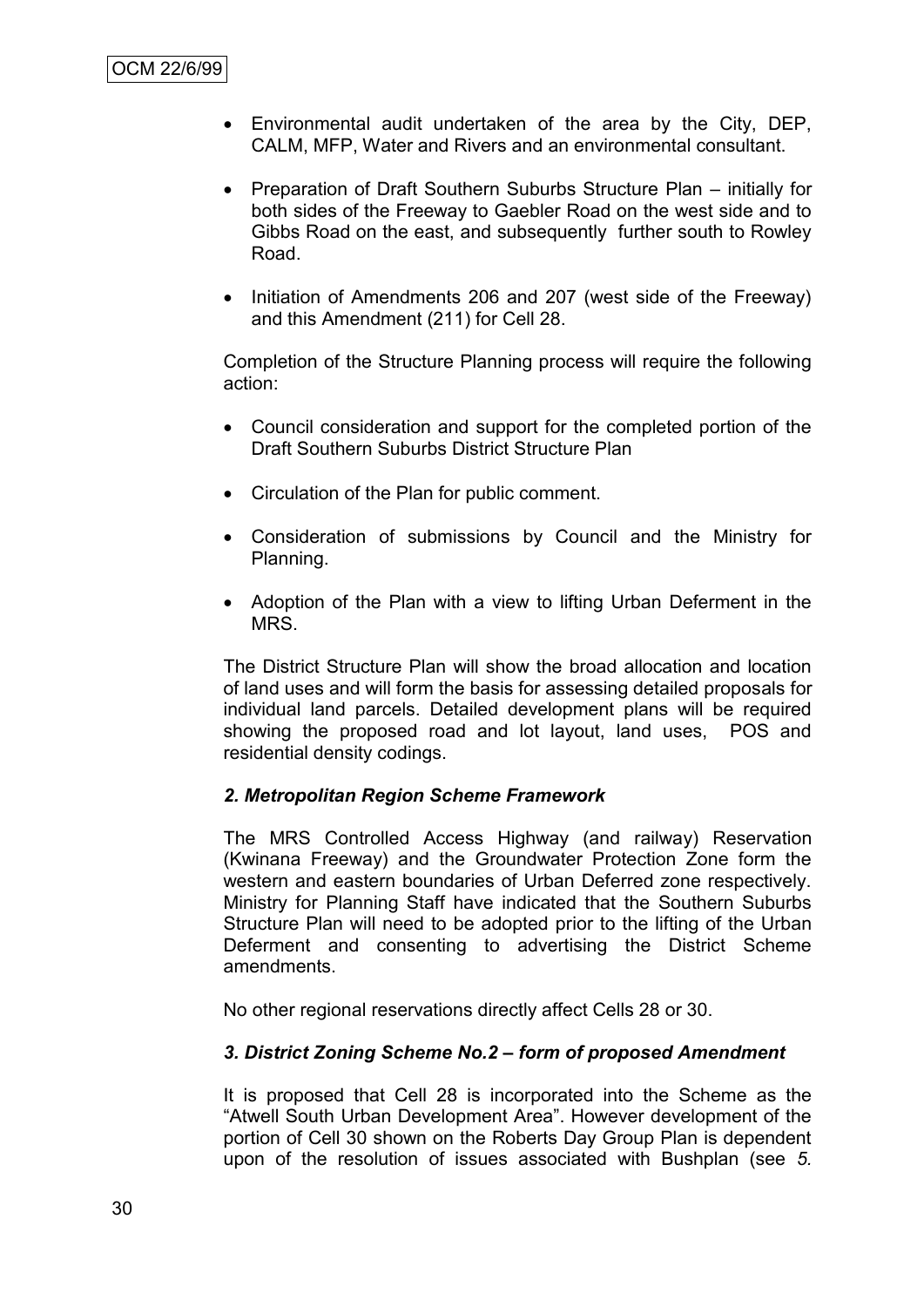*Remnant Vegetation*) and should not be included in Amendment No.211 at this time.

The extent of the Development Area is to be outlined on the Scheme Maps and included by reference in the Scheme Text (see Agenda Attachments). It is also proposed that Amendment No.211 include specific provisions requiring landowners to prepare development plans, which is where the detailed development layout is shown. The requirements for the preparation and processing of development plans are currently being introduced into the Scheme via Amendment No.192. The development plan in effect becomes a statutory instrument

Even though the District Structure Plan is yet to be finalised, given the time usually taken to process Scheme amendments and the fact that the detailed design is dealt with through the use of development plans, it is considered to be appropriate to initiate Amendment No.211 now. The form of Amendment No.211 is consistent with the approach used in the amendment proposals for the western side of the Freeway (Amendments 206 and 207). It is anticipated that dealing with the three amendments simultaneously in conjunction with the Structure Plan will enable better administration and coordination of planning and development in the locality.

## *4. Atwell South Development Area – site and context summary*

The proposed Atwell South Development Area lies to the south of the Beeliar Parklands Estate approximately 23 kilometres from Perth. Residential zoning currently extends to Bartram Road; the northern boundary of the subject land. The Kwinana Freeway forms the western boundary of the Development Area and is the primary access route to areas north and south of the subject land. Access to the Freeway is provided by an interchange at Gibbs Road. Gibbs Road is to extend into the Development Area and is an important component of the Structure Plan. It is the boundary of Cells 28 and 30 and is proposed as the spine around which a village centre is planned.

Within the Freeway reserve lies the alignment of the proposed railway line linking Perth to Mandurah, via Kenwick. A station is proposed at Beeliar Drive near the Gateways Shopping Centre and future town centre at Thomsons Lake and is to be included as part of the initial phase of implementation. A station is also proposed at the intersection of the Freeway and the Gibbs/Russell Road intersection, though it is identified in the South West Transit Railway Master Plan as a future station (rather than in the initial phase).

The MRS Groundwater Protection zone and Priority 2 Source Protection area forms the eastern boundary of the Development Area. The south-eastern corner of Lot 211 comprises an area of 12 hectares and is located within the Groundwater zone. In conjunction with the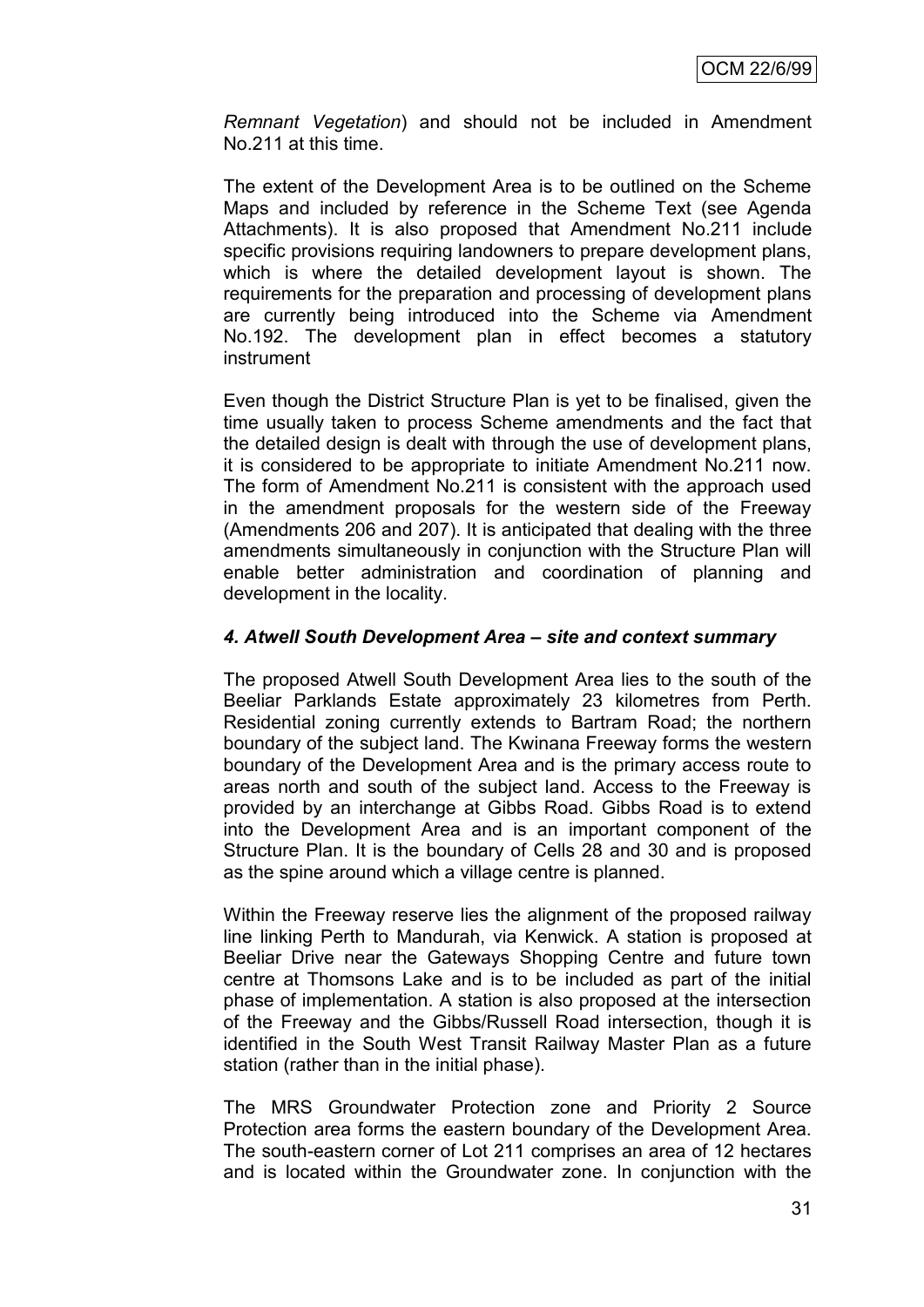Statement of Planning Policy No. 5 – Jandakot Groundwater Protection, Priority 2 areas carry considerable land use restrictions. The entirety of the Development Area is included in the Priority 3 Source Protection area where some management controls are in place but development can generally co-exist with water supply needs. Two groundwater production bores exist along Lyon Road.

The Development Area is undeveloped and gently undulating, with varying vegetation coverage. Much of the area has been used for grazing. Lots 210 and 211 in Cell 28 contain two wetlands, both protected by the Environmental Protection Policy (Swan Coastal Lakes) 1992. The wetlands are degraded and have limited environmental function. The majority of Lots 210 and 211 has been cleared of native vegetation – though some remnants exist adjacent to Beenyup Road and surrounding the two wetlands. In contrast Lot 204 (Cell 30) contains excellent native vegetation and a "non-EPP" dampland. Further detail on the wetland and vegetation characteristics of the land is included under the headings 5 and 7 in this report.

A narrow ridge at approximately 25-30 AHD extends along the western boundary of Lots 210 and 211 and then extends into Lot 211. The ridgeline is made prominent by the existence of an avenue of mature pines.

With regard to the land not included in the Roberts Day Group Plan - Pt Lot 209 contains a mixed coverage of vegetation, Pt Lots 212 and 214 are substantially cleared and the rear portion of Lots 11 and Pt 12 contains low banskia woodland.

Other than the residential development to the north, surrounding land uses include a mixture of agricultural activities, rural living lots and native bushland.

#### *5. Remnant Vegetation and Wetlands*

As mentioned above, the Roberts Day Group Plan includes the bulk of Cell 28 and portion of Cell 30.

There is no regionally significant vegetation within Cell 28, however there are some localised remnants near the two EPP wetlands and along Beenyup Road. Environmental assessment of the wetlands (Bowman Bishaw Gorman 1990, Tingay 1998) identified the two EPP lakes as having no natural cover, low landscape value, low recreational potential, medium–high degree of disturbance, low biological condition and an overall apparent conservation value rated as medium. The Roberts Day Group Plan proposes retention of the EPP wetlands within local POS areas, with vegetated linkage between the two. The POS will include drainage functions.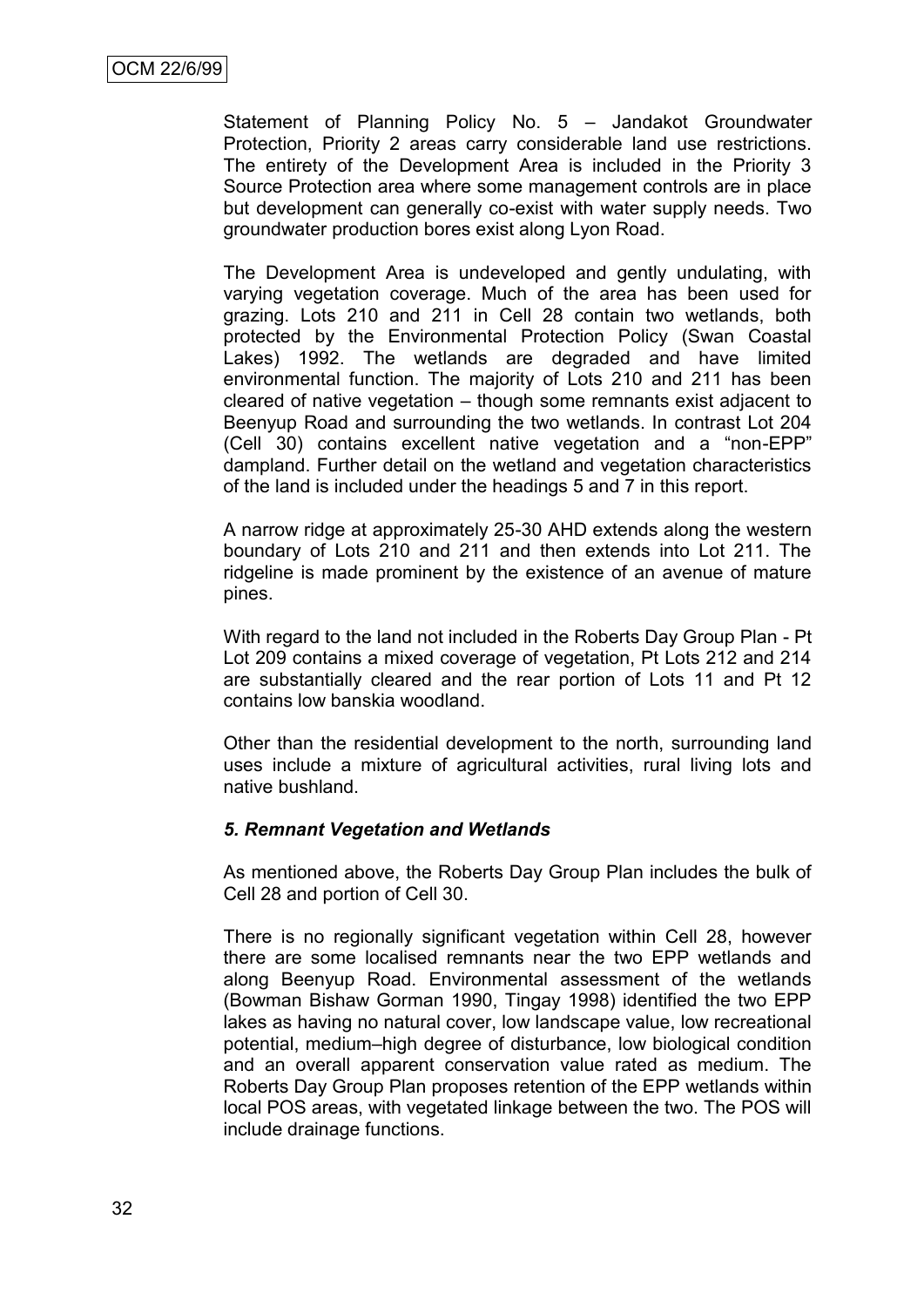Lot 204 (south of Gibbs Road – Cell 30) contains a variety of landform and vegetation units within one setting, but was included in Bushplan. The land was recently surveyed by MFP, DEP, Water & Rivers, CALM and the City as part an Environmental Audit of the Southern Suburbs Structure Plan and was found to contain an extensive dampland, two smaller wetlands and a vegetated banksia woodland ridge in excellent condition. The area is considered to be regionally significant and could be incorporated into a Regional Reserve. Of note is Council's submission on Bushplan to the Ministry for Planning (see Agenda report to Council – SPC  $3/99 - 14.1$ ) promoting the inclusion of this land as a Parks and Recreation Reserve. Bushplan identifies land worthy of protection to preserve the biodiversity of the Perth region and with the regard likely to be held to it by the planning process in addition to the funds to be allocated to land acquisitions, Bushplan would appear to be the most appropriate mechanism to provide for protection of the area.

The Roberts Day Group Plan indicates development of Lot 204 with the retention of a significant portion of the wetland area , but it is recommended that it is excluded from Amendment No.211 at this time, pending a response to Council's submission and the resolution of the issue surrounding its inclusion in Bushplan. The Structure/ Development Plan will need amending accordingly.

The urban deferred portion of Lot 209 contains some good bushland coverage, but is not thought to be regionally significant though it will require further assessment through the District Structure Plan process for identification of its local values.

#### *6. Structure Plan design – key features*

The Roberts Day Group Plan has been designed to provide the framework for the development of a mixed use walkable neighbourhood. Principles of the Community Design Codes have been employed in addition to "traditional neighbourhood" design.

The main features include:

 A village/neighbourhood centre located on Gibbs Road containing a local shopping centre of 5000m2 NLA and a range of mixed use sites. The centre is based on a "main street" design and will form the primary focus for the development as well as providing a facility for rural-residential lots in the Banjup locality. According to the Roberts Day Group report, the potential catchment for the centre warrants approximately 2700m2 retail floorspace. Provision is also made for non-retail uses such as office development, showrooms and professional services. The final design of the centre will need modification should it be determined that Lot 204 is to be included as a Bushplan site.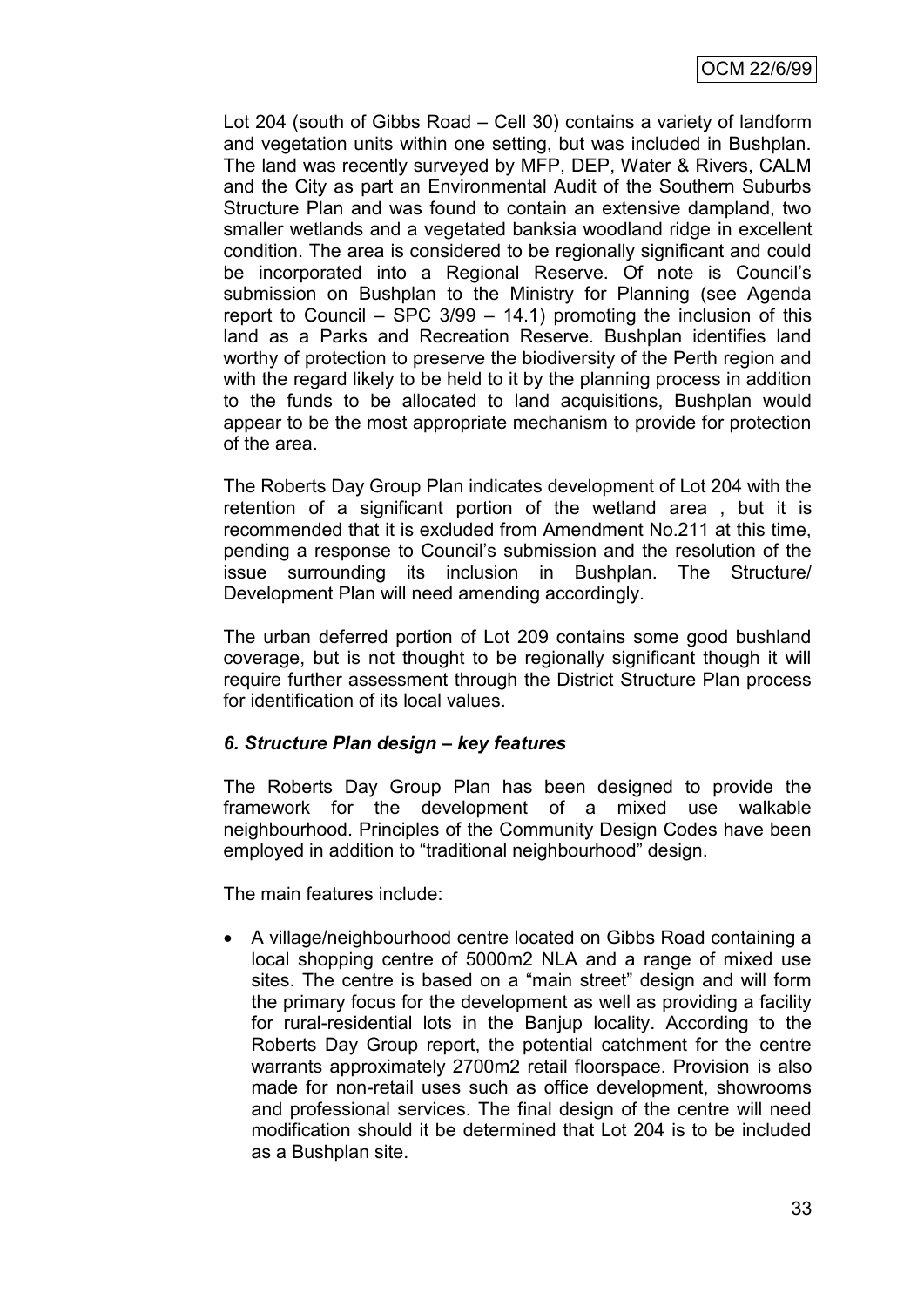- A local centre is proposed at the intersection of Bartram and Beenyup Roads providing a commercial and community node in the northern sector of the Development Area, also potentially servicing the development occurring in the south of the Beeliar Parklands Estate.
- A local road system focussed on a north-south POS network. The POS spine is centred on the wetland areas and will contain a pedestrian/cycling boulevard. Non-vehicular movements are to be promoted with a network of pathways. A four hectare primary school site is to be included in this spine. There will be good linkages to the proposed Atwell High School on Brenchley Drive. A bus service is proposed through the centre of the Development Area linking to Thomsons Lake. Ultimately a large proportion of the area will be within 800 metre "ped-shed" of the future Russell Road/Gibbs Road rail station.
- Provision for the movement of vehicular traffic along the proposed extension of Tapper Road and Gibbs Road through the freeway interchange. Roads are generally north-south and east-west to aid lot configuration and solar design. A range of lots sizes is to be incorporated, including small lots with the use of rear laneways framed around POS areas. The base residential zoning will be R20, though a series of R30 zones will provide for the small lot subdivision and ultimately require building and design guidelines.
- The south-eastern sector of the site has been set aside for a private school (on the Groundwater Protection zone portion). Should this aspect of the Plan prove to be unsuitable in terms of groundwater protection, special rural development could be accommodated.
- South of Gibbs Road (Lot 204) is proposed for predominantly residential purposes, with a large POS/conservation area of 11 hectares the key environmental feature. Smaller POS pocket parks are scattered through the southern part of the Structure Plan area to reflect retention of the more valuable parcels of vegetation. Whilst this is a reasonable compromise position, it conflicts with the preferred approach to promote all of Lot 204 as being protected from development as part of the Bushplan initiative.

#### *7. Infrastructure and Servicing*

The Roberts Day Group Plan includes a detailed report on the engineering aspects of the Development Area. The main issues are:

Drainage – the site lies within the Jandakot Public Water Supply Area and therefore must comply with the requirements of environmental management plans accepted by the Water Corporation. The drainage network within the area will be a system of interconnecting detention basins linked by parkland swales and a piped system. Stormwater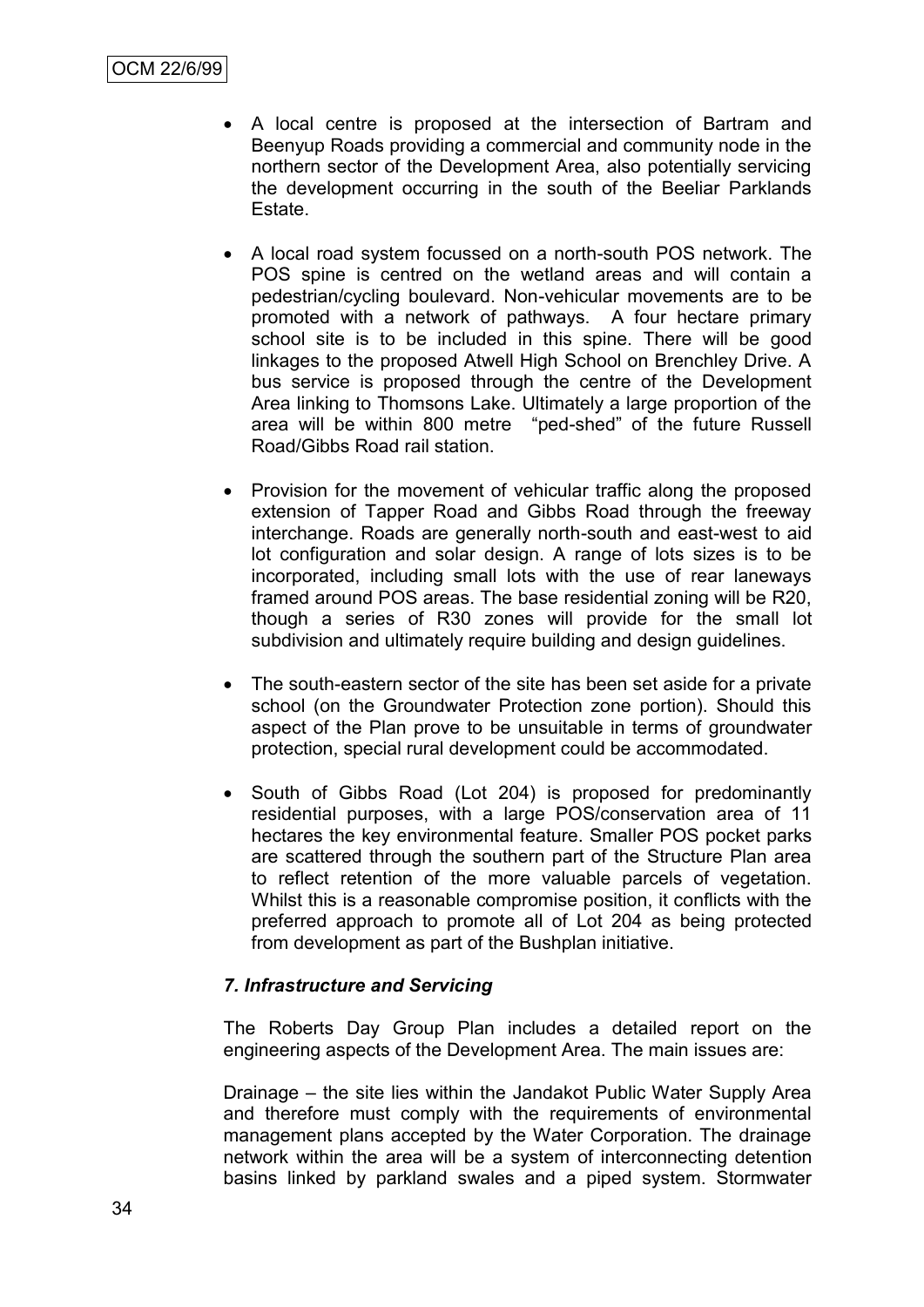generated in the northern part of the Development Area will be discharged into the Bartram Road buffer lake system in order to minimise nutrient loads in Thomsons Lake. Should development ever proceed in the southern sector, stormwater may be able to discharge into the Russell Road buffer lake system.

Sewerage – the Plan details the sewer requirements, including mains specifics, pumping stations and specific catchments. The Plan indicates that the development will be able to be adequately sewered.

Water supply – main extensions to service the land are required and can be accommodated within road reserves.

Groundwater bores – the Water Corporation stipulates a buffer of 30 metres around the two production bores.

Electricity – existing transmission lines in Beenyup and Bartram Roads are suitable supply points for development of the site.

Telecommunications and Gas Supply – as the development is frontal to Beeliar Parklands Estate, Telstra and Alinta Gas have advised that the land can be appropriately serviced.

#### *8. Other Cell 28 land*

The subdivision concept plan for Pt Lot 209 shows predominantly single lot subdivision with the exception of two unit sites. Road access interconnects well with the Roberts Day Group Plan and it there is ample provision of POS. It is logical to include this area in the Scheme's Development Area, though further detail will need to be prepared, particularly with regard to environmental assessment and future servicing of the site.

Kwinana Freeway excises Pt Lots 212 and 214 from the bulk of their original lots. A concept plan is being prepared for these lots to tie in with the Roberts Day Group Plan and it is appropriate to also include this land in the Development Area.

#### *9. Buffers*

A buffer associated with the piggery at Pt Lot 15 Lyon Road affects the proposed Development Area. No subdivision or residential development will be permitted within the buffer area. A generic buffer of 500 metres is applied to piggeries of this size, however Alan Tingay & Associates are presently preparing an odour buffer assessment. The Department of Environmental Protection may agree to reducing the buffer area as a result of the detailed odour modelling.

Market gardening operations have existed on several Lyon Road properties in the past, though they are located near the south-west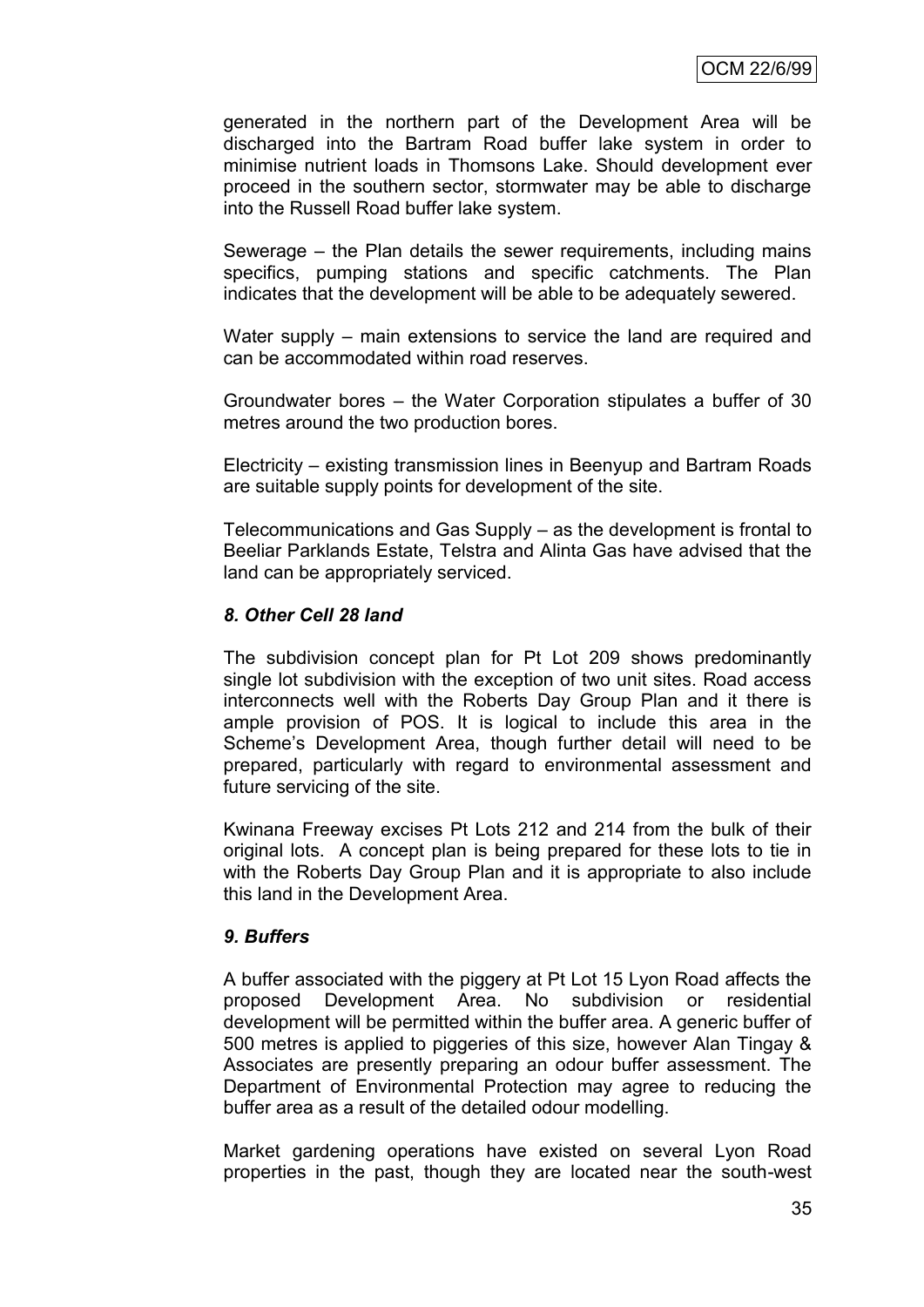corner of Lot 204 and do not affect Land in Cell 28. Further analysis of the market garden buffers (if any) will be completed as Structure Planning progresses for land in the southern extremity of the Southern Suburbs Planning area.

Groundwater bore sites represent the only other land use with a buffer affecting the land.

#### *10. Owner Contributions*

Given there are no regional facilities/services in the Development Area, no specific Scheme provisions are to be introduced requiring Owner development contributions as is the case for Amendments 206 and 207. Also it is fortuitous that the bulk of the Development Area is owned by only three landowners. Usual development arrangements (ie road construction, servicing, primary school site and upgrading of existing roads) for provision of local infrastructure will be put in place through the subdivision process.

#### *11. Conclusions*

It is considered that sufficient planning has been undertaken towards the coordination of the subdivision and development of land within Cell 28 and that Council should initiate an amendment to the District Zoning Scheme to zone the land as an Urban Development Area.

The Roberts Day Group Plan will form the basis of the Structure Planning in Cell 28, with sufficient mechanisms available (ie – Southern Suburbs District Structure Plan, Local Development Plans and subdivision approval processes) to ensure orderly subdivision over the other land in Cell 28 not covered by the Plan. It is logical at this time to include all of Cell 28 within the Atwell South Urban Development Area.

At this time Cell 30 should be excluded from any amendment rezoning the site for urban purposes until the Bushplan issue is resolved.

#### **Strategic Plan/Policy Implications**

Creation of the Atwell South Urban Development Area reflects the intent of the Ultimate Strategic Plan.

#### **Budget/Financial Implications**

Nil.

#### **Implications of Section 3.18(3) Local Government Act, 1995**

Nil.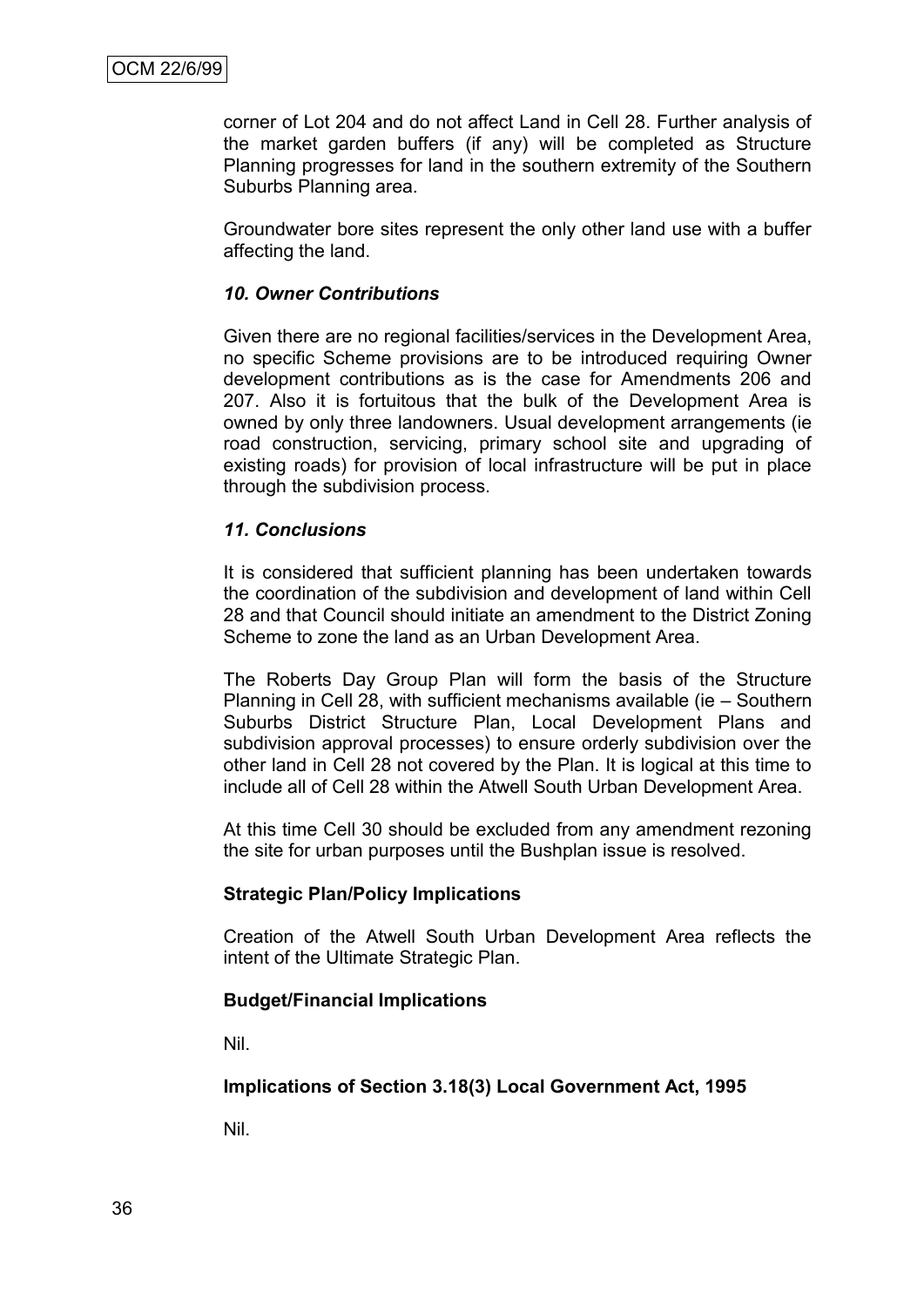**14.8 (OCM2\_6\_1999) - NON COMPLIANCE WITH DEVELOPMENT APPROVAL - LOT 105, 13 EMPLACEMENT CRESCENT, HAMILTON HILL - OWNER: V M MARCELINO, B KOVACEVIC & T NARVAEZ (2212220) (MT) (WEST) (MAP 2) (ATTACH)**

# **RECOMMENDATION**

That Council:

- (1) instruct its solicitors to initiate legal action against the owners of Lot 205; 13 Emplacement Crescent, Hamilton Hill for failure to comply with the following conditions of Council's planning approval dated 20 February 1997:
	- Condition 2 requiring development to be carried out only in accordance with the terms of the application as approved herein and any approved plan;
	- Condition 10 requiring that the landscaping, in accordance with the approved detailed landscaping plan, must be reticulated or irrigated and maintained to the satisfaction of the Council;
	- Condition 17 requiring that the vehicle parking areas be sealed, kerbed, drained and line marked in accordance with the approved plans and specifications;
- (2) advise the owners of Council's decision accordingly.

# **COUNCIL DECISION**

## **Background**

| l ZONING:   |           | MRS: INDUSTRY         |
|-------------|-----------|-----------------------|
|             |           | DZS:   LIGHT INDUSTRY |
| LAND USE:   |           | <b>FACTORY UNITS</b>  |
| l LOT SIZE: | $2016m^2$ |                       |
| AREA:       | N/A       |                       |
| USE CLASS:  | N/A       |                       |

Council Planning Consent was granted for 4 factory units on the subject lot on 20 February 1997. Revised plans were submitted and approved by Council in October 1997. An application for a Building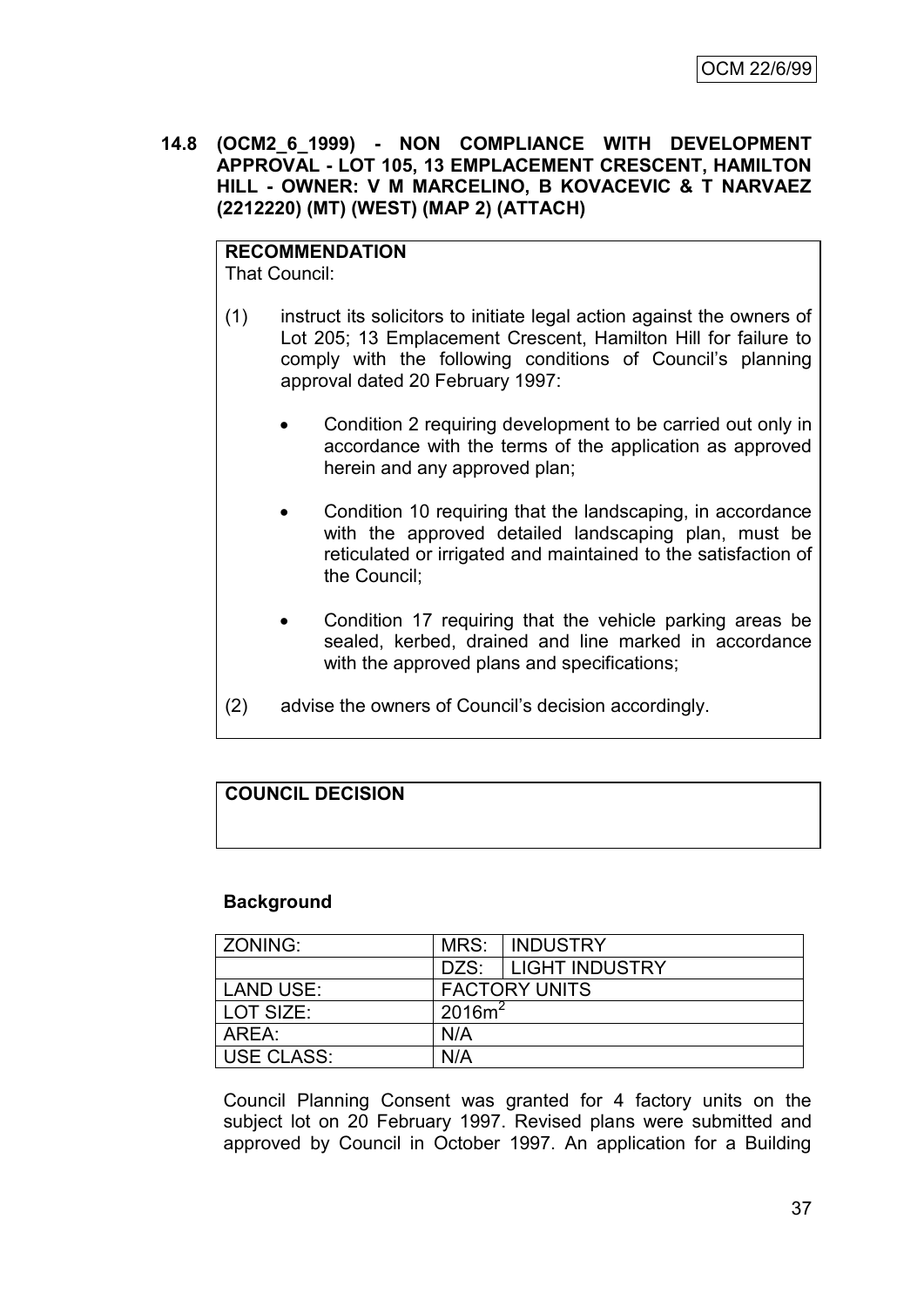Licence was made in January 1998, showing 3 factory units. A Certificate of Occupancy was issued on 2 July 1998.

In November 1998 Council's attention was drawn to the matter of non compliance while investigating a dispute between the owners of the subject lot and the owners of the neighbouring Lot 106 Emplacement Crescent. The dispute is over site levels and the building of a retaining wall.

In a letter from the Director of Planning and Development dated 23 March 1999, primarily dealing with the issue of site levels, the owners of the subject lot were advised that certain aspects of their development were not built as approved by Council. They were advised that the paving of two parking bays on the southern boundary had not been completed. They were asked to pave the bays by April 1999 or Council may take legal action.

Following this the owners met with the Mayor and Manager of Development Services. The owners wanted to hold off on completion of the two bays. It was discussed that Council may not consider prosecution.

In a letter from the Director of Planning & Development, dated 22 April 1999, Council's position was clarified. The requirement to comply with the approved site plan with regard to the provision of a total of 17 car bays was reiterated and a further issue of non compliance was raised. A  $30m<sup>2</sup>$  area indicated as landscaping on the approved plans has been developed as hardstand instead. In order to give the owners more time to resolve the issue with the neighbour, it was stated that an inspection of the property would not take place until the end of May.

The Development Compliance Officer undertook a site inspection on 28 May 1999. The matters of non-compliance had not been rectified. A further inspection on 10 June by a Planning Officer confirmed the same.

#### **Report**

Clause 7.2.2 of Council's Scheme states that: "*A person who fails to comply with any provisions of the Scheme is guilty if an offence..*" Failure to conform to the conditions of a valid Planning Approval constitutes a breaching of the Scheme.

Condition 2 of Council's planning consent for the development, dated 20 February 1997, is as follows: *"Development may be carried out only in accordance with the terms of the application as approved herein and any approved plan."* If the development is not carried out as per the approved plan, it is a breach of the conditions of approval, hence a breach of the Scheme.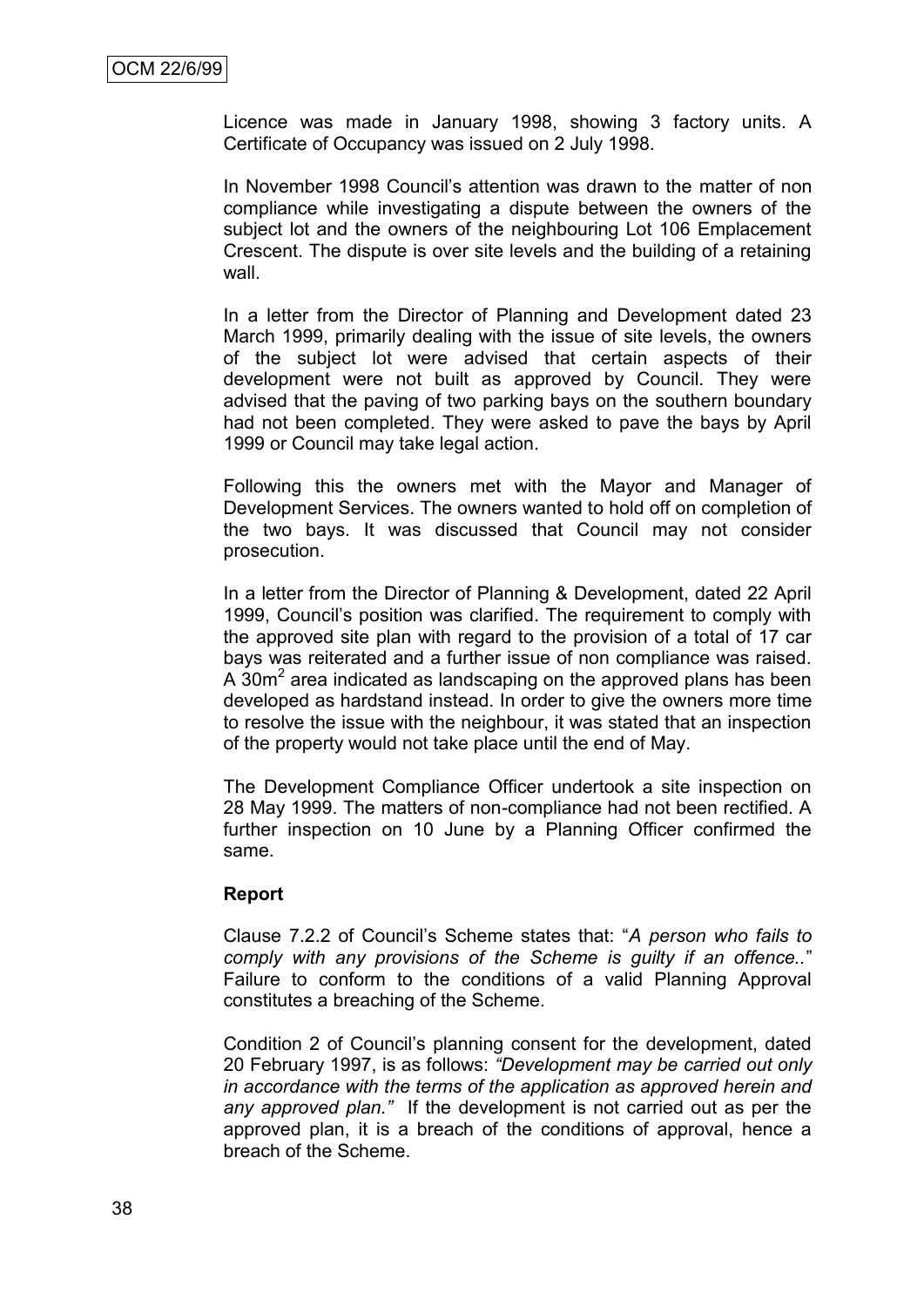The development on Lot 105 varies from the approved site plan in a number of ways. The revised site plan, approved in October 1997, was for 4 factory units. The plan submitted with the Building Licence showed only 3 units. Ultimately only 3 units were built (The Agenda Attachments contains copies of the approved site plan and the Building License plans.) Despite there being 1 less unit developed than approved, there is not much variation in the imprint of the building – the changes are primarily internal. It is not considered worthwhile pursuing the owners of the lot on this matter.

Other matters of non-compliance are more of an issue because they affect the appearance and function of the lot. Both the site plan and the building licence plan indicate an area of landscaping to the north of the building. This landscaping has not been provided, and has instead been paved. Further, parking bays 1 & 17 have not been completed. Sections of these bays have not been paved and until recently were covered in sand. This has resulted from the dispute between the owners and the neighbouring property owners over the site levels and who is responsible for building a retaining wall.

The owners have been granted considerable time to resolve the matter and provide the bays and landscaping. It is therefore recommended that Council instruct its solicitors to initiate legal action for breach of the conditions of approval in relation to the landscaping and parking bays.

Any person who fails to comply with the provisions of the District Zoning Scheme is guilty of an offence under the Town Planning and Development Act, 1928 (as amended). Such an offence carries a maximum penalty of \$50,000.00.

#### **Strategic Plan/Policy Implications**

N/A

#### **Budget/Financial Implications**

N/A

**Implications of Section 3.18(3) Local Government Act, 1995**

Nil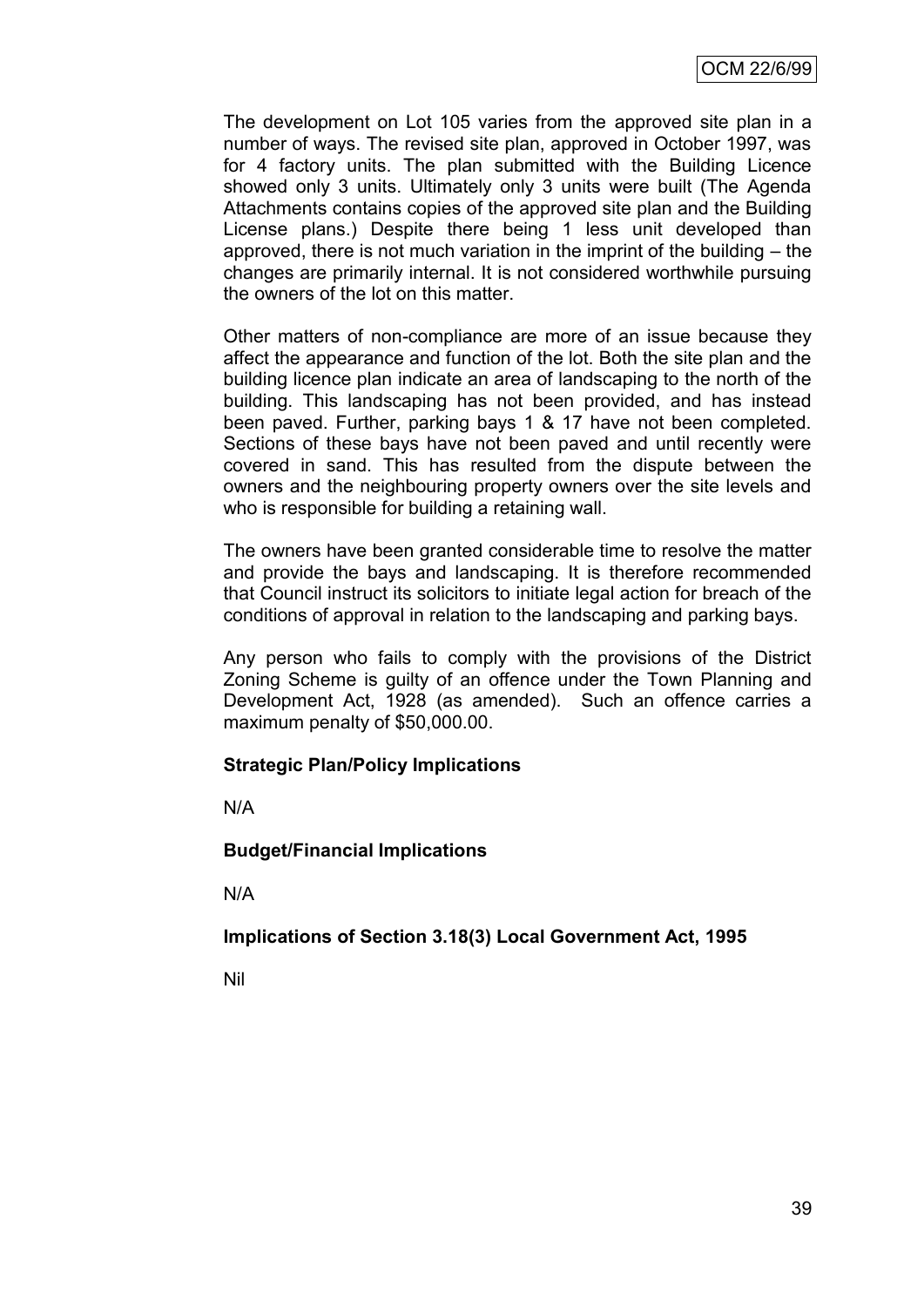#### **14.9 (OCM2\_6\_1999) - PROPOSED REVOCATION OF COUNCIL DECISION 8/6/1999 - MINUTE NO. 79 (AG ITEM 14.3 OCM1\_6\_1999) - TENDER NO. 12/99 - INSPECTION OF PRIVATE SWIMMING POOLS (3211) (VG) (ATTACH)**

#### **RECOMMENDATION**

That Council revoke the decision taken at the Ordinary Meeting of Council on the 8th June 1999 as follows:-

"*That Council:*

- *(1) accept the tender submitted by Nicholls & Son Pty Ltd for Tender No. 12/99 - Inspection of Private Swimming Pools for an all inclusive price of \$25.00 for a maximum of three inspections per pool;*
- *(2) authorise the following persons to inspect private swimming pools within the District of the City of Cockburn for the purpose of ascertaining whether the requirements of Part 10 of the Local Government Act 1960, Building Regulations 1989, have been complied with as required by Section 245A(5) of the Local Government (Miscellaneous Provisions) Act 1960, namely:*

*Cyril Ernest Nicholls June Rose Nicholls Matthew Adam Nicholls*

*(3) set the pool inspection levy at \$35 per pool owner based on the tender price together with Council's administrative costs.*"

## **TO BE CARRIED BY AN ABSOLUTE MAJORITY OF COUNCIL**

#### **COUNCIL DECISION**

#### **Background**

At the Ordinary Meeting of Council of the 8th June 1999, Council resolved as follows in respect to the abovementioned item:-

*"That Council:*

*(1) accept the tender submitted by Nicholls & Son Pty Ltd for Tender No. 12/99 - Inspection of Private Swimming Pools for an all inclusive price of \$25.00 for a maximum of three inspections per pool;*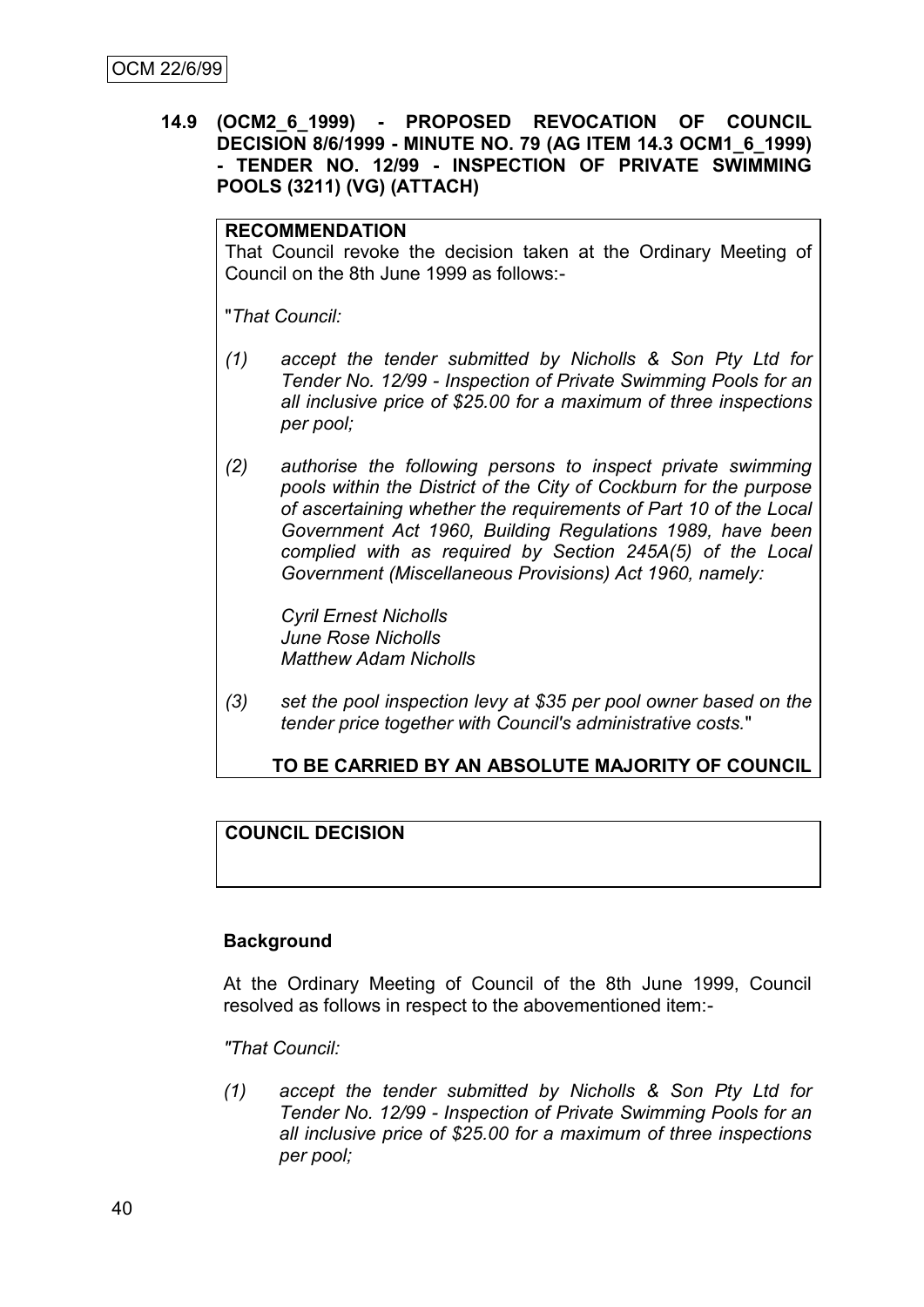*(2) authorise the following persons to inspect private swimming pools within the District of the City of Cockburn for the purpose of ascertaining whether the requirements of Part 10 of the Local Government Act 1960, Building Regulations 1989, have been complied with as required by Section 245A(5) of the Local Government (Miscellaneous Provisions) Act 1960, namely:*

*Cyril Ernest Nicholls June Rose Nicholls Matthew Adam Nicholls*

*(3) set the pool inspection levy at \$35 per pool owner based on the tender price together with Council's administrative costs.*"

During final preparations of the contract, it was discovered that the basis of the recommendation to Council was made on an alternative "all inclusive tender price of \$55,000". This was an unofficial inclusion which was not asked for and not included in the General Conditions of Tendering and Information to Tenderers.

Consequently, the decision made needs to be revoked and the tenders need to be reconsidered. (a copy of the tender is attached)

Commissioner Donaldson was informed of this by Council's Principal Building Surveyor and a letter was received on the 15th June 1999 from the Commissioner, requesting that the decision made on tender 12/99 at the Ordinary meeting of Council held on the 8th June 1999, be revoked.

Accordingly, no administrative action to carry out this decision of Council has taken place pending consideration of the proposal to revoke it.

#### **Submission**

N/A

#### **Report**

Pursuant to Regulation 10 of the Local Government (Administration Regulations) 1996, Council must consider the request to revoke this decision of Council.

#### **Strategic Plan/Policy Implications**

N/A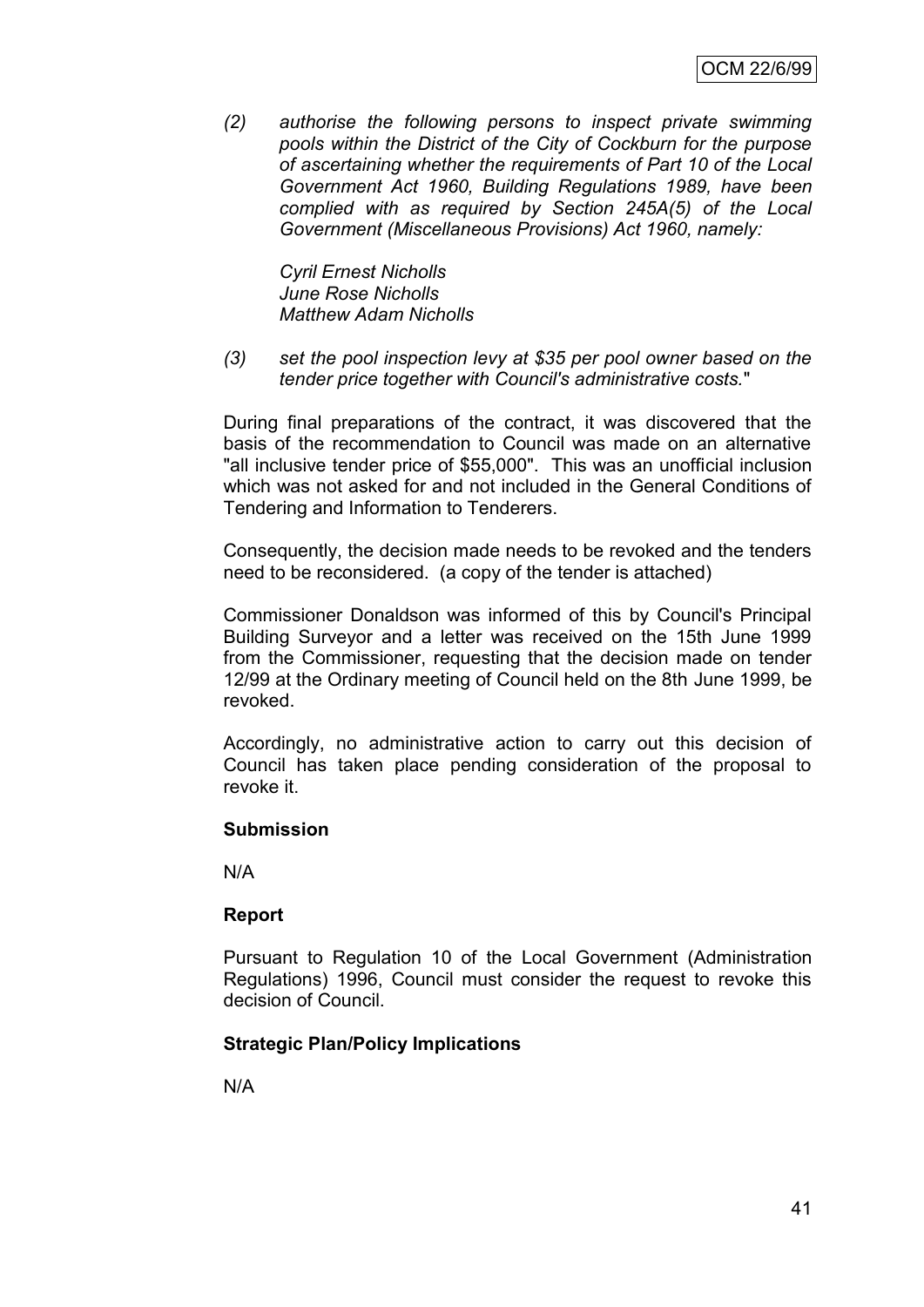## **Budget/Financial Implications**

N/A

**Implications of Section 3.18(3) Local Government Act, 1995**

Nil

## **14.10 (OCM2\_6\_1999) - TENDER NO. 12/99 - INSPECTION OF PRIVATE SWIMMING POOLS (3211) (VG) (ATTACH)**

# **RECOMMENDATION**

That Council:

- (1) accept the tender submitted by Nicholls & Son Pty Ltd for Tender No. 12/99 - Inspection of Private Swimming Pools for \$22 per pool inspection including the preparation and service of all and any notices relating to the first inspection, reporting to the Principal and \$22 per follow up inspection when required by the Act or directed by the Principal;
- (2) authorise the following persons to inspect private swimming pools within the District of the City of Cockburn, for the purpose of ascertaining whether the requirements of Part 10 of the Local Government Act 1960, Building Regulations 1989, have been complied with as required by Section 245A(5) of the Local Government (Miscellaneous Provisions) Act 1960, namely:

Cyril Ernest Nicholls June Rose Nicholls Matthew Adam Nicholls

(3) set the pool inspection levy at \$41.45 per pool owner based on the tender price together with Council's estimated administrative costs.

**COUNCIL DECISION**

#### **Background**

At the Ordinary Meeting of Council of the 8th June 1999, Council resolved as follows in respect to the abovementioned item: -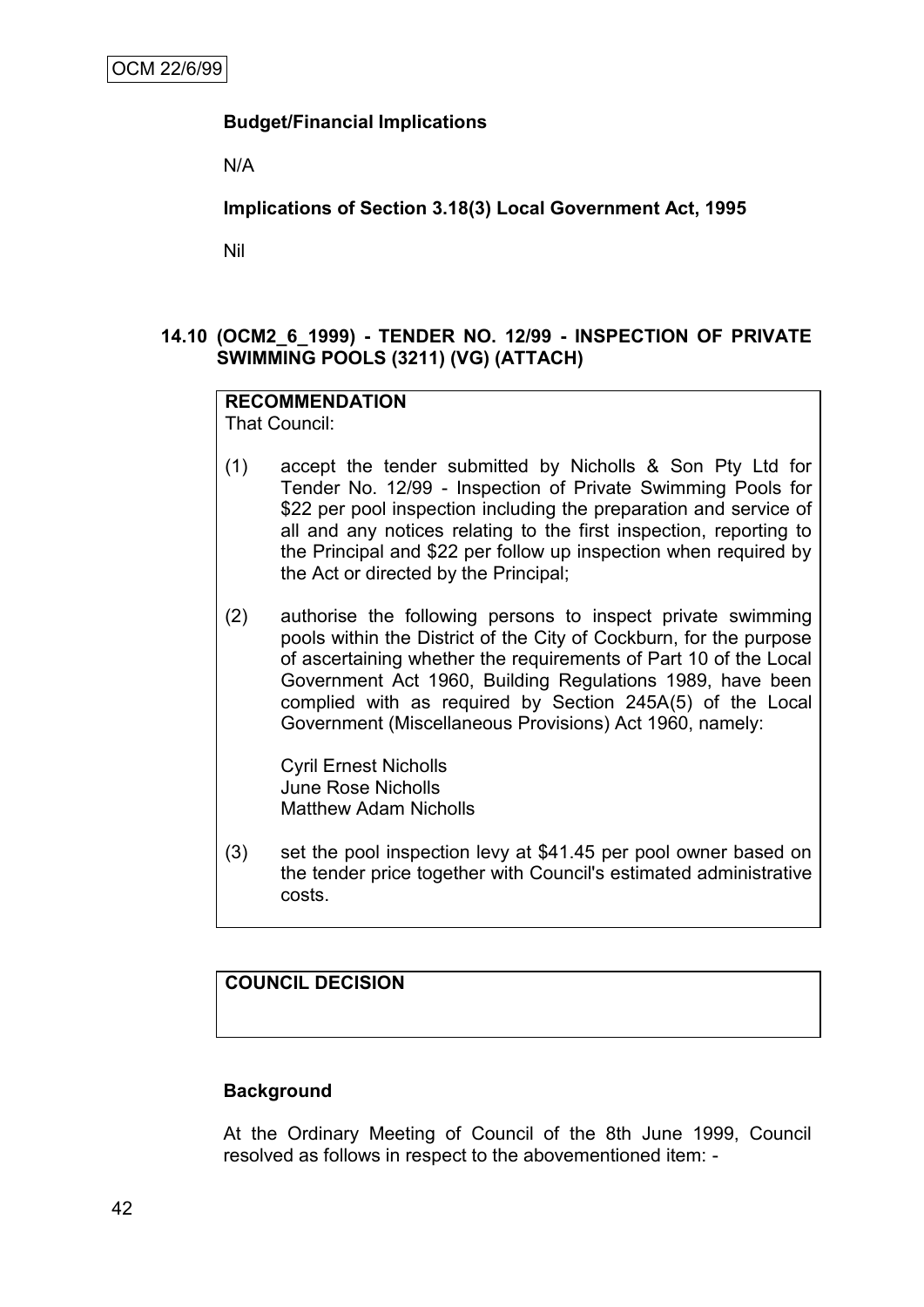*"That Council:*

- *(1) accept the tender submitted by Nicholls & Son Pty Ltd for Tender No. 12/99 - Inspection of Private Swimming Pools for an all inclusive price of \$25.00 for a maximum of three inspections per pool;*
- *(2) authorise the following persons to inspect private swimming pools within the District of the City of Cockburn for the purpose of ascertaining whether the requirements of Part 10 of the Local Government Act 1960, Building Regulations 1989, have been complied with as required by Section 245A(5) of the Local Government (Miscellaneous Provisions) Act 1960, namely:*

*Cyril Ernest Nicholls June Rose Nicholls Matthew Adam Nicholls*

*(3) set the pool inspection levy at \$35 per pool owner based on the tender price together with Council's administrative costs.*"

During final preparations of the contract, it was discovered that the basis of the previous recommendation to Council was made on an alternative "all inclusive tender price of \$55,000". This was an unofficial inclusion which was not asked for and not included in the General Conditions of Tendering and Information to Tenderers.

Consequently, the previous decision made needs to be revoked and the tenders need to be reconsidered (a copy of the tender is attached to item 14.9).

Commissioner Donaldson was informed of this by Council's Principal Building Surveyor and a letter was received on the 15th June 1999, from the Commissioner requesting that the decision made on tender 12/99 at the Ordinary Meeting of Council held on the 8th June 1999, be revoked.

#### **Submission**

On the basis of 50% of pools requiring follow up inspections when required by the Act or directed by the Principal (CEO), Nicholls and Son's estimated cost would be \$82,500 and Royal Lifesaving's cost would be \$98,562.50.

The estimated levy fee payable by pool owners is:-

| Nicholls & Son                              | 82,500.00  |
|---------------------------------------------|------------|
| Plus estimated Council administration costs | 21,120.00  |
|                                             | 103,620.00 |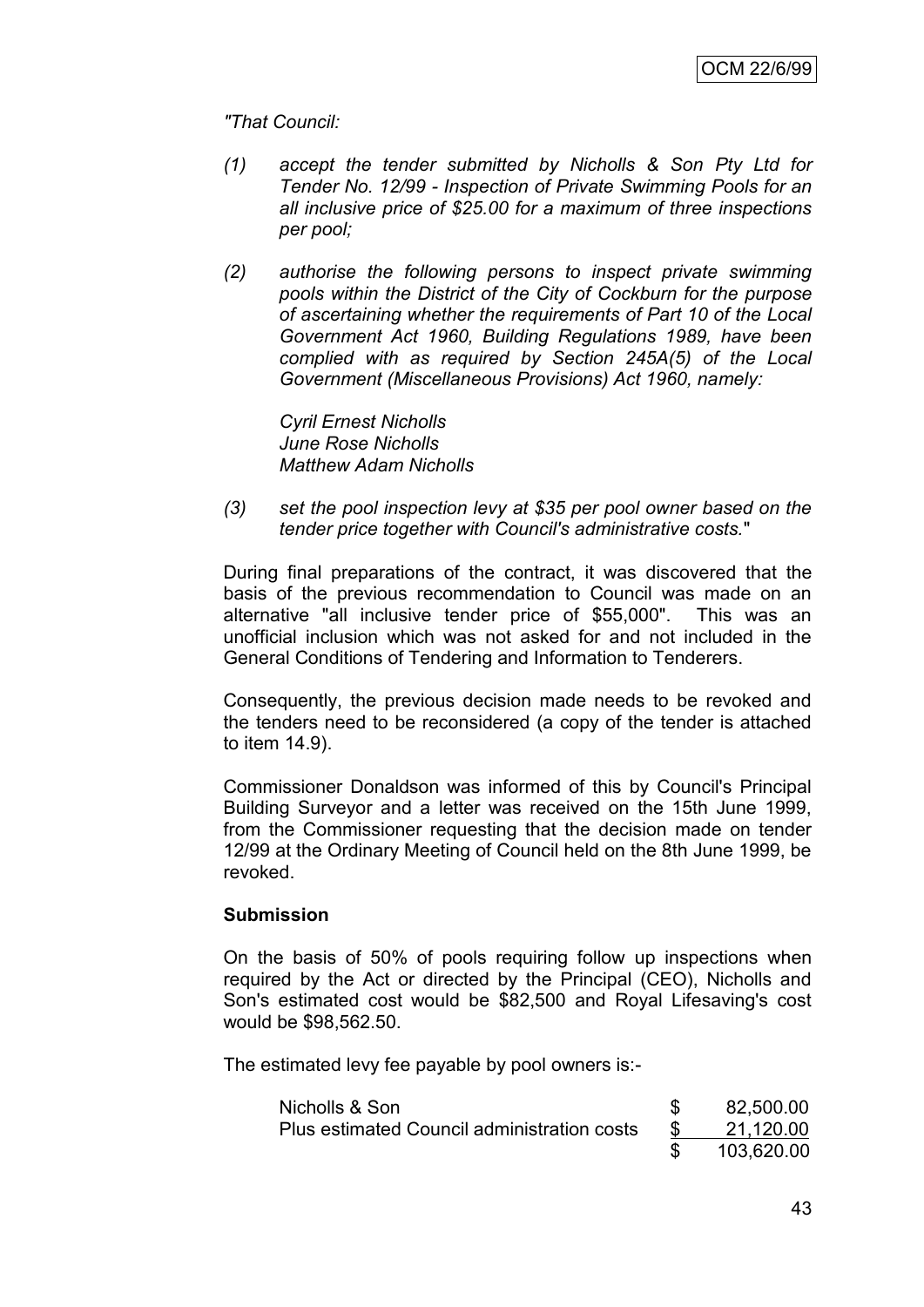| Average estimated cost to pool owners                           |                | 41.45                                |
|-----------------------------------------------------------------|----------------|--------------------------------------|
| Royal Lifesaving<br>Plus estimated Council administration costs | \$<br>\$<br>\$ | 98,562.50<br>15,572.00<br>114,134.50 |
| Average estimated cost to pool owners                           | S              | 45.65                                |

\* See attachments for costing details.

## **Report**

Nicholls and Son official tender of \$22.00 per pool, which requires a follow up inspection if a notice has been issued and \$22.00 for follow up inspections when required by the Act or directed by the Principal (CEO) is the only part of their tender which can be accepted in order to comply with the specifications of the tender.

The only other tenderer was the Royal Life Saving Society Australia Western Australia Branch (Inc) which tendered \$32.95 per pool, which requires a follow up inspection if a notice has been issued and \$12.95 for follow up inspections when required by the Act or directed by the Principal (CEO).

## **Strategic Plan/Policy Implications**

N/A

## **Budget/Financial Implications**

As stated above (see attached)

## **Implications of Section 3.18(3) Local Government Act, 1995**

Nil

## **14.11 (OCM2\_6\_1999) - REVIEW OF THE METROPOLITAN CENTRES POLICY STATEMENT FOR THE PERTH METROPOLITAN REGION - 1999 SUBMISSION (9122) (SMH) (ATTACH)**

## **RECOMMENDATION** That Council:

- (1) receive the report;
- (2) submit the report as its comments on the review of the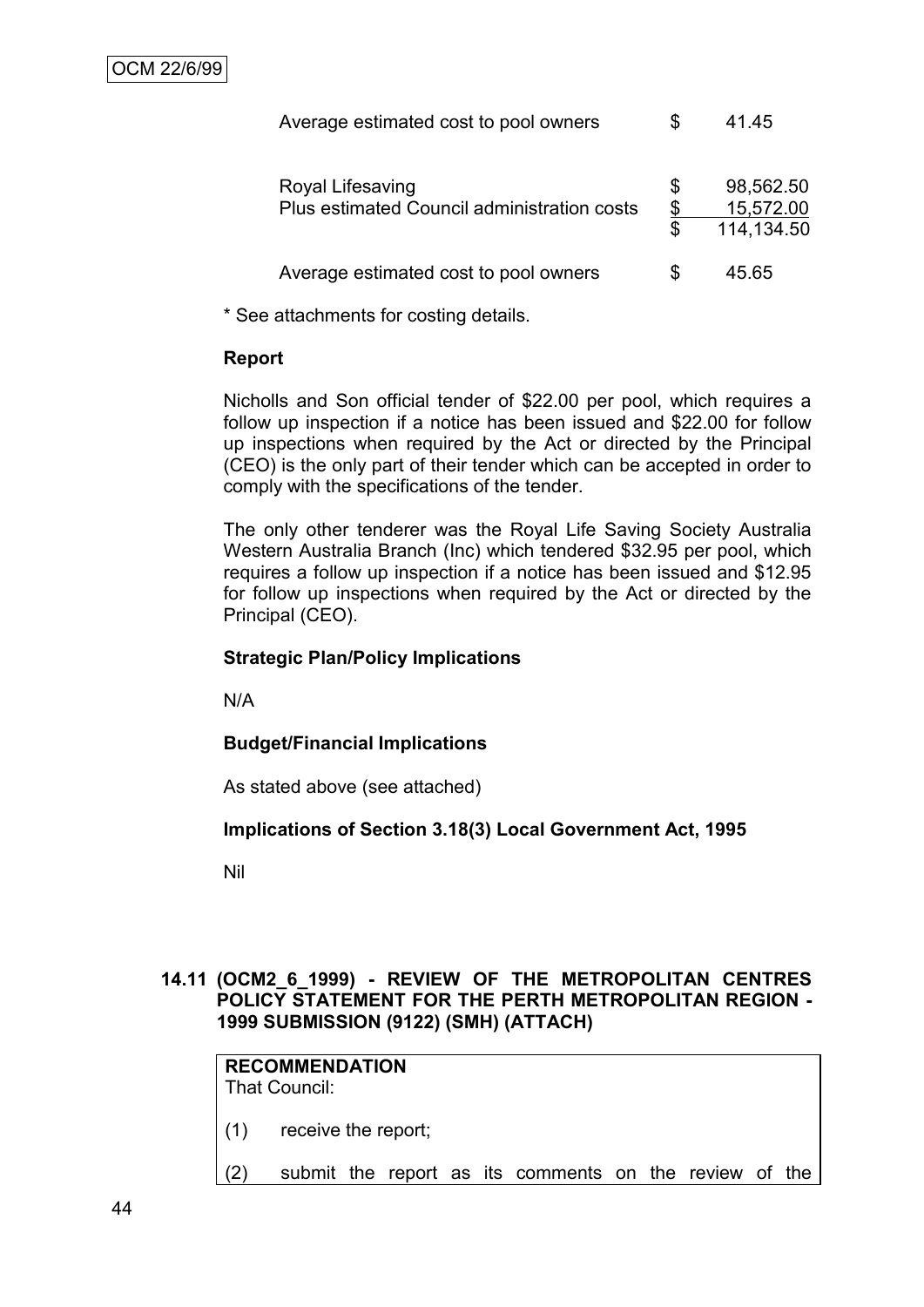Metropolitan Centres Policy, May 1999, to the Western Australian Planning Commission.

## **COUNCIL DECISION**

#### **Background**

A revised Centres Policy (1991) was circulated for public comment in 1997. The Council lodged a brief submission.

Some of the Council's concerns appear to have been addressed in the 1999 review.

#### **Submission**

The WAPC wrote to the Council on 29 April 1999 (received on 12 May 1999) inviting comments on the Review of the Metropolitan Centres Policy dated May 1999.

The Policy comprised 31 pages, and represents a set of guidelines for preparing Commercial Centre Strategies for the planning and development of a hierarchy of commercial centres.

Submissions are to be with the Commission by 25 June 1999.

#### **Report**

A copy of the officer's submission on the revised Policy is attached.

#### **Strategic Plan/Policy Implications**

Corporate Strategic Plan Item 2.3.4 refers to a review of the Council's Local Commercial Strategy.

#### **Budget/Financial Implications**

Nil

**Implications of Section 3.18(3) Local Government Act, 1995**

Nil.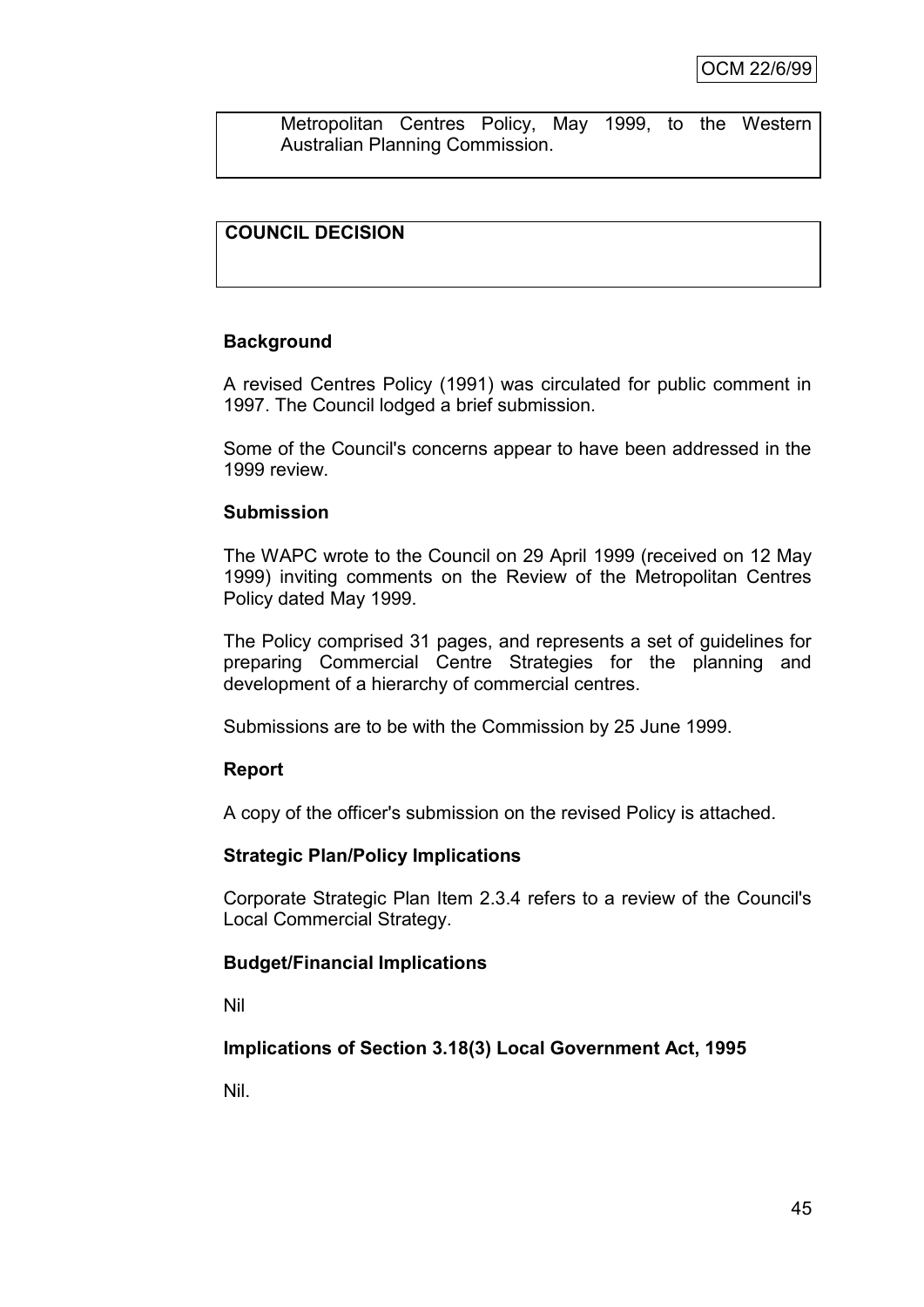#### **15. FINANCE AND CORPORATE SERVICES DIVISION ISSUES**

#### **15.1 (OCM2\_6\_1999) - REPORT ON FINANCIAL STATEMENTS (5505) (NM) (ATTACH)**

#### **RECOMMENDATION**

That Council receive the Report on the Financial Statements for the month of May 1999.

## **COUNCIL DECISION**

#### **Background**

Section 6.4 of the Local Government Act 1995 requires Council to prepare financial reports. Section 34(1) of the Local Government (Financial Management) Regulations 1996 prescribes that a Local Government is to prepare monthly financial reports in such form as it considers to be appropriate.

The report attached to the Agenda are submitted in accordance with these requirements.

#### **Submission**

N/A

#### **Report**

The Financial Reports are attached to the Agenda.

#### **Strategic Plan/Policy Implications**

N/A

## **Budget/Financial Implications**

N/A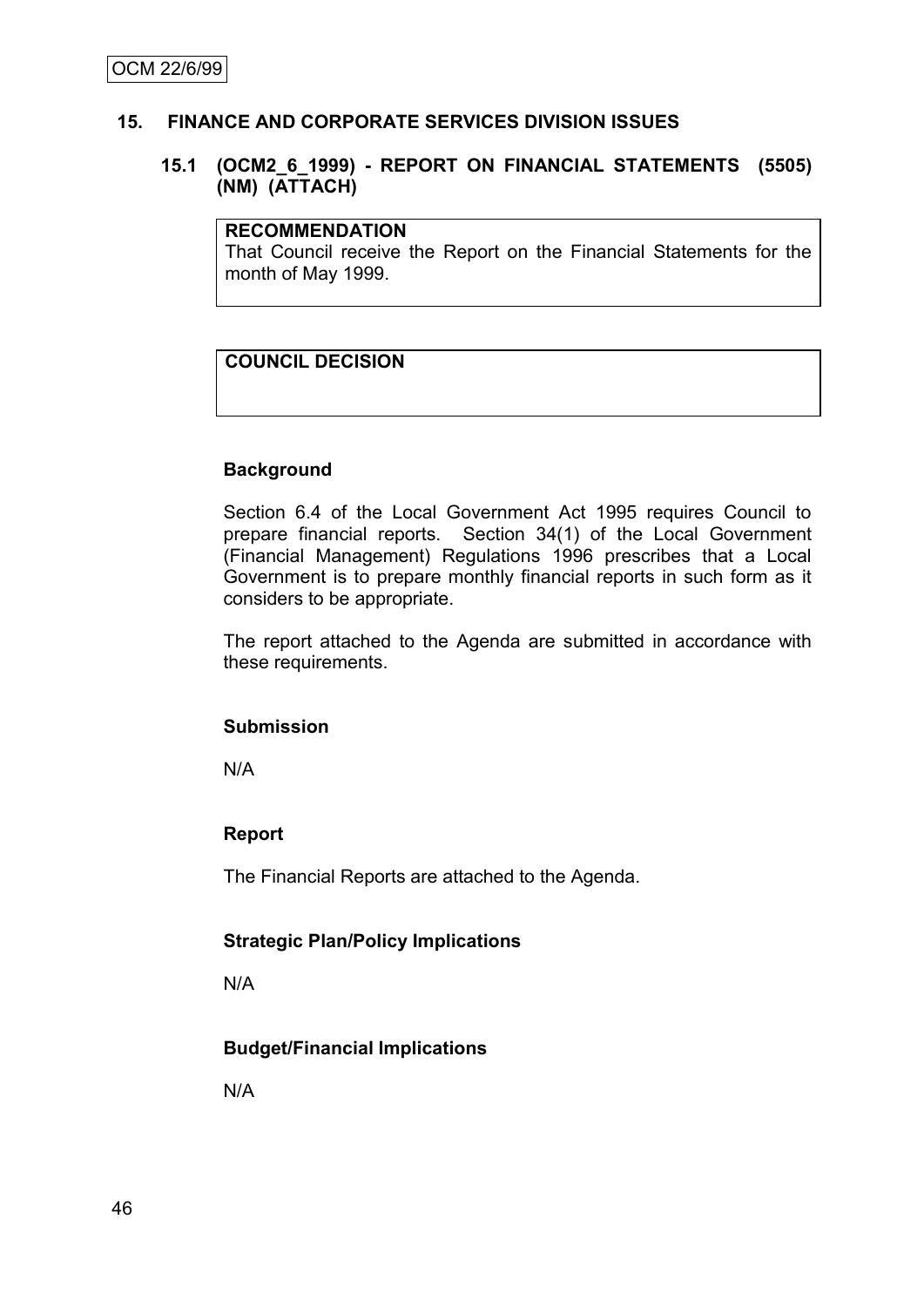## **Implications of Section 3.18(3) Local Government Act, 1995**

N/A

## **15.2 (OCM2\_6\_1999) - LIST OF CREDITORS PAID (5605) (KL)**

#### **RECOMMENDATION**

That Council receive the List of Creditors Paid for May 1999.

## **COUNCIL DECISION**

## **Background**

It is a requirement of the Local Government (Financial Management) Regulations 1996 that a List of Creditors be compiled each month and submitted to Council.

#### **Submission**

N/A

## **Report**

N/A

## **Strategic Plan/Policy Implications**

N/A

## **Budget/Financial Implications**

N/A

## **Implications of Section 3.18(3) Local Government Act, 1995**

N/A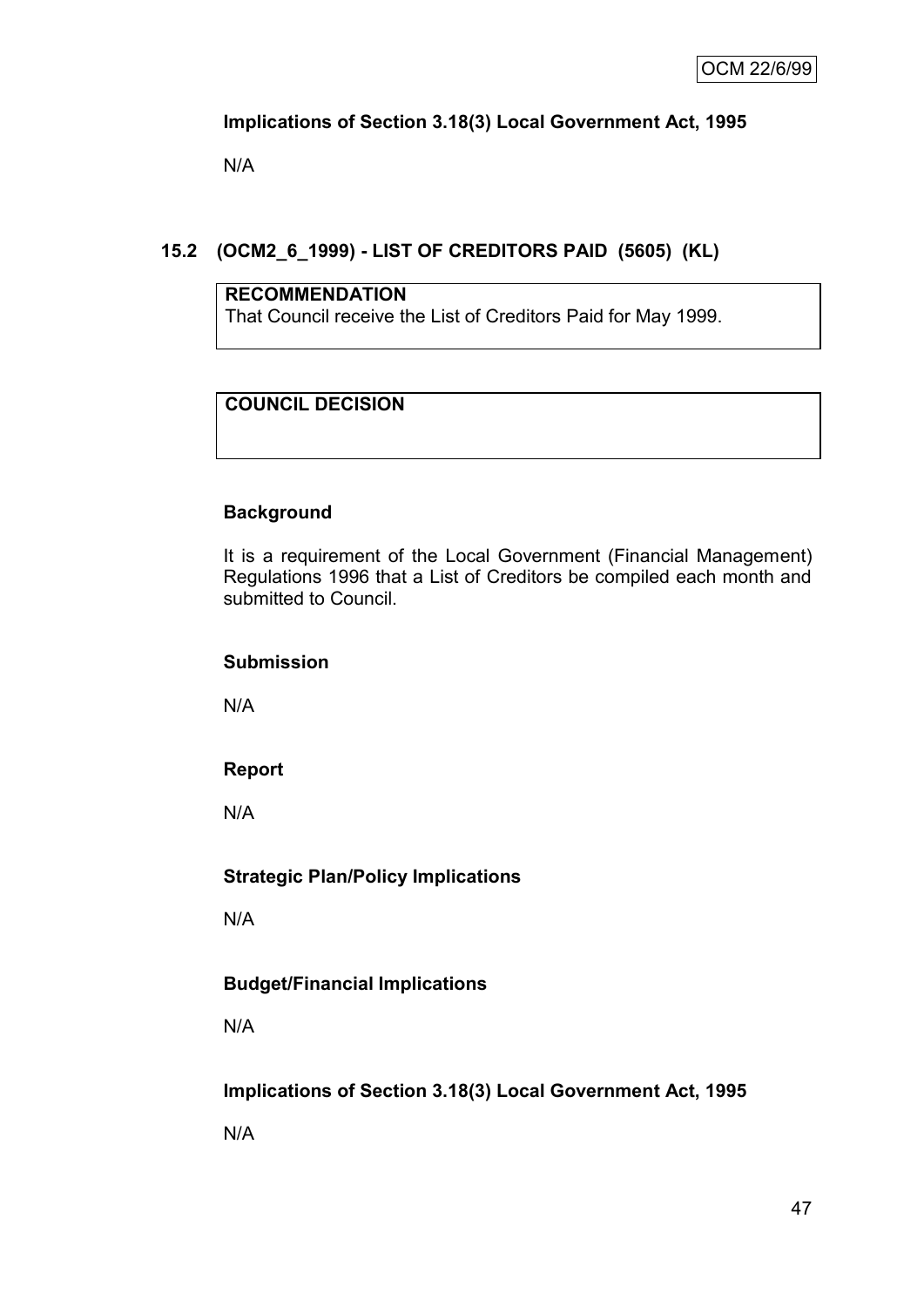## **15.3 (OCM2\_6\_1999) - ADOPTION OF PRINCIPAL ACTIVITIES PLAN (5406) (ATC) (ATTACH)**

## **RECOMMENDATION**

That Council adopt the Principal Activities Plan for the four year period commencing 1 July 1999, as attached to the Agenda.

## **COUNCIL DECISION**

#### **Background**

At its Meeting on 20 April 1999 Council adopted a Draft Principal Activities Plan for the four years commencing 1 July 1999. The Plan has been advertised for public comment and at the end of the six week period, no public submissions have been received.

#### **Submission**

N/A

#### **Report**

No submissions have been received from the public in respect of the Draft Principal Activities Plan, adopted by Council at its Meeting on 20 April 1999. However, it is proposed that several changes be made to reflect events which have taken place since the Draft Plan was prepared.

The State Government has decided to defer implementation of the Fire Service Levy which had been proposed for some time. Council had, as a matter of equity, decided to introduce a levy in respect of the Volunteer Bushfire Brigades, but has now deferred introduction of that levy. Anticipated savings in Council's payment to the Fire and Rescue Service of \$250,000 will now not occur. The anticipated income from the Volunteer Bushfire Levy of \$150,000 will not be received. Council expenditure on parks will increase by \$400,000 per year more than anticipated at the time the Plan was drafted, due to the need to upgrade certain parks, increased maintenance required on parks previously upgraded and the taking over of maintenance of new subdivision public open space previously maintained by developers. Additional rates revenue above that anticipated, will therefore be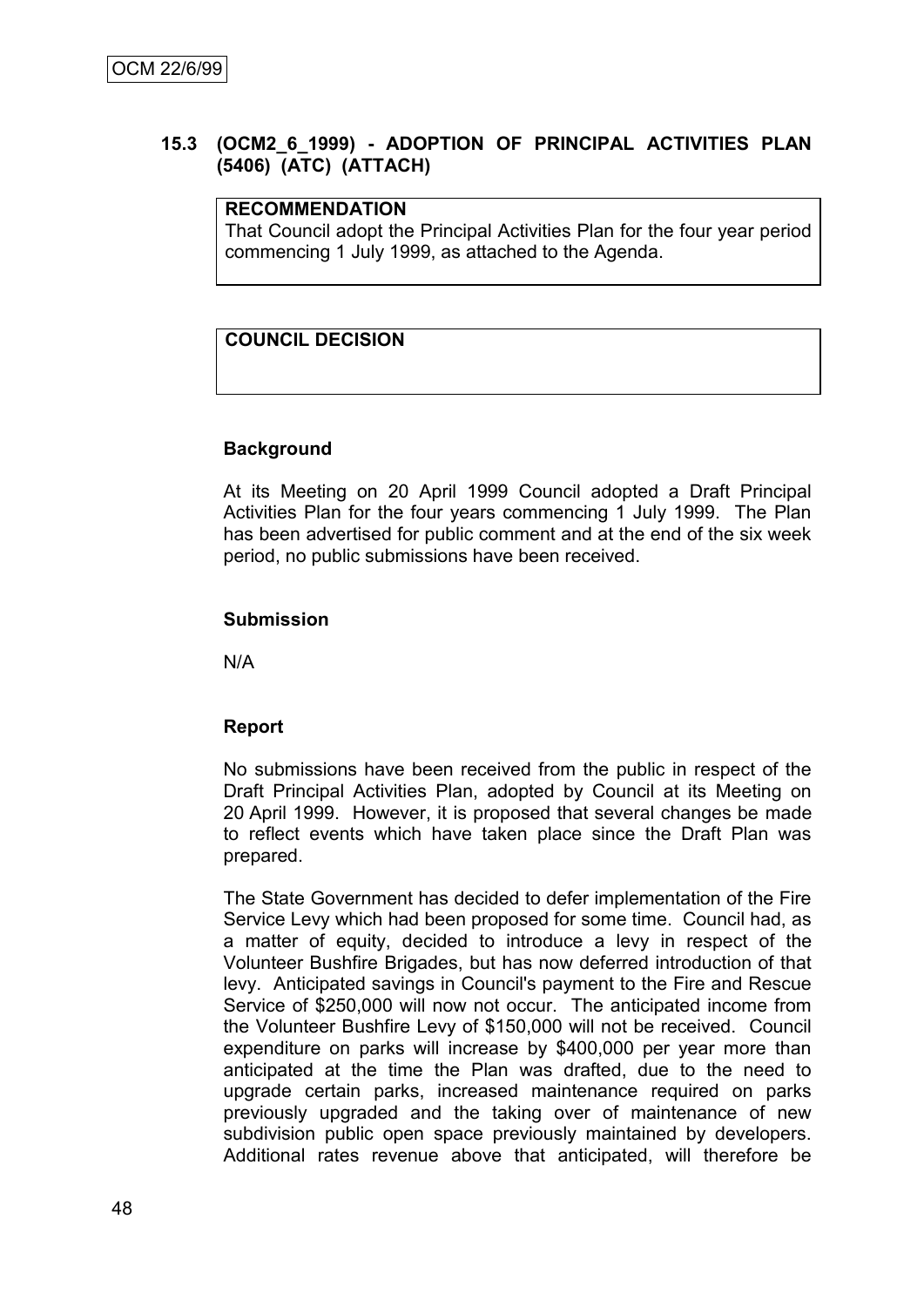required. The Principal Activities Plan attached to the Agenda, has been adjusted to include these variations.

The Performance Measures shown in the Draft Plan in respect of Community Services and Libraries have been reviewed by the Director of Community Services and changes have been included in the Plan attached to the Agenda. The proposed changes are as follows:

## **Community Services**

Existing:

- 1. Total Municipal expenditure divided by total number of program participants (by individual program).
- 2. Annual operational cost for volunteer bushfire brigades covered per property.
- 3. Fire calls responded to within Cockburn by volunteer bushfire brigades.
- 4. Number of rangers per population.
- 5. Number of halls per population.

#### Proposed:

- 1. Net cost per capita of the Rangers Service Unit.
- 2. Net cost per capita expended upon the promotion and publicity of Council's activities and services.
- 3. Surplus/subsidy per visit to the South Lake Leisure Centre.
- 4. Municipal expenditure per Social Services Program participant.

## **Library Services**

Existing:

- 1. Cost per issue
- 2. Expenditure per member

#### Proposed:

- 1. Current membership as a percentage of the City's population
- 2. Library operational expenditure per member.
- 3. Average cost per library loan.

Since the Draft Plan was prepared information has been received on the possible financial effects of the proposed Thomsons Lake City Centre. This information has been included in the Plan.

It is recommended that the Principal Activities Plan for the four years commencing 1 July 1999, as attached to the Agenda, be adopted by Council.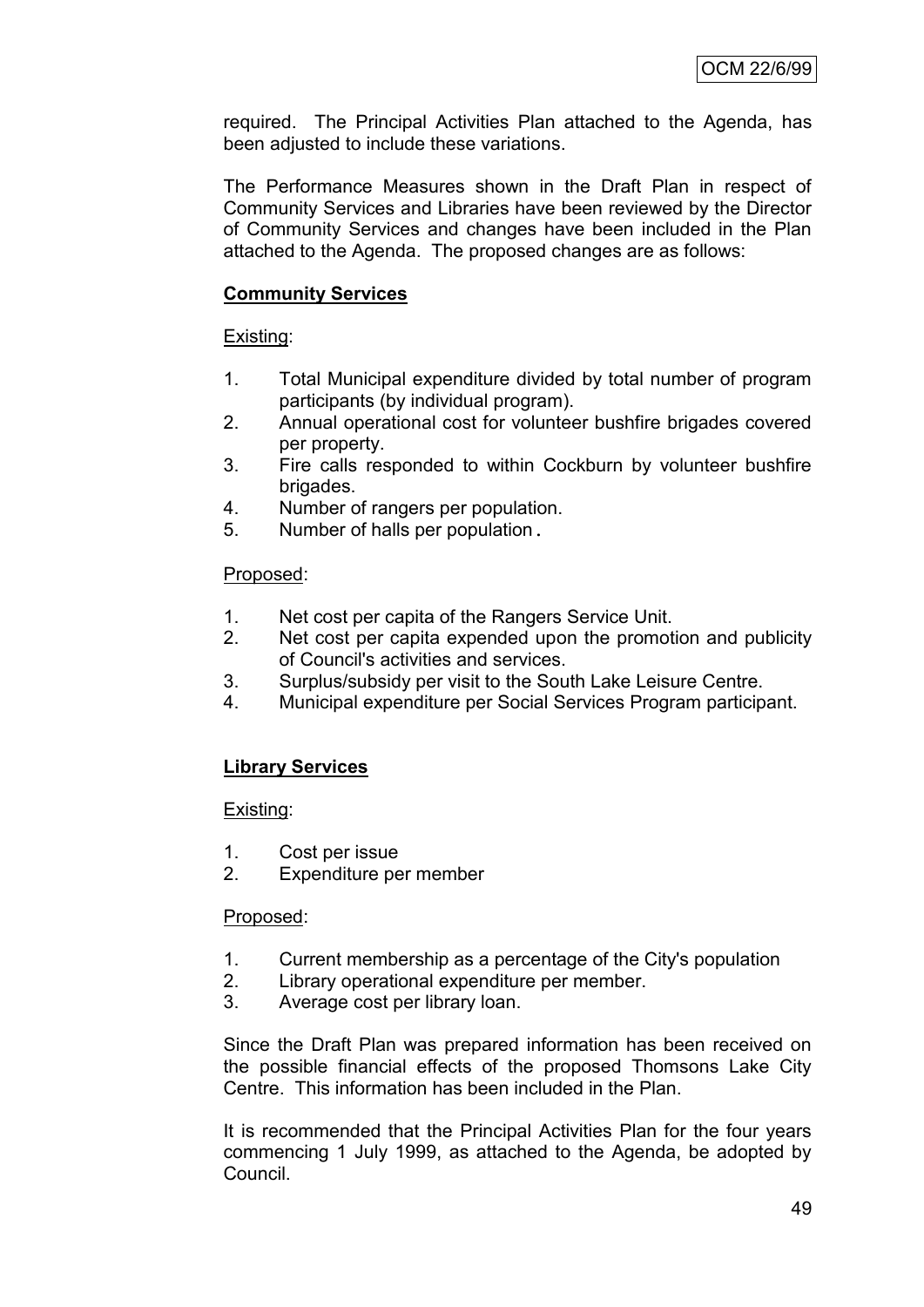## **Strategic Plan/Policy Implications**

The Principal Activities Plan outlines the proposed future financial activity of Council for the next four years.

## **Budget/Financial Implications**

The Principal Activities Plan forms the basis of Council's Budget.

#### **Implications of Section 3.18(3) Local Government Act, 1995**

N/A

## **15.4 (OCM2\_6\_1999) - BUDGET AMENDMENTS (5402) (ATC)**

| <b>RECOMMENDATION</b><br>That Council amend the Municipal Budget for 1998/99 as follows: |                                                                                                                                           |  |  |  |
|------------------------------------------------------------------------------------------|-------------------------------------------------------------------------------------------------------------------------------------------|--|--|--|
| (1)                                                                                      | Rubbish Tip Fees (A/c. No.485090) - increase from \$1,935,000<br>to \$2,235,000;                                                          |  |  |  |
| (2)                                                                                      | Transfer of Rubbish Site Development Reserve Fund (A/c.<br>No.960497) - increase from \$1,000,000 to \$1,200,000;                         |  |  |  |
| (3)                                                                                      | State Landfill Levy (A/c. No.485469) - increase from \$250,000 to<br>\$350,000;                                                           |  |  |  |
| (4)                                                                                      | Alterations - Coolbellup Library (New Account) - \$37,000;                                                                                |  |  |  |
| (5)                                                                                      | Smoke Detection System - Spearwood Library (A/c. No.610711)<br>- decrease from \$8,000 to nil;                                            |  |  |  |
| (6)                                                                                      | Spearwood Library Upgrading Stage 2 (A/c. No.610712)<br>decrease from \$15,473 to nil;                                                    |  |  |  |
| (7)                                                                                      | Acoustics - Wattleup Hall (New Account) - \$15,000; and                                                                                   |  |  |  |
| (8)                                                                                      | Naval Base Cliff Stabilisation (A/c. No.725601) - decrease from<br>\$40,000 to \$11,473.<br>TO BE CARRIED BY ABSOLUTE MAJORITY OF COUNCIL |  |  |  |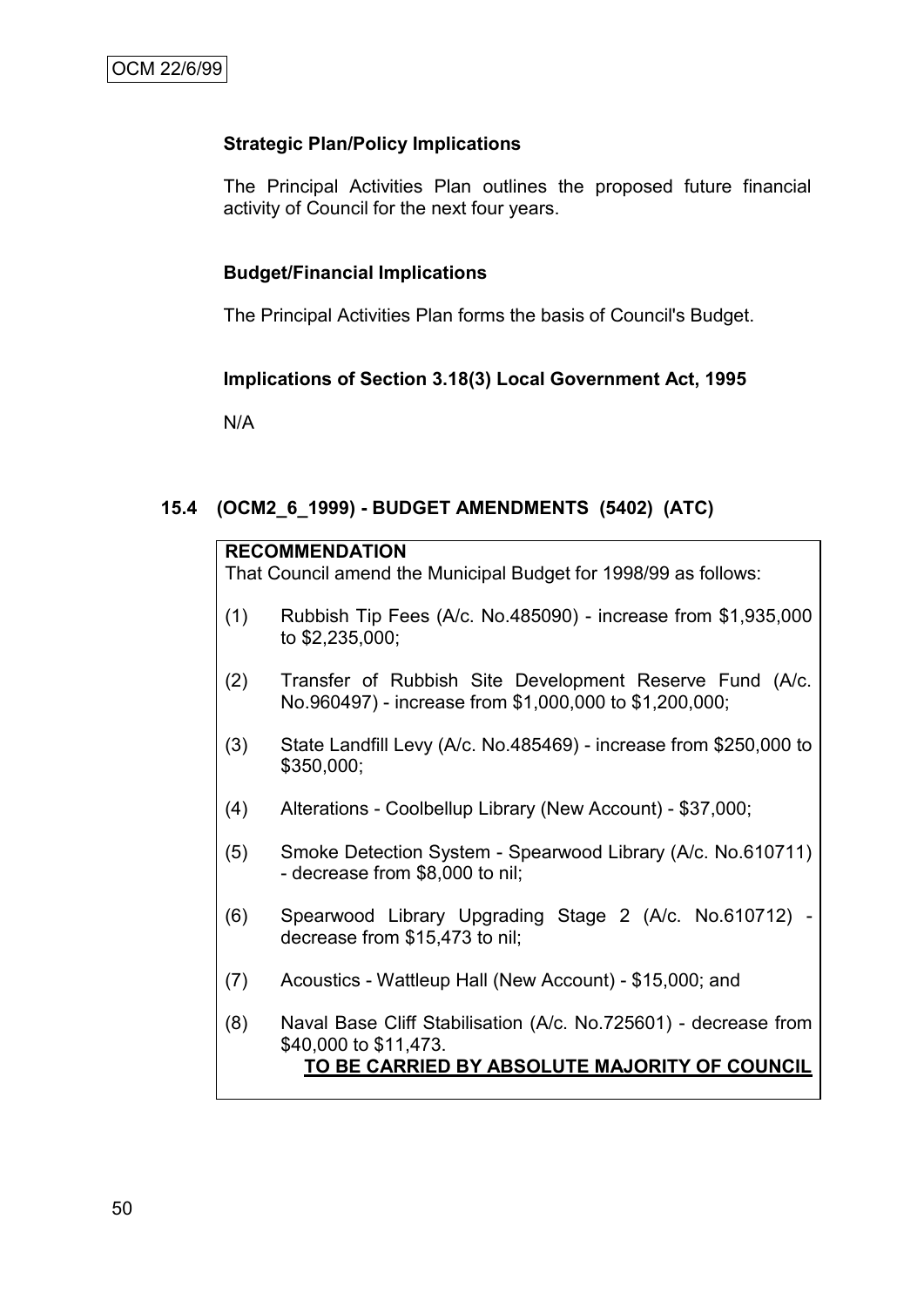## **COUNCIL DECISION**

## **Background**

There are a number of amendments to the 1998/99 Budget proposed.

#### **Submission**

N/A

#### **Report**

A number of amendments to the 1998/99 Budget are proposed and the reasons for these are set out below.

The Waste Disposal Site is operating at a higher level than anticipated at the start of the year. An estimated \$300,000 will be received above the amount estimated, of which approximately \$100,000 is represented by the State Government landfill levy. It is proposed that the net amount of \$200,000 be transferred to the Rubbish Site Development Reserve Fund.

Existing conditions in the workshop area at the Coolbellup Library are crowded and are potentially a safety hazard as assessed by Council's Safety Co-ordinator. An area is available adjacent to the existing storeroom for expansion, to allow additional work and storage space to overcome the potential problems. An amount of \$37,000 is required to fund the alterations.

The Wattleup Hall has been identified as having acoustic problems and the cost to rectify the problem is \$15,000.

#### **Strategic Plan/Policy Implications**

N/A

#### **Budget/Financial Implications**

No overall effect on budget as proposed increase in expenditure is offset by additional income and reduced expenditure.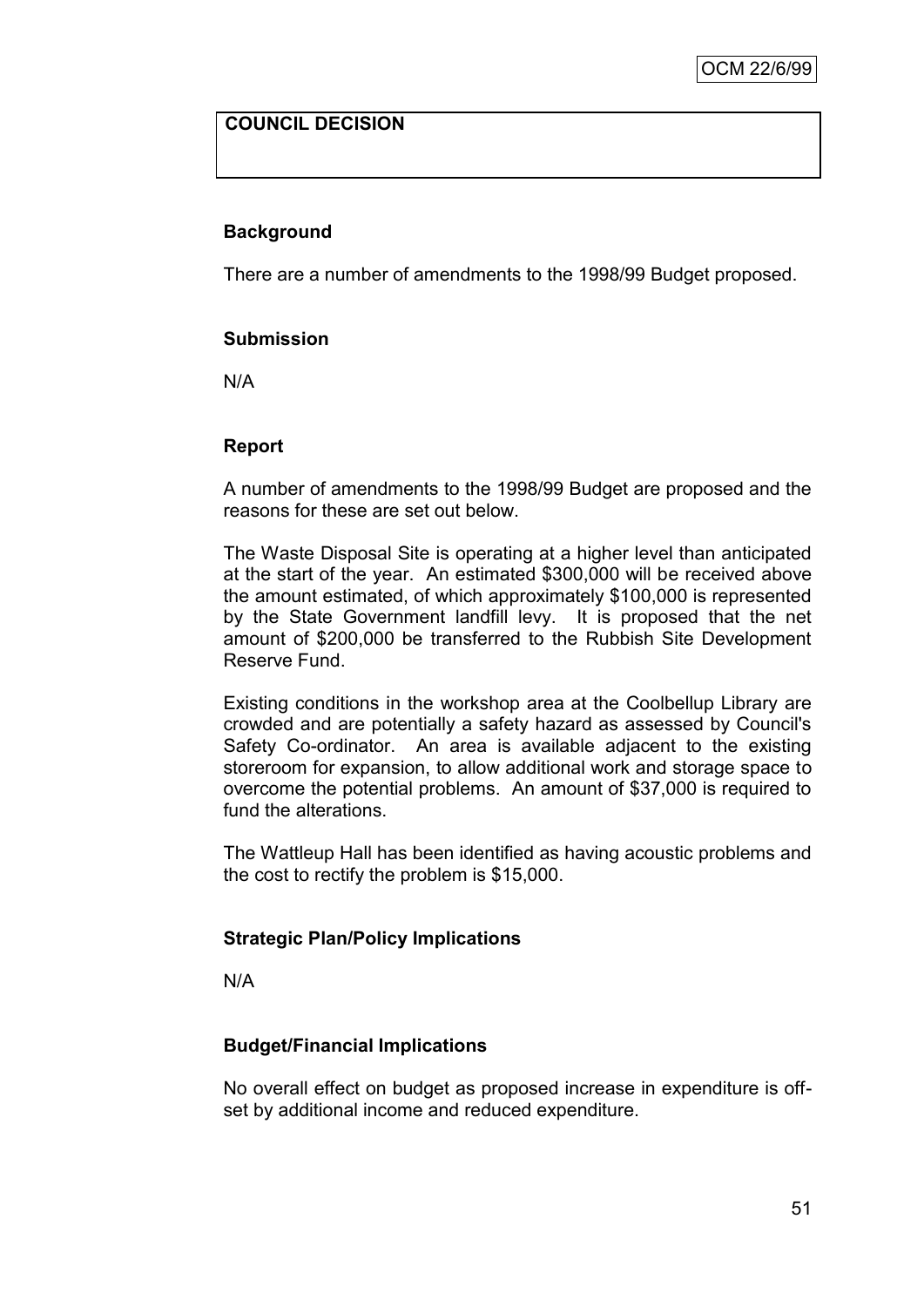## **Implications of Section 3.18(3) Local Government Act, 1995**

N/A

## **15.5 (OCM2\_6\_1999) - KWINANA AIR BUFFER ZONE ACTION GROUP (K.A.B.Z.) - REQUEST FOR FUNDS (9332) (ATC)**

#### **RECOMMENDATION**

That Council advise the Kwinana Air Buffer Zone Action Group that no further funds, will be allocated to the Group above that provided by Council at its Meeting on Tuesday, 8 June 1999:

## **COUNCIL DECISION**

#### **Background**

At its Meeting on 8 June 1999 Council considered a request for financial assistance from the K.A.B.Z. Action Group. Council's decision was to advise the Group that Council:

- *1. is prepared to assist in the provision of Council owned venues for it to conduct public meetings by donating the hire cost to the Group, subject to the venue being available.*
- *2. is prepared to allocate \$3,000 towards the provision of the Valuation Report sought by K.A.B.Z. Action Group and that a copy of that report be made available to the K.A.B.Z. Group.*

While it was agreed that Council should honour its previous commitment, it was noted that Council should be mindful that contributing to any body could create some sort of precedent.

#### **Submission**

The following submission has been received from the Chairperson of the K.A.B.Z. Action Group.

*The K.A.B.Z. Committee is most grateful to Council for acknowledging the importance of valuer, Mr. Bob Richmond by offering to engage his services in its preparation of the FRIARS Draft Submission, at its Council Meeting on 9 June 1999. This recommendation reduces K.A.B.Z. budget allocations by \$3,000.*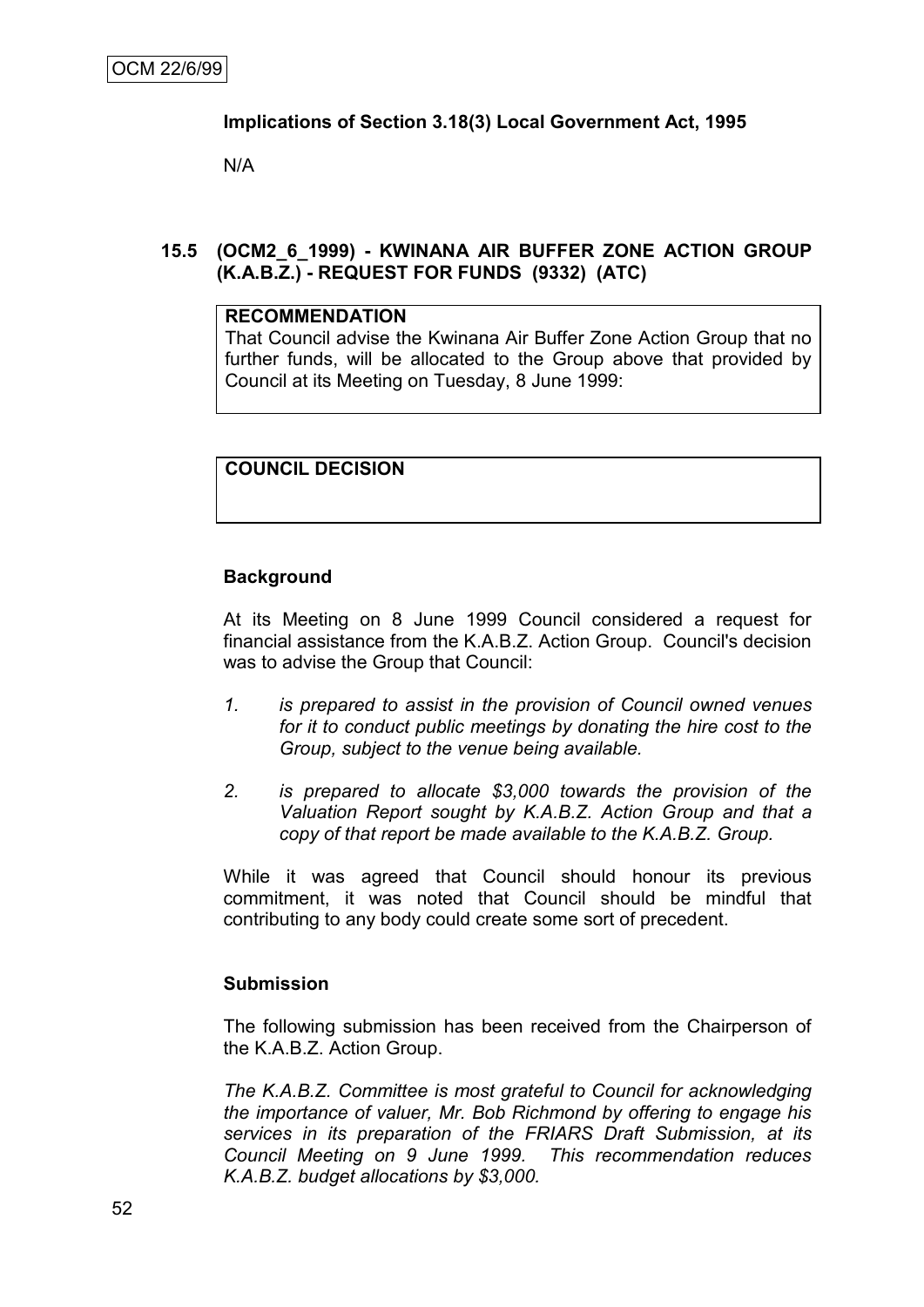*However, at our community meeting of the 19th May 1999 a resolution was passed to seek further funding from both City of Cockburn and Town of Kwinana. This request was in addition to funds already allocated to the FRIARS Discussion paper submission in 1997.*

*We have been heartened by the approval of another \$3,000 to K.A.B.Z. by the Town of Kwinana at Council's Meeting on Wednesday, 10th June 1999.*

In this spirit we are re-applying to Cockburn City Council to further *assist K.A.B.Z. financially to the equivalent amount. Without this assistance we will have a shortfall in our overall budget.*

*We understand your cautious approach on the issue of funding local groups but we feel this is a unique situation. Under normal circumstances of a full Council representation we feel that funds would have been forthcoming. Unless our submission is given every opportunity to be successful, there is a chance that the Wattleup community (urban and rural) will disappear.*

#### **Report**

Council has previously considered a request for financial assistance by the K.A.B.Z. Action Group at its Meeting on 8 June 1999. The decision by Council was, as set out in the background information above. While acknowledging that Council's decision reduced K.A.B.Z's budget allocation of \$3,000, the Group is requesting further funding in accordance with a resolution passed at a public meeting on 19 May 1999.

If Council agrees to the request for a further \$3,000, funds are available in Account No.315555 - Community Group Newsletter Subsidy.

#### **Strategic Plan/Policy Implications**

N/A

#### **Budget/Financial Implications**

Funds of \$3,000 are available in Account No.315555 - Community Group Newsletter Subsidy.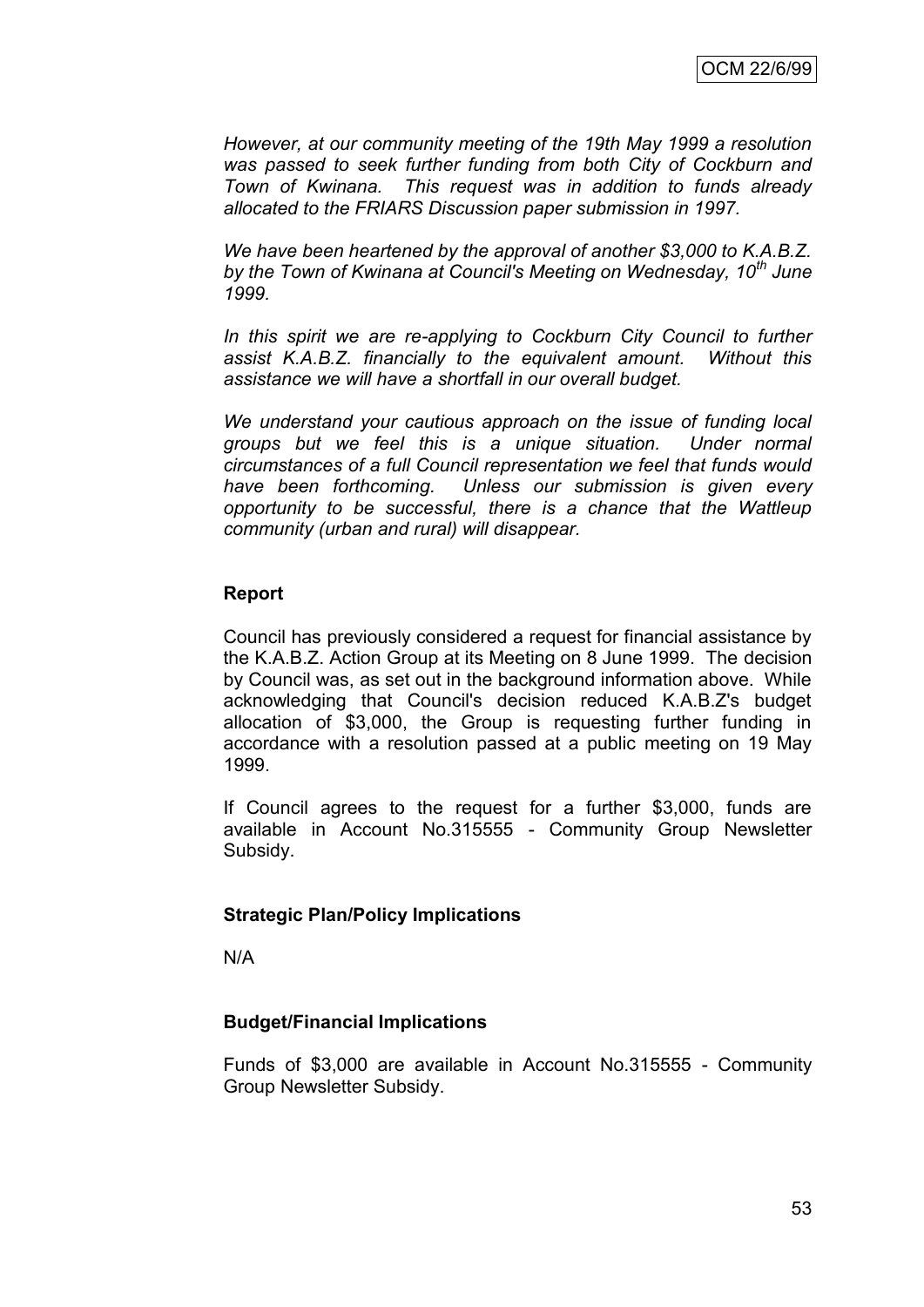## **Implications of Section 3.18(3) Local Government Act, 1995**

N/A

#### **16. ENGINEERING AND WORKS DIVISION ISSUES**

#### **16.1 (OCM2\_6\_1999) - FRESHWATER DRIVE TRAFFIC ISSUE (451130) (JR) (EAST) (ATTACH)**

#### **RECOMMENDATION** That Council:

- (1) take no action to alter the current traffic pattern in Freshwater Drive, but review the situation should the Armadale Road/Tapper Road intersection be upgraded; and
- (2) advise the Atwell Community Association, Mrs Cherie De Jesus, Main Roads WA, Monica Holmes MLA and Hon Dr Carmen Lawrence MP of Council's decision.

#### **COUNCIL DECISION**

#### **Background**

The residents of Freshwater Drive, Atwell, have expressed major concerns to Council (through petitioner Mrs Cherie De Jesus), Monica Holmes MLA (Member for Southern River) and Hon. Dr Carmen Lawrence MP (Federal Member for Fremantle) of the speed and volume of traffic in their street. They claim they were under the impression when purchasing their land that the street would be a private and quiet local estate road.

#### **Submission**

Freshwater Driver residents have requested the closure of their street at Armadale Road to reduce the amount of excess traffic. The Atwell Community Association on the other hand considers that Freshwater Drive should not be closed after taking into account the impact of the closure or any alterations on all Atwell residents.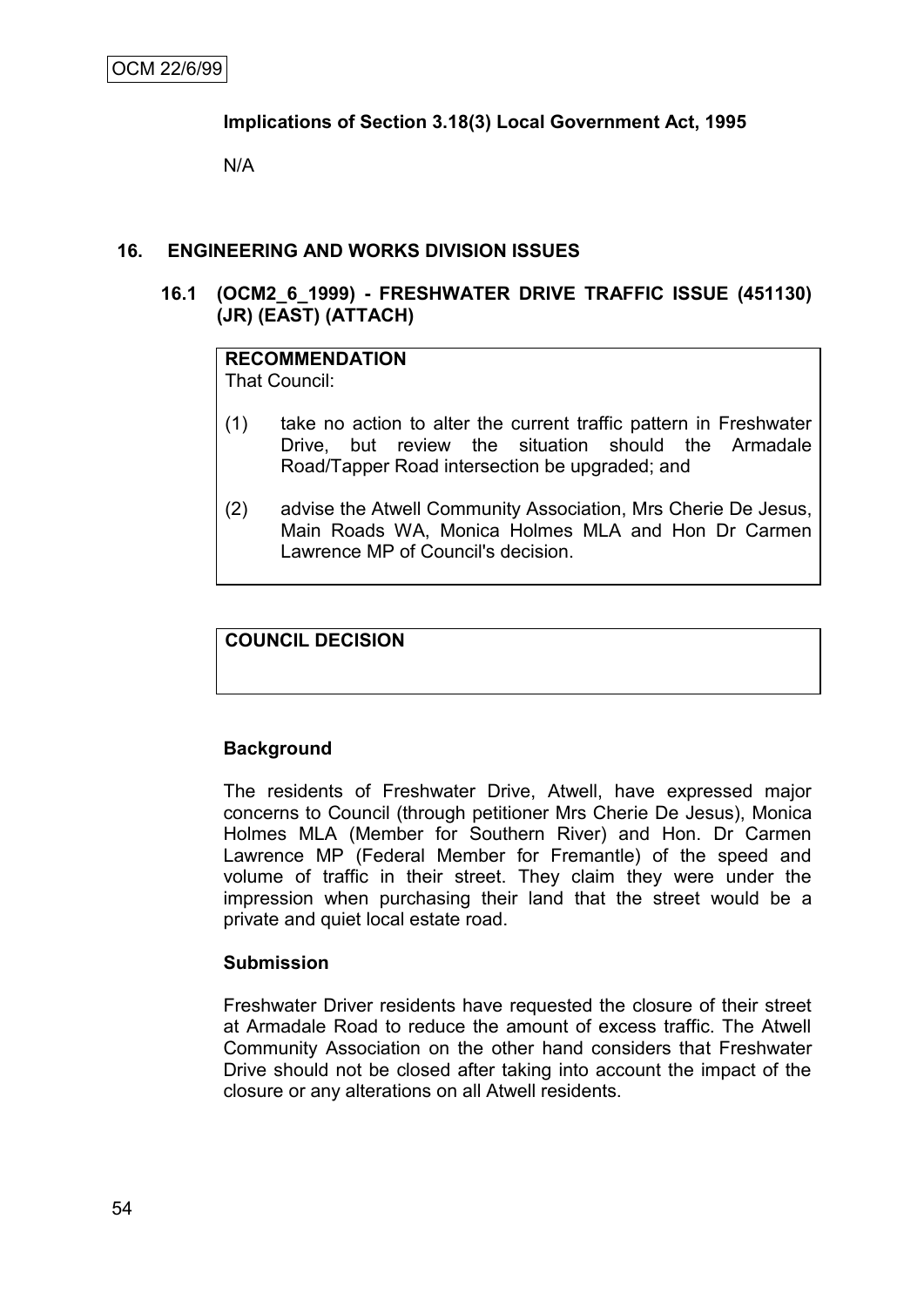## **Report**

The main area of concern for Freshwater Drive residents would relate to the use of Freshwater Drive as an access point to the Atwell subdivision in preference to using Tapper Road to the east. The concerns are accentuated by the distinctive northbound morning peak period traffic flow. There is also a larger volume southbound evening peak flow due to the availability of the right turn movement at Armadale Road.

The original structure planning for the subdivision was produced by the developer and indicated that Freshwater Drive was a main entry road to the subdivision at Armadale Road. It was identified as a Local Distributor Road to the suburb and not to just to one estate of the suburb. Originally, the structure plan allowed all right turn traffic movements at the Armadale Road/Freshwater Drive intersection, although the final adopted structure plan does not accommodate this movement. The right turn movement has been retained to date due to a bus service which apparently has now ceased. Consequently, the removal of the current right turn movement at Armadale Road/Freshwater Drive will finally establish the intended structure plan traffic pattern in the subdivision.

The Conditions of Approval for the subdivision specifically identified Freshwater Drive as the Distributor Road for the subdivision and suburb. It is currently carrying 4,300 vehicles per day, which would reduce should the right turn be removed as planned with an 85%ile traffic speed of up to 64km/h recorded in the past. Recent counts indicated an 85 percentile traffic speed of 41 km/h. In terms of a Distributor Road, it is functioning as planned and within the criteria for such a road. In this regard, it has been classified as a Local Distributor Road in the City of Cockburn Road Hierarchy which was adopted by Council in May 1997.

The developer has also promoted Freshwater Drive as the entry to the suburb by developing, irrigating and maintaining all the verge areas in Freshwater Drive and then into Lydon Boulevard.

At the meeting of Council held on 15 December 1998 it was resolved that East Ward Councillors liaise with the Atwell Community Association in regard to this issue. A meeting with the community, Main Roads WA and Monica Holmes MLA was subsequently held and opinions were divided -

- 1. The Freshwater Drive residents wanting Freshwater Drive to be completely closed off to traffic at Armadale Road.
- 2. The other Atwell residents wanting Freshwater Drive to be left open at Armadale Road as it is the intended access point for the subdivision and suburb.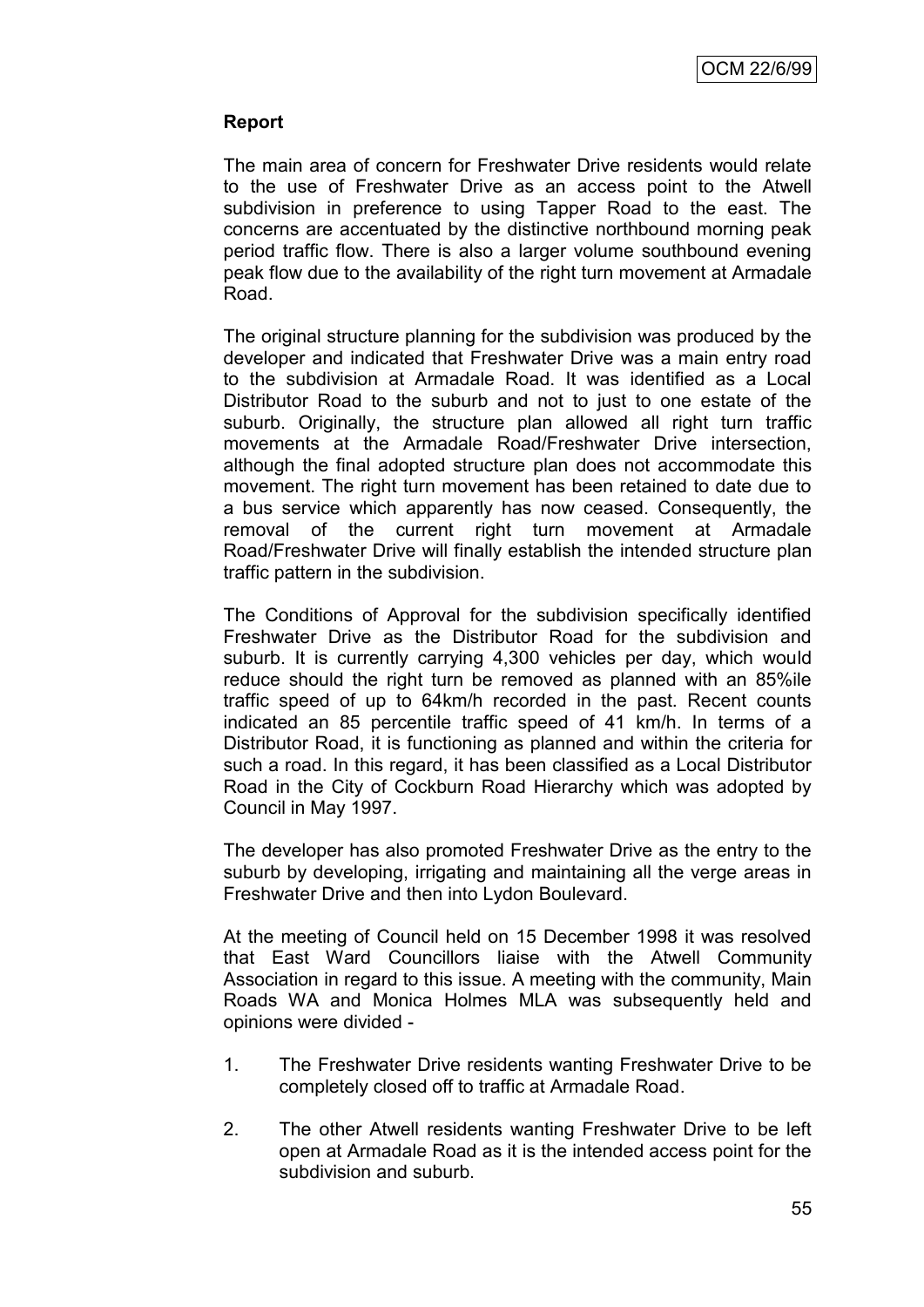- 3. The meeting generally agreed that traffic should not be encouraged to use the Armadale Road/Tapper Road intersection as it was felt this intersection was not safe enough and should be signalised first.
- 4. There was some support to a trial closure of the left turn out of Freshwater Drive into Armadale Road. However, the layout of the intersection would also require a trial closure of the right turn out. Subsequent feedback is that the community may be divided on this proposal and would only prefer to see either points 1 or 2 above, depending on where they live.

Sight distance measurements at Armadale Road/Tapper Road intersection indicate an available stopping sight distance for westbound traffic approaching the intersection of about 140 metres for an object lying on the road at the intersection, or 170 metres for a vehicle entering from Tapper Road. The posted speed limit is 80km/h in Armadale Road, which would require a stopping distance of at least 111 metres. The requirement for 90km/h is 139 metres. Consequently, in terms of visibility and the posted speed limit, the Armadale Road/Tapper Road intersection appears to be safe. This is confirmed by Main Roads WA who have jurisdiction over Armadale Road. However, with westbound Armadale Road traffic apparently frequently well exceeding the speed limit in approaching the Tapper Road intersection, local residents are adverse to using this intersection.

In view of the foregoing, and in terms of the structure plan, no further measures to restrict the traffic in Freshwater Drive should be undertaken apart from closing the median opening in Armadale Road at Freshwater Drive to prevent right-turn traffic movements. However, this should not be undertaken until traffic safety at the Armadale Road/Tapper Road intersection, as perceived by the local residents, is improved. In this regard Monica Holmes MLA is pursuing Main Roads WA and the Minister for Transport in support of the Atwell Community Association.

A site plan and general characteristics of the various road classifications is attached to the Agenda.

## **Strategic Plan/Policy Implications**

N/A

**Budget/Financial Implications**

N/A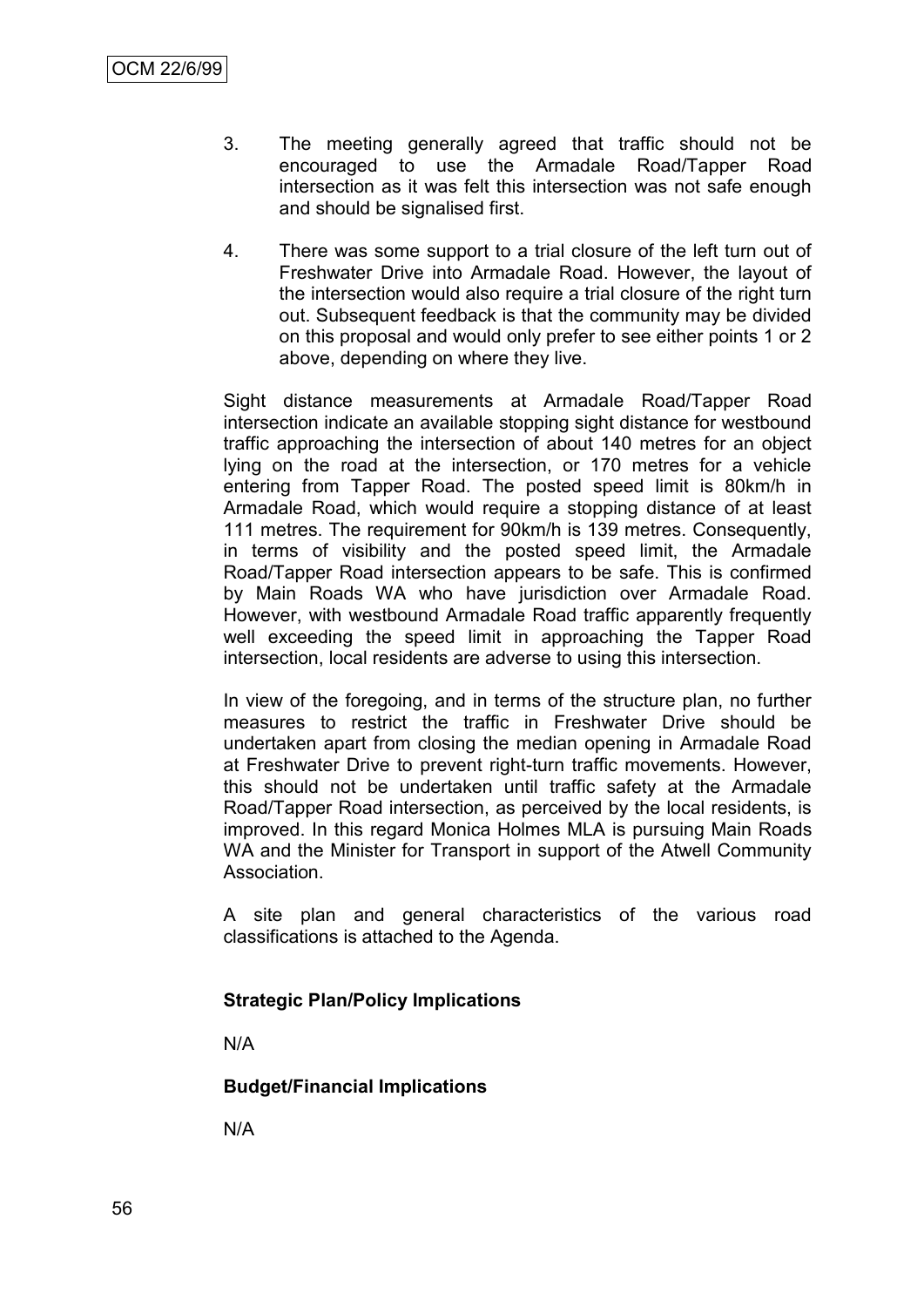## **Implications of Section 3.18(3) Local Government Act, 1995**

Nil

## **16.2 (OCM2\_6\_1999) - TENDER NO. 21/99 - SUPPLY AND LAYING OF HOT ASPHALT ROAD SURFACING (4437) (IS) (ATTACH)**

#### **RECOMMENDATION**

That Council accept the tender submitted by:

- (1) CSR Emoleum for the Supply and Laying of Hot Asphalt Road Surfacing for the 7mm, 10mm, 14mm and Red Asphalts; and
- (2) Pioneer Road Services for the Supply Only Ex Plant of Hot Asphalt Road Surfacing

for Tender No. 21/99, Supply and Laying of Hot Asphalt Road Surfacing at fixed rates as indicated in their submission for the period 1st July 1999 to 30th June 2000.

## **COUNCIL DECISION**

## **Background**

Council has a program of calling annual tenders each year for the regular supply of materials and services to facilitate Council's Road and Parks programs.

The reason why Tender No.21/99 is before Council is that the value of the tender is more than \$500,000.

## **Submission**

Tenders were called for the Supply and Laying of Hot Asphalt Road Surfacing for the next financial year. Seven (7) tenders were received, the details of which are attached to the Agenda.

#### **Report**

There are basically two parts to this tender, being Supply and Lay, and Supply Only - Ex Plant, and the tender lends itself to be split if it proves beneficial.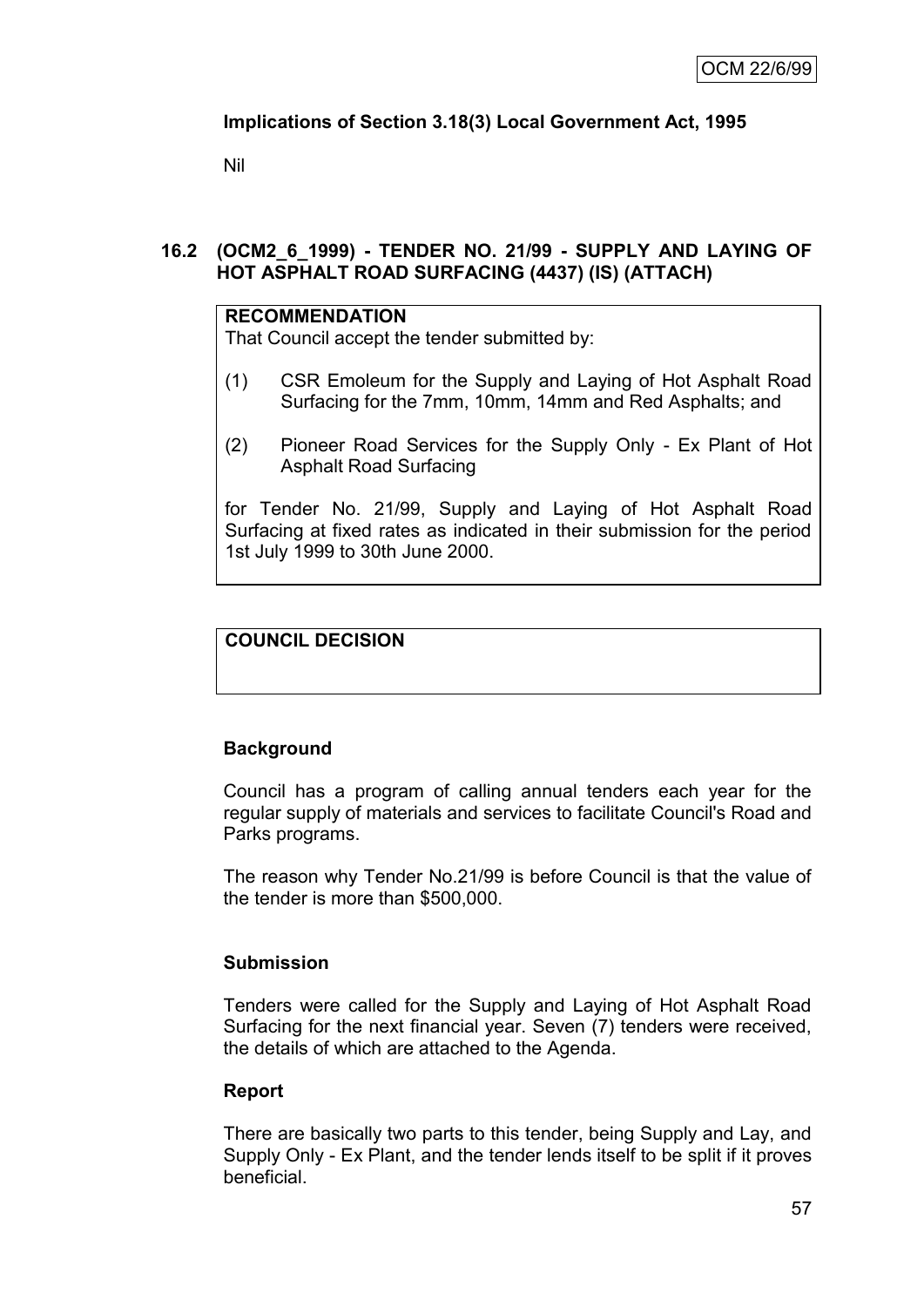The lowest tender for the Supply and Laying of Hot Asphalt Road Surfacing was submitted by CSR Emoleum. CSR Emoleum do not hold the current contract for supply and laying of hot asphalt road surfacing but are a reputable company within the road construction and asphalt industry and hence their tender in this instance should be supported.

The tender submitted by Pioneer Road Services for the Supply Only - Ex Plant of Asphalt, while not being the lowest tender, would be the most advantageous to Council. Reasons for this would be:

- (1) the proximity of their plant to the Council Depot (Fremantle) compared to the lowest tenderer (Maddington); and
- (2) contributing factor is that the supply of bitumen emulsion tenderer recommended as the lowest was Pioneer (Fremantle).

The time savings alone would far outweigh the cost difference between the lowest tender for Supply Only - Ex Plant of Asphalt and the tender submitted by Pioneer Road Services. The travel time difference is 30 minutes for each load pick up.

Hence, the tender submitted by Pioneer Road Services for the Supply Only - Ex Plant should be supported.

#### **Strategic Plan/Policy Implications**

N/A

**Budget/Financial Implications**

N/A

**Implications of Section 3.18(3) Local Government Act, 1995**

Nil

## **17. COMMUNITY SERVICES DIVISION ISSUES**

**17.1 (OCM2\_6\_1999) - REPLACEMENT DEED - SPEARWOOD DALMATINAC CLUB (INC) (2200281) (LJCD) (ATTACH)**

**RECOMMENDATION** That Council:

(1) accept the draft replacement Deed as reflecting its position in relation to leasing Lot 101 Hamilton Road, Spearwood;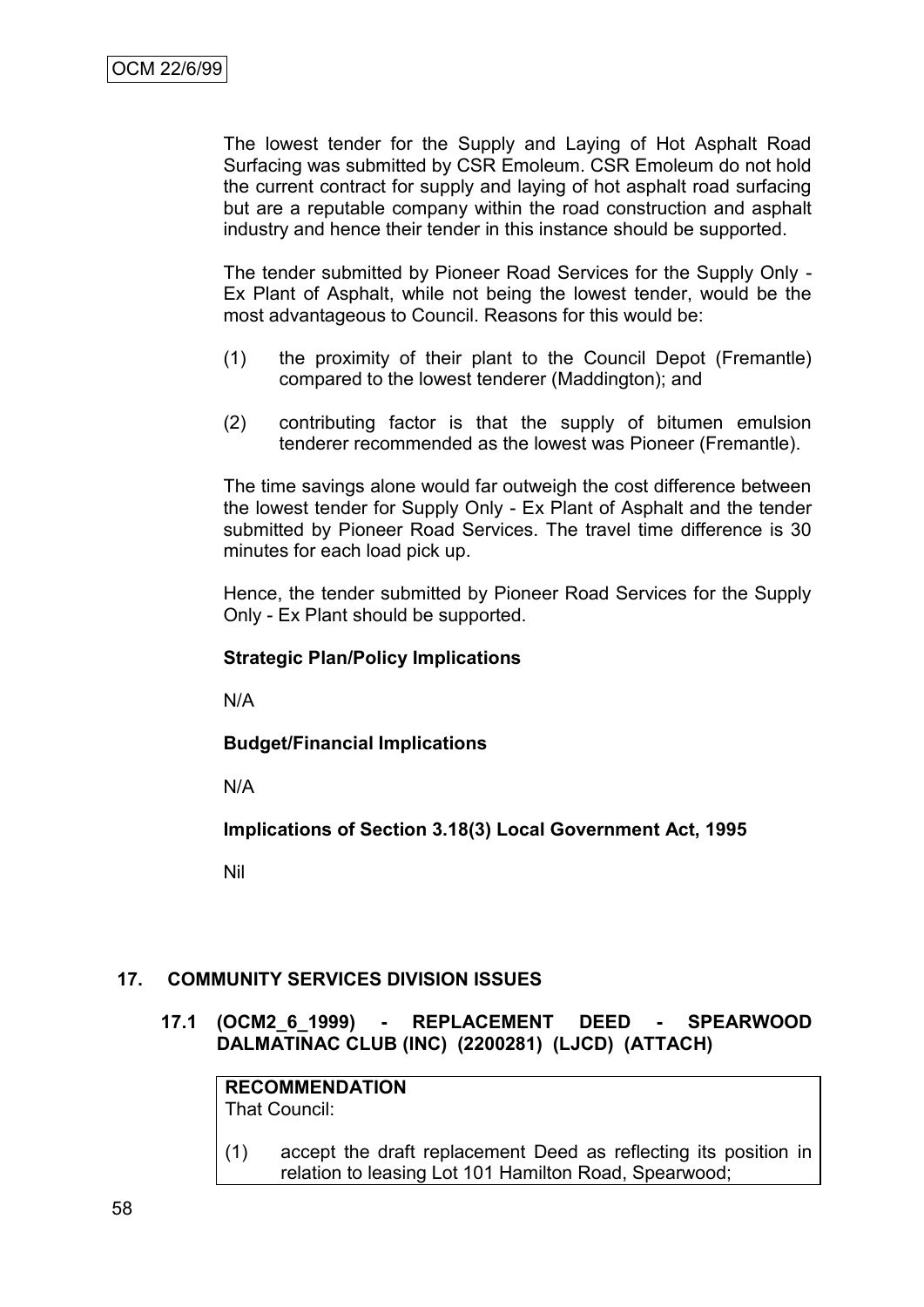- (2) advise the Spearwood Dalmatinac Club (Inc.) that, it is Council's considered view that the replacement Deed is fair and reasonable as it is consistent with other dealings and that the Deed will remain unchanged; and
- (3) the term of the Deed commence from 1 July 1999 and expiring on 30 June 2026.

## **COUNCIL DECISION**

#### **Background**

Council resolve at its meeting held on the 20 April 1999 that this matter be recommitted pending a report being presented on the current position of both parties.

Notwithstanding this on the 4 June 1996 Council adopted the recommendation of the Strategic and Policy Committee of the 7 May 1996, which dealt with the approval of the Lawn Bowling Facilities at the Club and that recommendation read in part:

*"(4) the applicant be advised that changes to the lease agreement may be required, such changes to be at the applicant's cost."* 

Then Council exercising its rights as Landlord adopted the following recommendation on the 18 November 1996 via the Community Services Committee, which reads:

*"… that Council enter into a new Deed in respects to Lot 101 Hamilton Road with the Spearwood Dalmatinac Club (Inc.)."*

The development undertaken by the Club gave rise to the need to vary the original Deed because development had crossed property boundaries. The progression of this dealing has been somewhat difficult because of the stance taken by the Club. That is, the Club has claimed that it should receive preferential treatment from Council due to the financial commitment made by the Club on Council land.

A meeting was held on the 11 November 1998 at the request of the Spearwood Dalmatinac Club (Inc.) to discuss matters relevant to the replacement Deed. Mayor Grljusich, L J Cetinic-Dorol and representatives of the Spearwood Dalmatinac Club (Inc.) attended this meeting. Unfortunately no common ground could be found during the discussion because of the demands made by the Club for a privileged position over other Clubs, which have also committed a considerable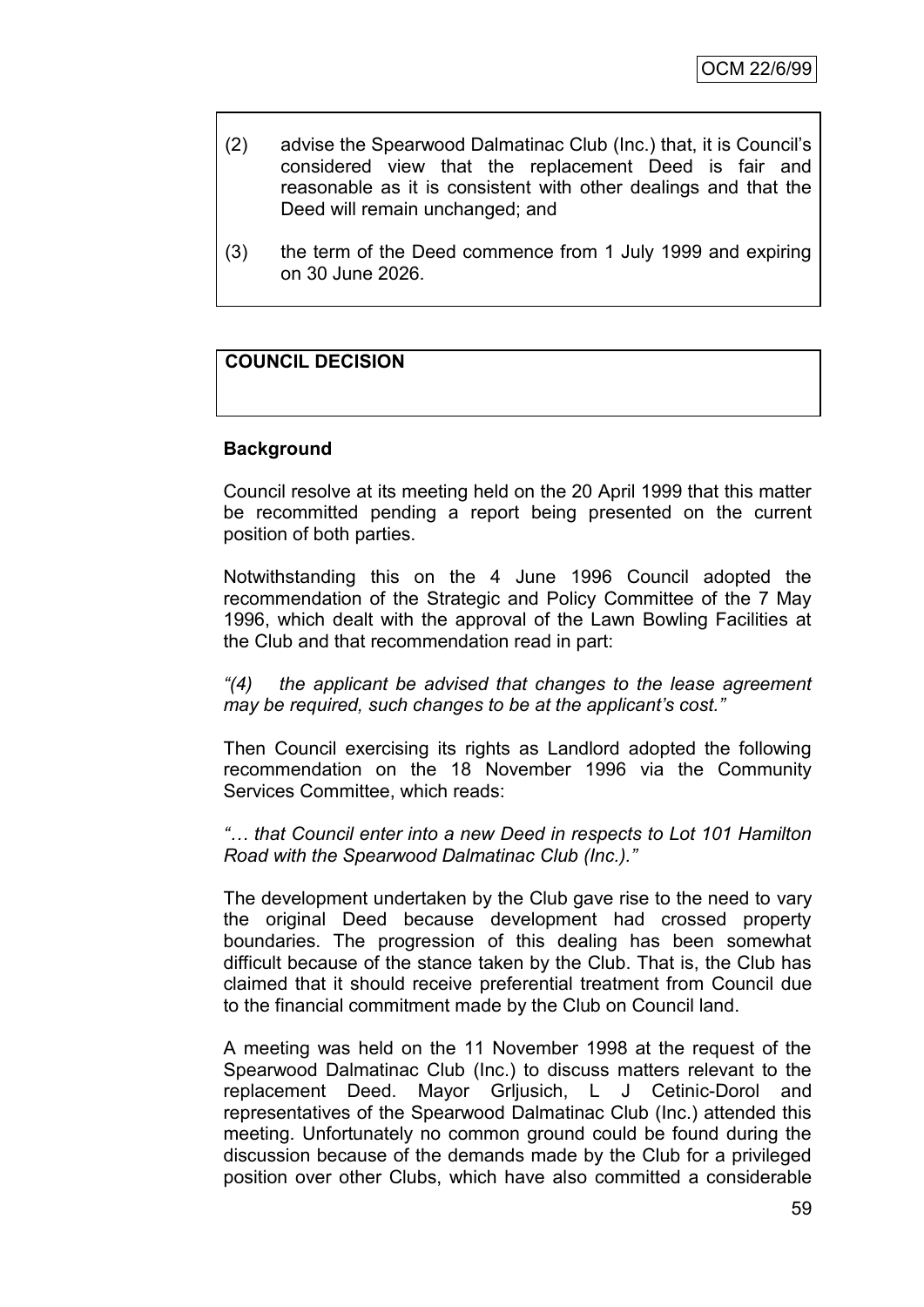amount of funds to their facilities. It was suggested that the Club put its position in writing. The submission was presented to Council and a copy is attached to this report.

Council in November 1998 resolved that this matter be recommitted so as to allow the West Ward Members of Council to discuss this issue with the Club. Inquiries made have established that nothing constructive came from the meeting. The Club asserted that a lease was still in existence and it was not necessary for a new lease. It is submitted that this position is erroneous because the facts clearly demonstrate that the original Lease Agreement has been varied by the development undertaken by the Club, but the Club is not willing to accept this. It is imperative that Council rectifies the anomaly, which exists.

A further meeting was held with the Spearwood Dalmatinac Club (Inc.) on 3 June 1999 to work through the issues in the hope of reaching an agreement and the Club accepting the replacement Deed. Unfortunately the discussions were to no avail. The Club was adamant that it should not have to pay rent in respects to the Council owned land it leases. Furthermore, a view was expressed that the Club should not have to pay rates in respects to its Club premises.

#### **Submission**

Council received the following letter from the Spearwood Dalmatinac Club (Inc.) on the 26 March 1999, dated 24 March 1999 and it reads:

*"We advise that we have been involved in protracted negotiations with members of the Council in relation to the drafting of a revised Licence Agreement with respect to the premises of the Club.*

*There have been two major points of contention, namely the increase in the rent payable by the Club for the use of the Council land to a figure which we anticipate to be approximately \$3000.00, a figure which is greatly exceeds the present rent which is payable and which is an amount which the Club can't afford, and secondly, the obligation on the Club that it is liable for all maintenance obligations on items such as the water bore, despite the fact that this equipment (which is the property of the Council) may need replacement due to old age and for a reason in no way attributable to any act of neglect or fault on the part of the Club.*

*It is for this reason that the management Committee of the Club has resolved to not sign the proposed Licence Agreement and to instead continue with the existing agreement until its date of expiration or until alternatively, a new agreement can be agreed upon to the satisfaction of both parties. This is a decision, which has been made with some*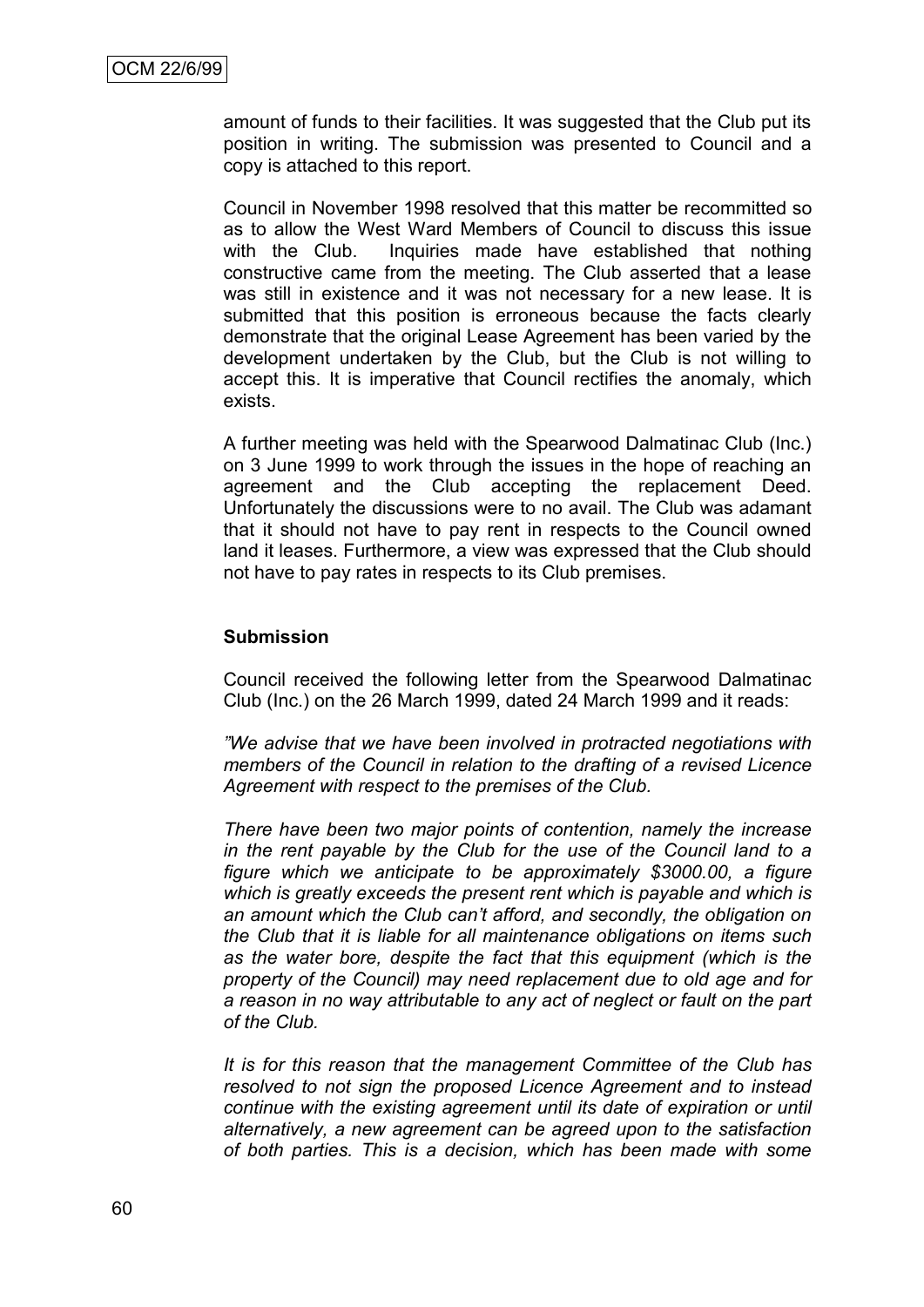*regret, as it has always been the intention of the Club to endeavour to resolve this matter expeditiously and in good faith.*

*Signed Dinko Donjerkovic A/President "*

#### **Report**

In 1975 Council entered into negotiations with the Spearwood Dalmatinac Club (Inc.) (a copy is attached) to find a site for the Club to facilitate the development of clubrooms and associated facilities. It was decided to subdivide Lot 27 Hamilton Road to create a separate Lot of approximately 8100 square metres (Lot 2), which would be sold to the Club. The remaining portion of Lot 27 Hamilton Road (Lot 1) was to be leased to the Club for a term of thirty (30) years. The diagram marked "A" attached reflects the subdivision. This diagram also formed part of the lease.

To formalise the negotiations Council and the Club entered into a Lease Agreement. The Lease Agreement acknowledged that Council developed the soccer pitch area and that the prefunding of the developed areas, which amounted to \$58,200.00 in 1977 dollars would be recouped on a quarterly basis as a development charge over the term of the lease Agreement. No interest was charged in respects to the prefunding arrangement as the funds were taken from the Phoenix Park Town Planning Scheme public open space account. The Club was indeed in a privileged position, securing a prefunding arrangement, which attracted no interest.

The Club sought development approval from Council in 1996 to develop four lawn bowling greens, netball/basketball courts, a compensating basin and toilet facilities. At the time when the development plans were reviewed it was ascertained that the soccer pitch had encroached onto Lot 28 Hamilton Road. It would appear that this anomaly had occurred when the soccer ground was being developed in 1977. Also the netball/basketball court and the compensating drainage basin had encroached onto Lot 28 Hamilton Road as well. The issue of encroachment has legal implications for Council. That is, if an accident was to happen on that part of the soccer pitch or the netball/basketball court then there is every likelihood that Council could be joined in a personal injuries claim.

The Club was advised to engage a surveyor to implement the necessary action for a Subdivision / Amalgamation Application to correct the encroachment. The extent of the encroachment (hatched) is shown on the diagram marked "B", which is also attached. This encroachment undoubtedly was a significant variation to the Terms and Conditions of the original Lease Agreement. However, the Club will not recognise this point yet Council did in 1996 when it resolved that a new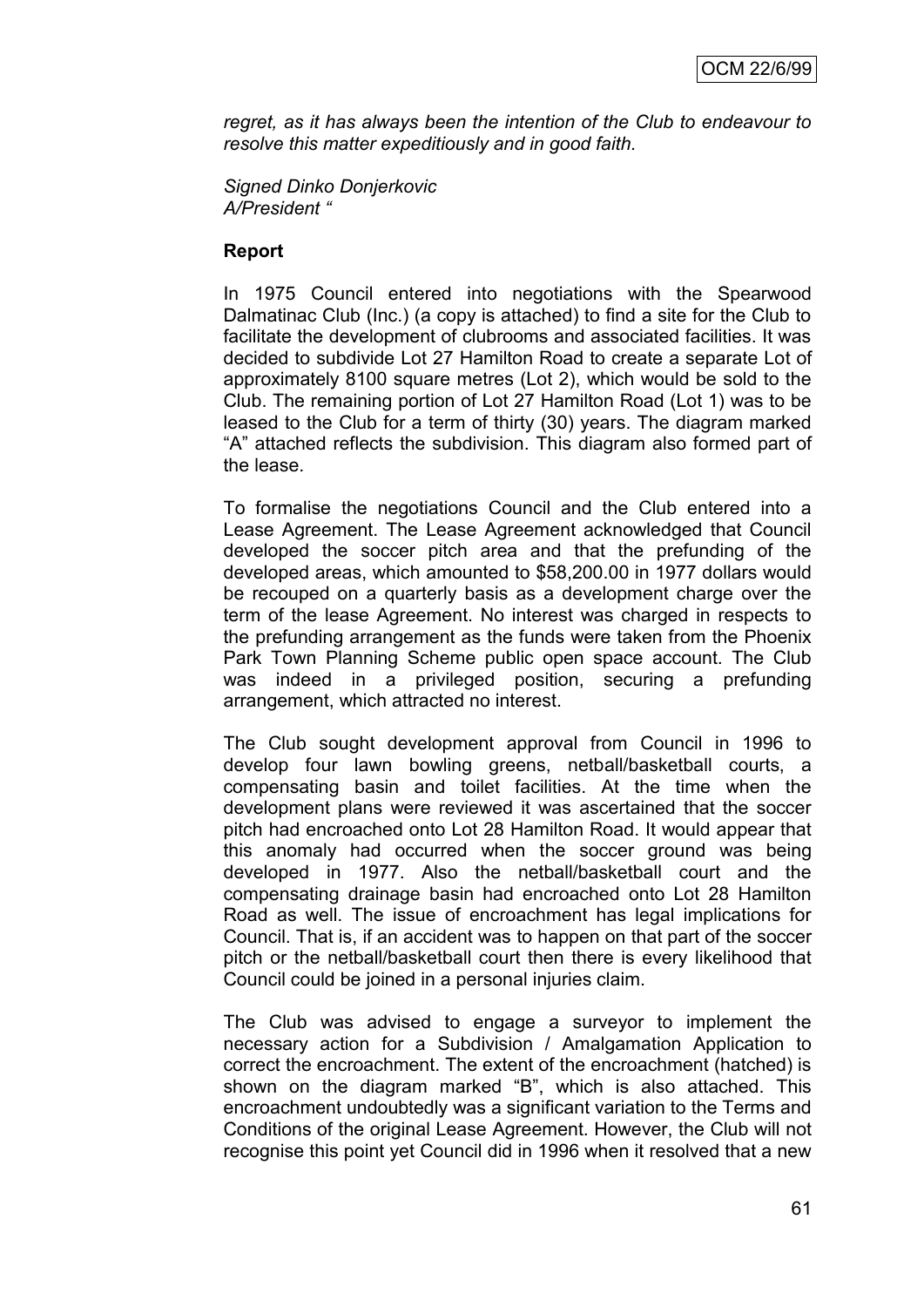Deed be executed to rectify the variation to the original Lease Agreement. (A copy of the replacement Deed is attached)

On receipt of the diagram of survey, which reflected the extent of the subdivision/amalgamation the Valuer General was approached in accordance with Council Policy F1.8 to provide a rateable value for lot 101 Hamilton Road, which in essence becomes the new demised premises. Council Policy F1.8 reads:

*"When Council owned land or land vested in Council is to be leased the Valuer General will be requested to value the land and the GRV or Unimproved Value of the land will be used as the basis of determining the annual rent and each case will be considered on its merits."*

This method of determining the annual rent payable that is the rates payable on the land becomes the rent, is applicable to a number of organisations. The organisations which pay rent based on the aforementioned Policy are: 1] the Lakeside Baptist Church, 2] Murdoch Pines Golf and Recreation Park, 3] The Spanish Club of WA, 4] the Cockburn Bowling and Recreation Club, 5] the Tiger Kart Club, 6] the Jandakot Trotting Club, 7] the Coastal Motorcycle Club, and 8] the WA Radio Modellers Club. Furthermore, the same rental provisions will apply to Lot 22 progress Drive, Bibra Lake, which is to be taken up by the WA Croatian Association (Inc.).

The draft replacement Deed states that the Term commences on 1 July 1996. Therefore taking the GRV of \$45,000.00 as assessed the Valuer General and applying the rate in the dollar levied by Council for the fiscal years 96/97, 97/98 and 98/99 the rent payable by the Club is \$2,896.00, \$2,968.00 and \$3,042.00 respectively. The rent reflects the rateable value of the land and not the market value. The GRV is valued every three years and a new GRV would be applicable as from 1 July 99.

Amending the Term to commence from 1 July 1999 is acceptable.

The Cockburn Bowling and Recreation Club and the Murdoch Pines Golf and Recreation Park pay a similar annual rent (approximately \$2700.00) calculated on the same basis in accordance with Council policy. However, the Lakeside Baptist Church pays rent in the vicinity of \$11,000.00 per year calculated in the same manner as the beforementioned organisations. An approach was made by the latter organisation to Council for relief in respects to its rent obligation but council refused the application. If this application was refused why should the Spearwood Dalmatinac Club (Inc.) not be required to pay rent. There are no grounds to argue that the Spearwood Dalmatinac Club (Inc.) should be given any relief in its obligation to pay rent.

Turning now to the submission dated 24 March 1999. It is submitted that the Spearwood Dalmatinac Club (Inc.) is confused. At the moment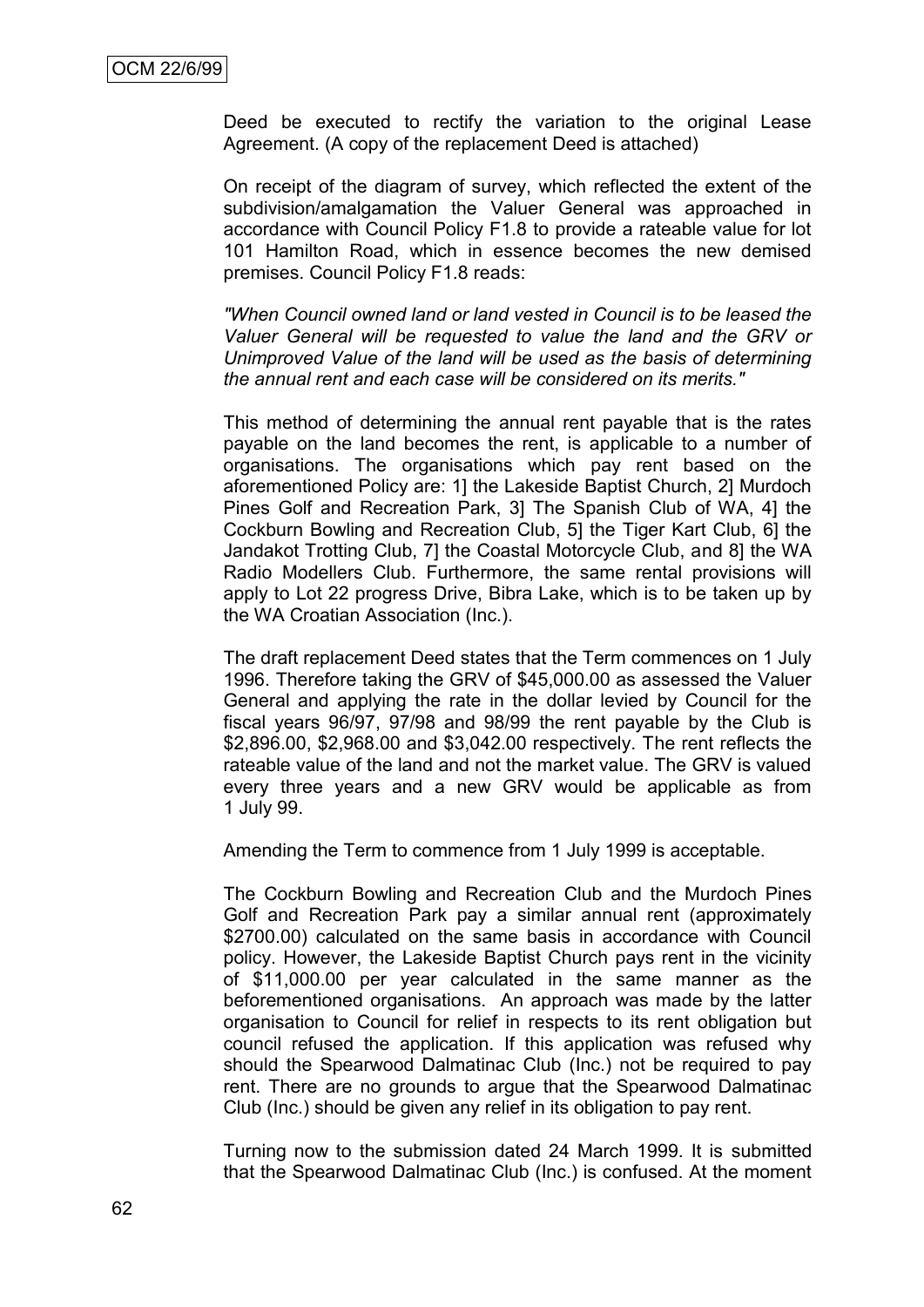the Club does not pay rent it pays a development charge of approximately \$1,940.00 per year in relation to the development of the soccer pitch, which occurred in 1977. Therefore there is no increase in rent. The Club seems to be confused as to what is a development charge and what is a rent impost. The replacement Deed provides for the Club, to pay rent in relation to the land it leases from Council. Such will bring the Club in line with other Clubs to establish an equitable basis. Council as Landlord has a legal right to ask that rent be paid. Also the replacement Deed acknowledges that the Club still has the obligation to pay the development charge until to the year 2007.

Another issue raised by the Club is its maintenance obligation. In the Lease Agreement stamped 9 September 1977 it specifically states that the Club is responsible for maintenance of the demised premises. The Club cannot evade its responsibilities. It is acknowledged that Council installed the bore and irrigation system but it cannot be said that the bore and irrigation system is the property of Council. The equipment is the property of the Club. The Club has been paying for the equipment over the last twenty-one (21) years. Now because the bore is failing in its capacity to supply sufficient water the Club wants to transfer the responsibility back to Council. That is, the ratepayers have to pay the bill. This approach is unacceptable.

The replacement Deed is more appropriate, which has replicated what was in the original Lease Agreement, with the exception of the rental provision. It is not as if the maintenance requirement was something new. The maintenance obligation has been in existence for the past twenty-one (21) years.

During the meeting held on the 11 November 1998 the issue of Council taking responsibility for the maintenance of the bore and the irrigation system was raised. The Club was informed that a proposal could be presented to Council that the Council upgrade the bore and irrigation system but the Club would have to reimburse Council for the expenditure. The concept was immediately rejected.

The Club is of the view that it should be given preferential treatment and not have to pay rent because it has expended a considerable sum on the development of the facilities on Council owned land. Why should this occur? Other organisations leasing Council owned or controlled land have expended vast sums of money on their facilities and they have to pay rent. The mere fact that the Club has spent a considerable amount of money (or in kind) on the development this does not place the Club in a better position than the other organisations. Equity must exist. Also the view has been expressed by members of the Club that the Council should have made a more substantial financial contribution than it did towards the development of the facilities. It is submitted that the level of assistance provided was more than adequate given the fiscal responsibilities of Council. Furthermore, the Club has received a substantial benefit through the prefunding arrangement. The benefit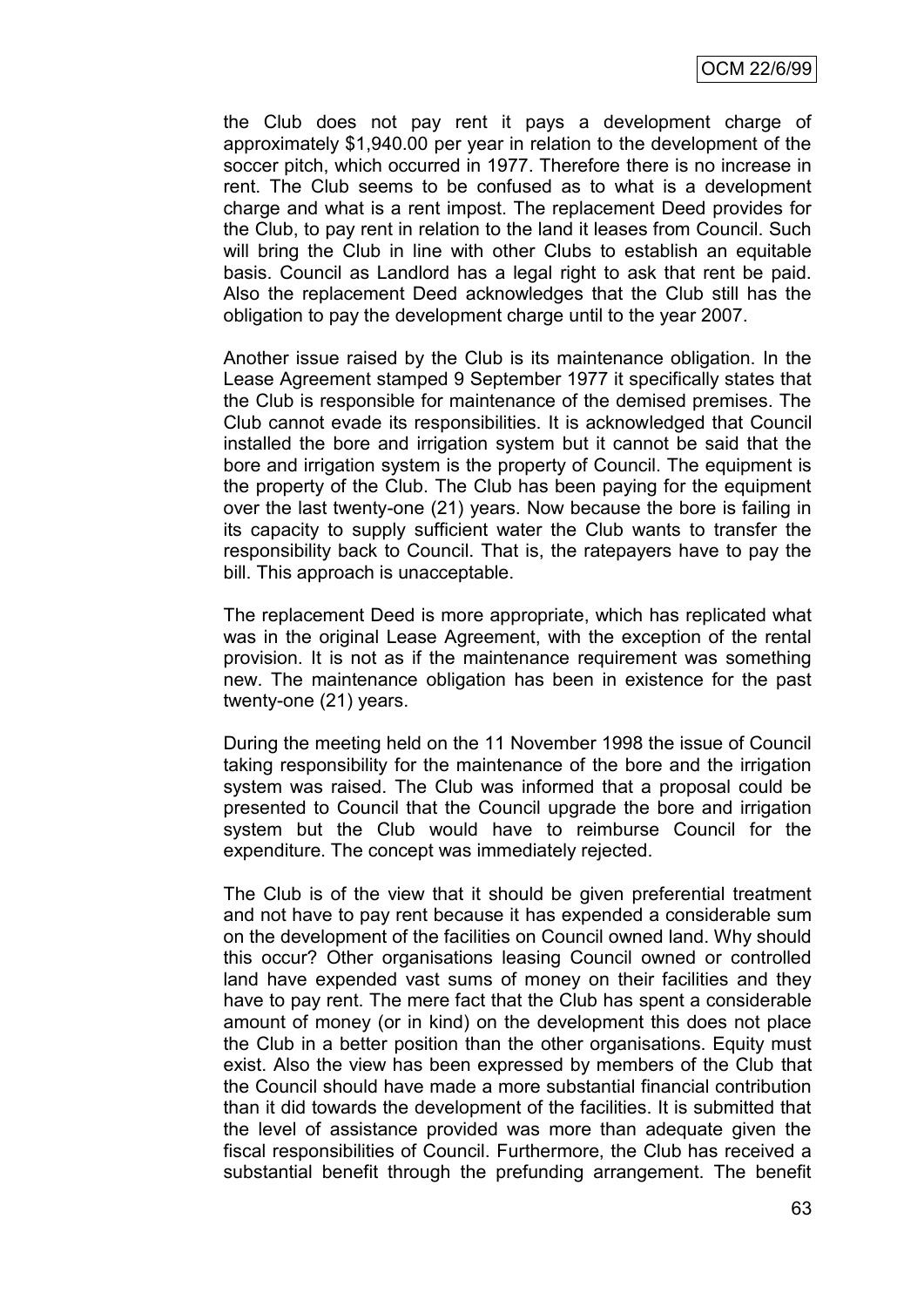being the prefunding arrangement attracted no interest and over a thirty-year period the interest if payable would be a substantial amount.

The Club in its submission dated 24 march 1999 stated that it would not accept the draft replacement Deed. It will continue to operate under the original Lease Agreement. The 1977 Lease Agreement is no longer on foot because it has been disrupted due to the encroachment onto the adjoining property. There are no logical grounds to advance a proposition that the Club should be given relief even by phasing in the rental provision. The issue of equity is of paramount importance. For example the Coastal Motorcycle Club is required to pay rent and in the fiscal year 97/98 was obliged to \$688.00 in rent. However, in fiscal year 98/99 the club was obliged to pay \$3857.40 is rent. The club has not objected to increase in rent. It should be noted that this club leases a Crown reserve in Henderson and the club does not have the same revenue earning capacity as the Spearwood Dalmatinac Club (Inc.).

The Spearwood Dalmatinac Club (Inc.) is being asked to pay rent in the vicinity of \$3040.00 per year and add this to the development charge of \$1940.00 the Club has a financial commitment of \$4980.00. It should not be overlooked that the development charge ceases on 31 January 2007.

It is imperative that the Club is advised that the draft replacement Deed is fair and reasonable and the Deed will remain unchanged except for the variation to the commencement date of the Deed. If the Club is not prepared to accept this position then it is submitted that there are two options available: 1] explore a legal course of action to terminating the existing lease, and/or 2] engage an Arbitrator to resolve the matter.

#### **Strategic Plan/Policy Implications**

N/A

**Budget Financial Implications**

N/A

**Implications of section 3.18 (3) of the Local Government Act 1995**

Nil

## **17.2 (OCM2\_6\_1999) - APPOINTMENT OF NEW MEMBERS - JANDAKOT VOLUNTEER BUSH FIRE BRIGADE - (1561) (DMG) (EAST)**

#### **RECOMMENDATION**

That Council appoint Ms Karen Greening, Mr Darren Kirk, Mr Robert Leonard William Haddrell and Mr Jason Prestney as members of the Jandakot Volunteer Bush Fire Brigade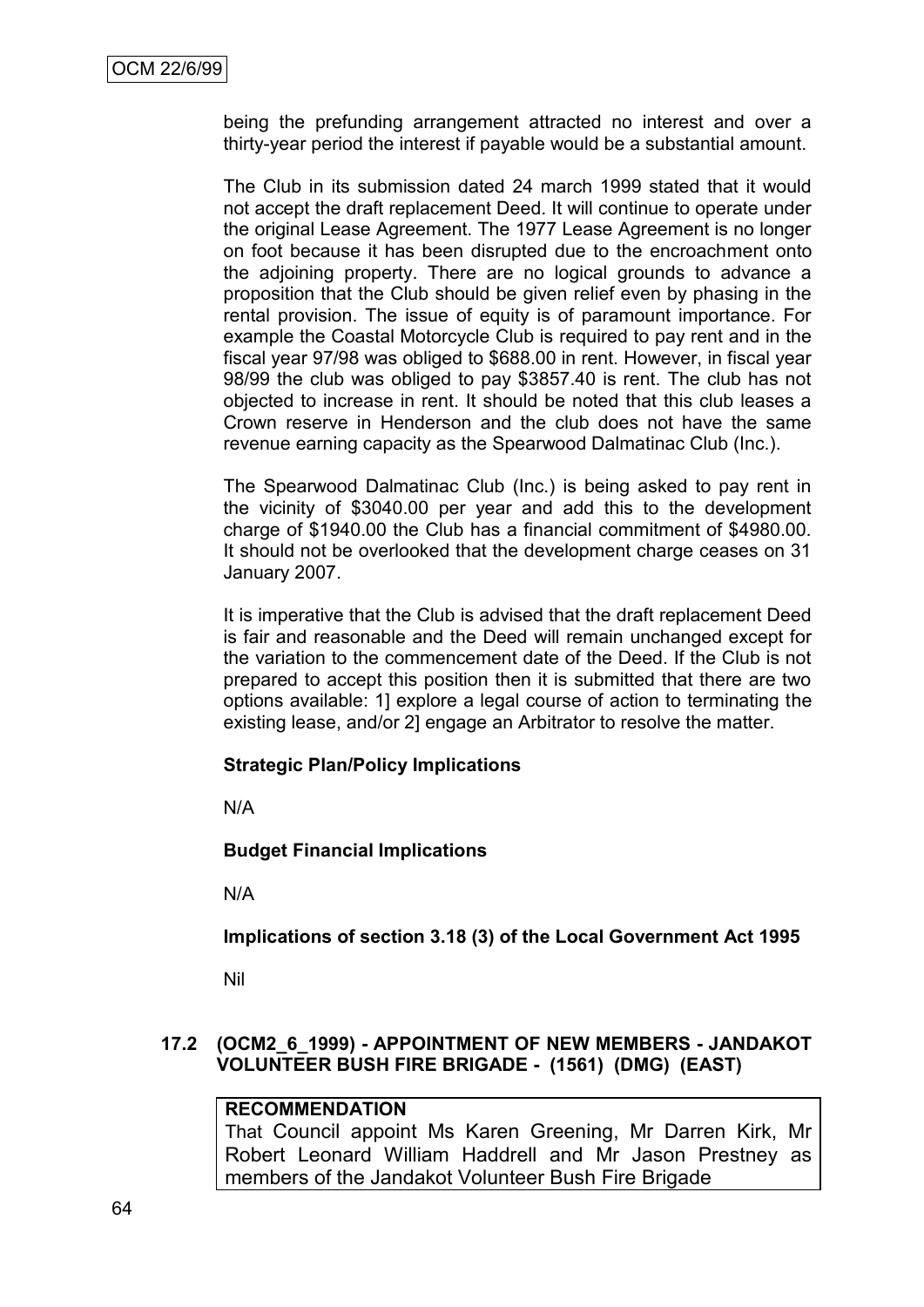## **COUNCIL DECISION**

## **Background**

At the Bush Fire Committee meeting held on Thursday, 13<sup>th</sup> May, 1999 it was recommended

That:-

- (1) Council appoint Ms Karen Greening, Mr Darren Kirk, Mr Robert Leonard William Haddrell and Mr Jason Prestney as members of the Jandakot Volunteer Bush Fire Brigade; and
- (2) the necessary administration be undertaken to effect this new membership.

#### **Submission**

A recommendation has been proposed by the Jandakot Volunteer Bush Fire Brigade, that Ms Karen Greening, Mr Darren Kirk, Mr Robert Leonard William Haddrell and Mr Jason Prestney be accepted as new members of the Jandakot Volunteer Bush Fire Brigade

#### **Report**

A copy of the Membership Registration Forms for the abovementioned volunteers were attached to the Minutes of the Bush Fire Committee Meeting held on Thursday, 13th May, 1999.

#### **Strategic Plan/Policy Implications**

N/A

#### **Budget/Financial Implications**

N/A

**Implications of Section 3.18(3) Local Government Act, 1995**

Nil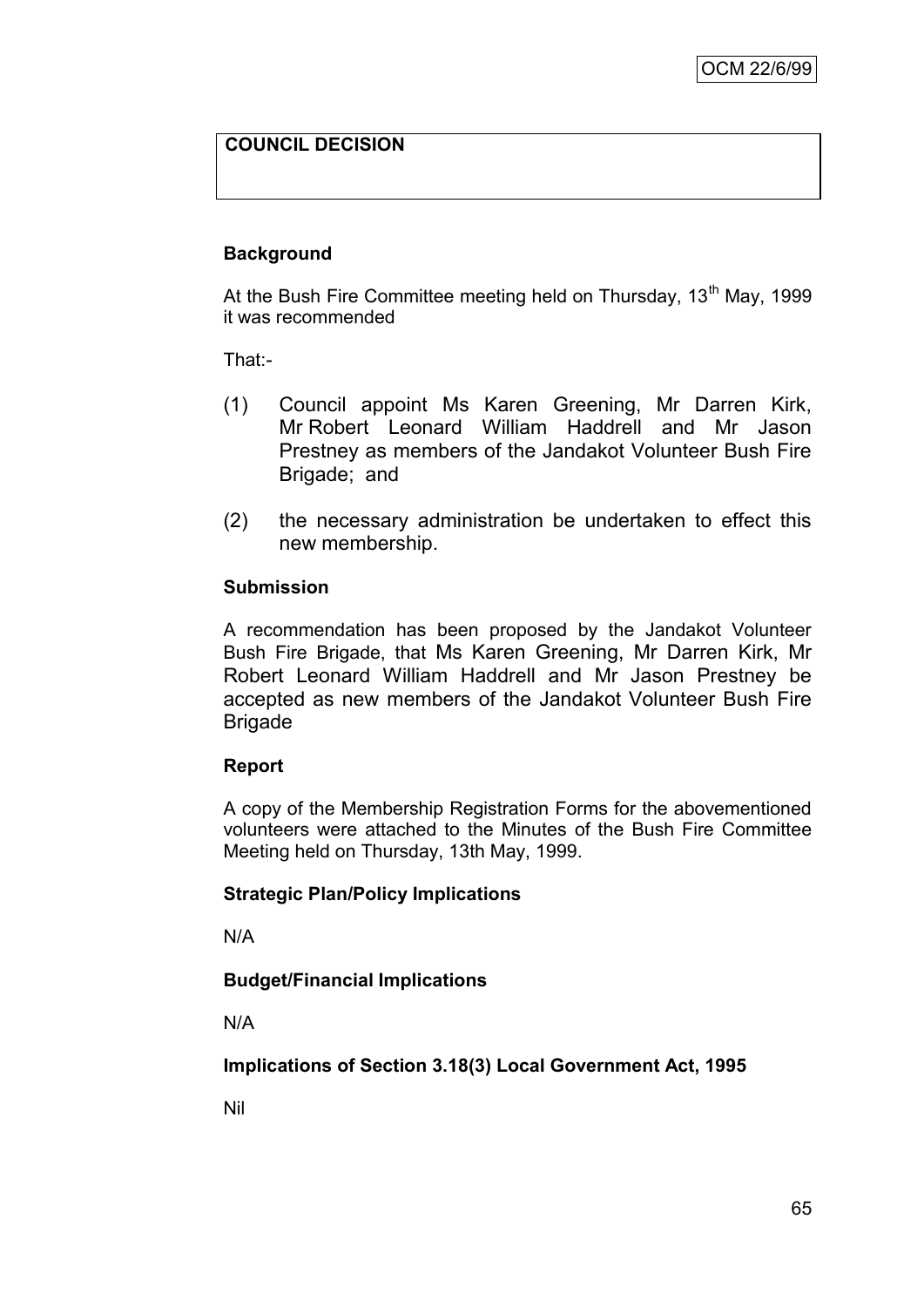#### **17.3 (OCM2\_6\_1999) - JANDAKOT VOLUNTEER BUSH FIRE BRIGADE - OFFICE BEARERS 1999-2000 (1561) (DMG) (EAST)**

## **RECOMMENDATION**

That Council appoint the following Office Bearers to the Jandakot Volunteer Bush Fire Brigade for 1999-2000:

| Captain                    |  |
|----------------------------|--|
| Secretary                  |  |
| <b>Treasurer</b>           |  |
| 1 <sup>st</sup> Lieutenant |  |
| 2 <sup>nd</sup> Lieutenant |  |
| 3rd Lieutenant             |  |
| 4 <sup>th</sup> Lieutenant |  |
| <b>Training Officer</b>    |  |
| <b>Equipment Officer</b>   |  |
| Social Sec (Assistants)    |  |
|                            |  |

BFA Delegate 2

BFA Proxy 1 & 2 Lieutenants 2, 3 and 4 Training Comm Delegate1 Training Officer Training Comm Delegate 2 Captain

**Ron Levett** Karen Greening Terry Smith **Glen Chandler Bill Salter Brett Hornidge Matt Schofield Mike Clarke Ric Robbins** Neil Liddell (R. Rowe, M Ward, J Levett) BFA Delegate 1 Captain, R Levett 1<sup>st</sup> Lieutenant, Glen **Chandler** 

## **COUNCIL DECISION**

## **Background**

At the Bush Fire Committee meeting held on Thursday,  $13<sup>th</sup>$  May, 1999 it was recommended that Council appoint the following Office Bearers 1999 - 2000 for the Jandakot Volunteer Bush Fire Brigade:

Captain Ron Levett Treasurer Terry Smith 1st Lieutenant Glen Chandler 2nd Lieutenant Bill Salter 3rd Lieutenant Brett Hornidge 4th Lieutenant Matt Schofield Training Officer Mike Clarke

Secretary **Karen Greening**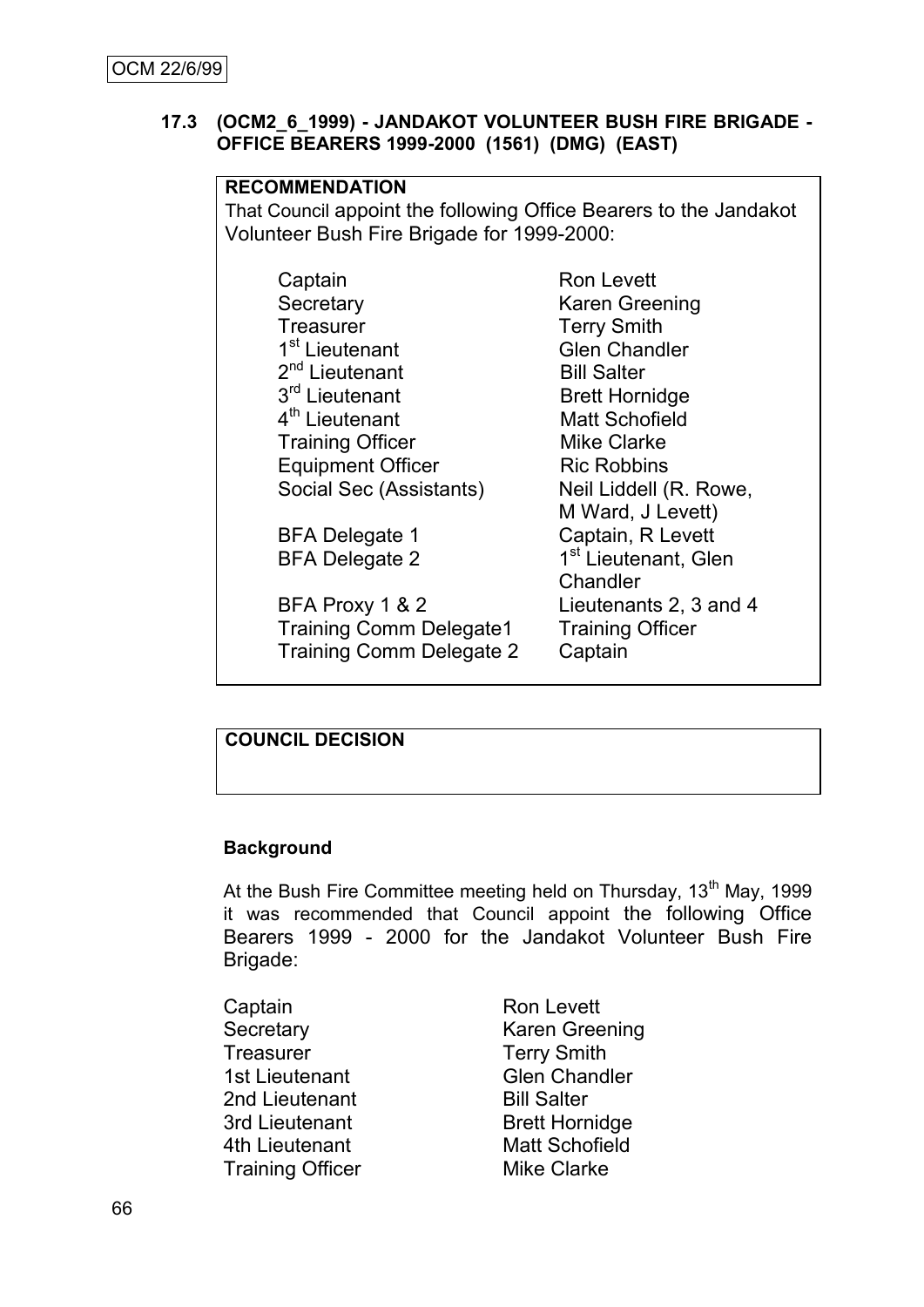Equipment Officer Ric Robbins

BFA Delegate 1 Captain, R Levett BFA Proxy 1 & 2 Lieutenants 2, 3 and 4 Training Comm Delegate1 Training Officer Training Comm Delegate 2 Captain

Social Sec (Assistants) Neil Liddell (R. Rowe, M Ward, J Levett) BFA Delegate 2 1st Lieutenant, Glen Chandler

# **Submission**

It is recommended that Council confirm the appointment of members elected as Office Bearers for the Jandakot Volunteer Bush Fire Brigade at the meeting held on 19<sup>th</sup> April, 1999.

# **Report**

At the Jandakot Volunteer Bush Fire Brigade meeting held on 19<sup>th</sup> April, 1999, the abovementioned members were nominated and elected as Office Bearers for 1999 - 2000.

# **Strategic Plan/Policy Implications**

N/A

# **Budget/Financial Implications**

N/A

**Implications of Section 3.18(3) Local Government Act, 1995**

Nil

# **17.4 (OCM2\_6\_1999) - SOUTH COOGEE VOLUNTEER BUSH FIRE BRIGADE - OFFICE BEARERS 1999 - 2000 (1562) (DMG) (COASTAL) (SOUTH)**

# **RECOMMENDATION**

That Council appoint the following Office Bearers to the South Coogee Volunteer Bush Fire Brigade for 1999 - 2000:-

| <b>Steve Powell</b>        | Captain               |
|----------------------------|-----------------------|
| Secretary                  | <b>Trisha Coleman</b> |
| <b>Treasurer</b>           | <b>Yvonne Day</b>     |
| 1 <sup>st</sup> Lieutenant | Mike Ward             |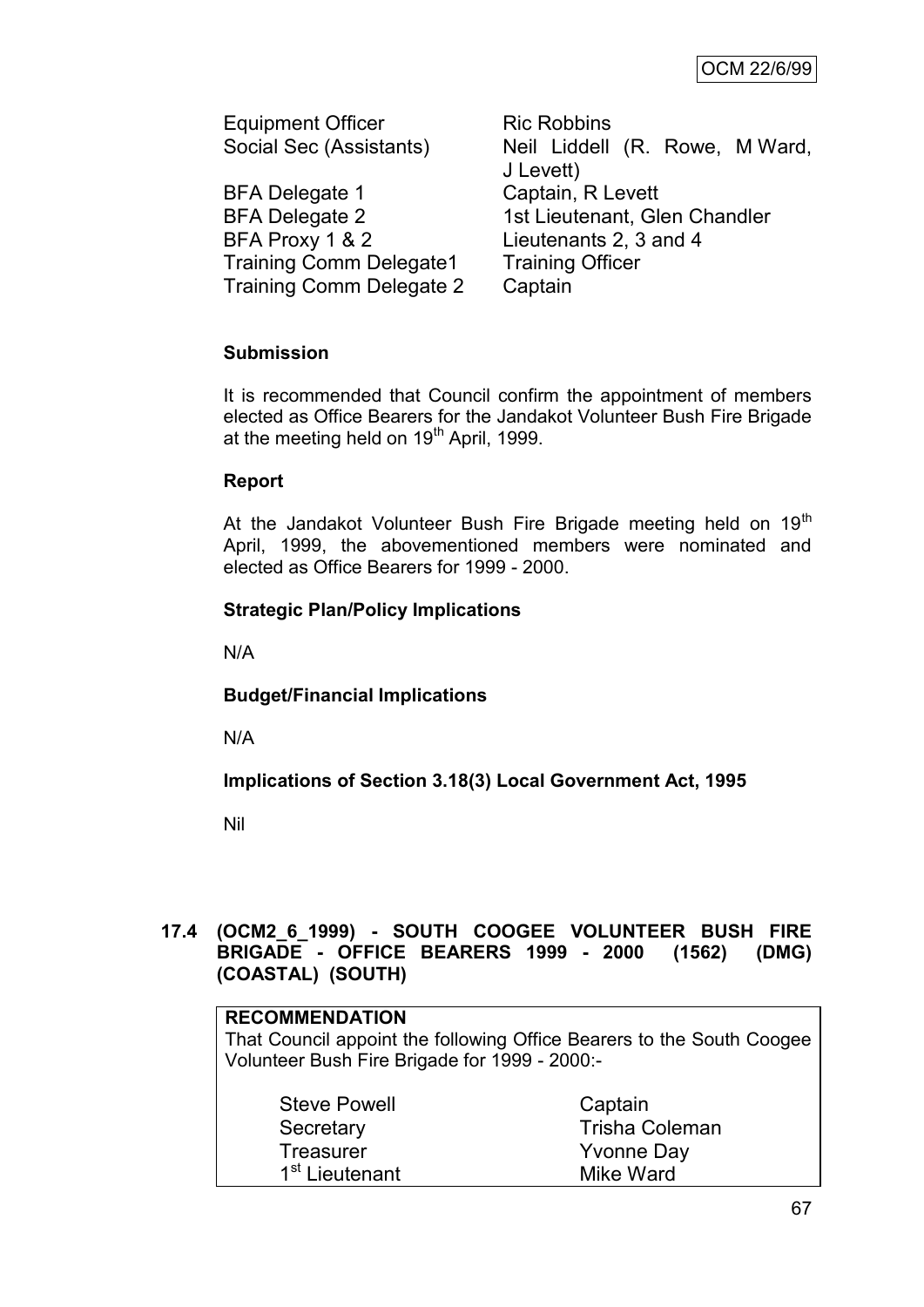| $2nd$ Lieutenant                                          | <b>Jim Ricci</b>                   |  |  |
|-----------------------------------------------------------|------------------------------------|--|--|
| <b>Training Officer</b>                                   | <b>Bob McNeice</b>                 |  |  |
| <b>Equipment Officer</b>                                  | <b>Matthew Brown</b>               |  |  |
| <b>Entertainment Officer</b>                              | David Zanker                       |  |  |
| <b>Entertainment Committee</b>                            | Filer.<br>R. Powell, D             |  |  |
|                                                           | M Ward                             |  |  |
| <b>Publicity Officer</b>                                  | Mike Ward                          |  |  |
| <b>BFA Delegate 1</b>                                     | Captain, S Powell                  |  |  |
| <b>BFA Delegate 2</b>                                     | 1 <sup>st</sup> Lieutenant, M Ward |  |  |
| <b>BFA Proxy 1</b>                                        | 2 <sup>nd</sup> Lieutenant         |  |  |
| <b>BFA Proxy 2</b>                                        | Secretary                          |  |  |
| <b>Training Comm Delegate1</b><br><b>Training Officer</b> |                                    |  |  |
| <b>Training Comm Delegate 2</b>                           | Captain                            |  |  |
| <b>Management Committee 1</b>                             | <b>Daniel Filer</b>                |  |  |
| <b>Management Committee 2</b>                             | Les Woodcock                       |  |  |
| Management Committee 3                                    | Darren McNab                       |  |  |
|                                                           |                                    |  |  |

# **COUNCIL DECISION**

#### **Background**

At the Bush Fire Committee Meeting held on Thursday, 13<sup>th</sup> May, 1999, it was recommended that Council confirm the appointment of the following Officer Bearers 1999 - 2000 for the South Coogee Volunteer Bush Fire Brigade:

Captain **Steve Powell** Secretary **Trisha Coleman** Treasurer **Yvonne Day** 1st Lieutenant Mike Ward 2nd Lieutenant Jim Ricci Training Officer Bob McNeice Equipment Officer Matthew Brown Entertainment Officer David Zanker Entertainment Committee R. Powell, D Filer. M Ward Publicity Officer Mike Ward BFA Delegate 1 Captain, S Powell BFA Delegate 2 1st Lieutenant, M Ward BFA Proxy 1 2nd Lieutenant BFA Proxy 2 Secretary<br>Training Comm Delegate1 Training Officer Training Comm Delegate1 Training Comm Delegate 2 Captain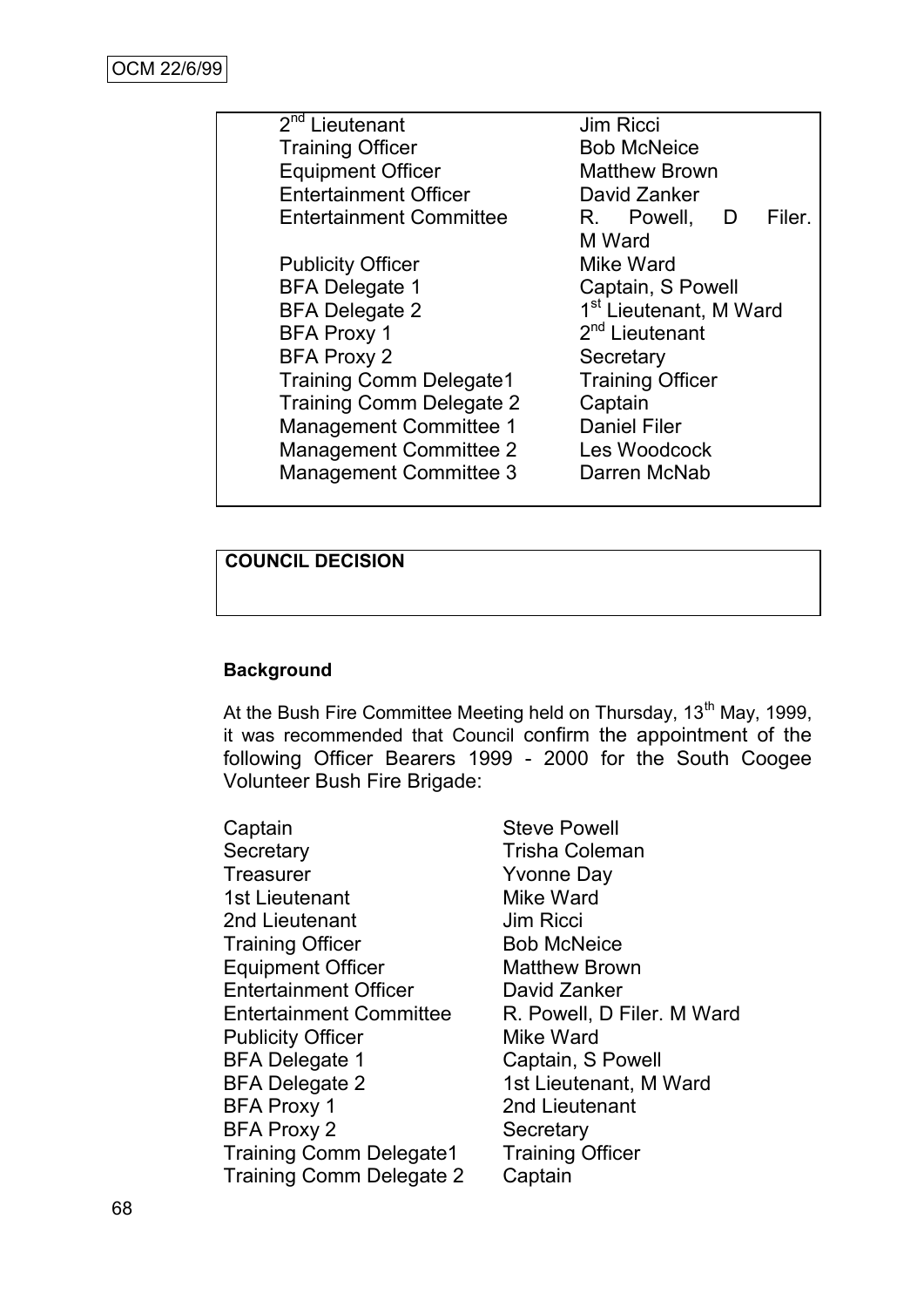| Management Committee 1 | <b>Daniel Filer</b> |
|------------------------|---------------------|
| Management Committee 2 | Les Woodcock        |
| Management Committee 3 | Darren McNab        |

#### **Submission**

It is recommended that Council confirm the appointment of members elected as Office Bearers for the South Coogee Volunteer Bush Fire Brigade at the meeting held on  $20<sup>th</sup>$  April, 1999.

# **Report**

At the South Coogee Volunteer Bush Fire Brigade meeting held on 20<sup>th</sup> April, 1999, the abovementioned members were nominated and elected as Officer Bearers for 1999 - 2000. There were no nominations for the Secretary's position, although Trisha Coleman 1998/99 Secretary was unable to attend the meeting to nominate, she has agreed to take on the position for the next year and will be re-nominated at the next Brigade meeting.

# **Strategic Plan/Policy Implications**

N/A

# **Budget/Financial Implications**

N/A

**Implications of Section 3.18(3) Local Government Act, 1995**

Nil

# **17.5 (OCM2\_6\_1999) - APPOINTMENT OF FIRE CONTROL OFFICERS (1550) (DMG) (ATTACH)**

#### **RECOMMENDATION** That Council:- (1) adopt the following schedule with regard to the appointment of Fire Control Officers, Rank and Authority **NAME RANK SUPPRESSION PREVENTION PERMITS PROSECUTIONS EXPENDITURE OF COUNCIL FUNDS** JIM JOHNSON CBFCO S FILER DCBFCO F MASSEY FWO **VALIDATION JANDAKOT VBFB** R LEVETT FCO/CAPTAIN  $\checkmark$  and  $\checkmark$  and  $\checkmark$  and  $\checkmark$ L CRANNAGE FCO **SOUTH COOGEE VBFB** S POWELL FCO/CAPTAIN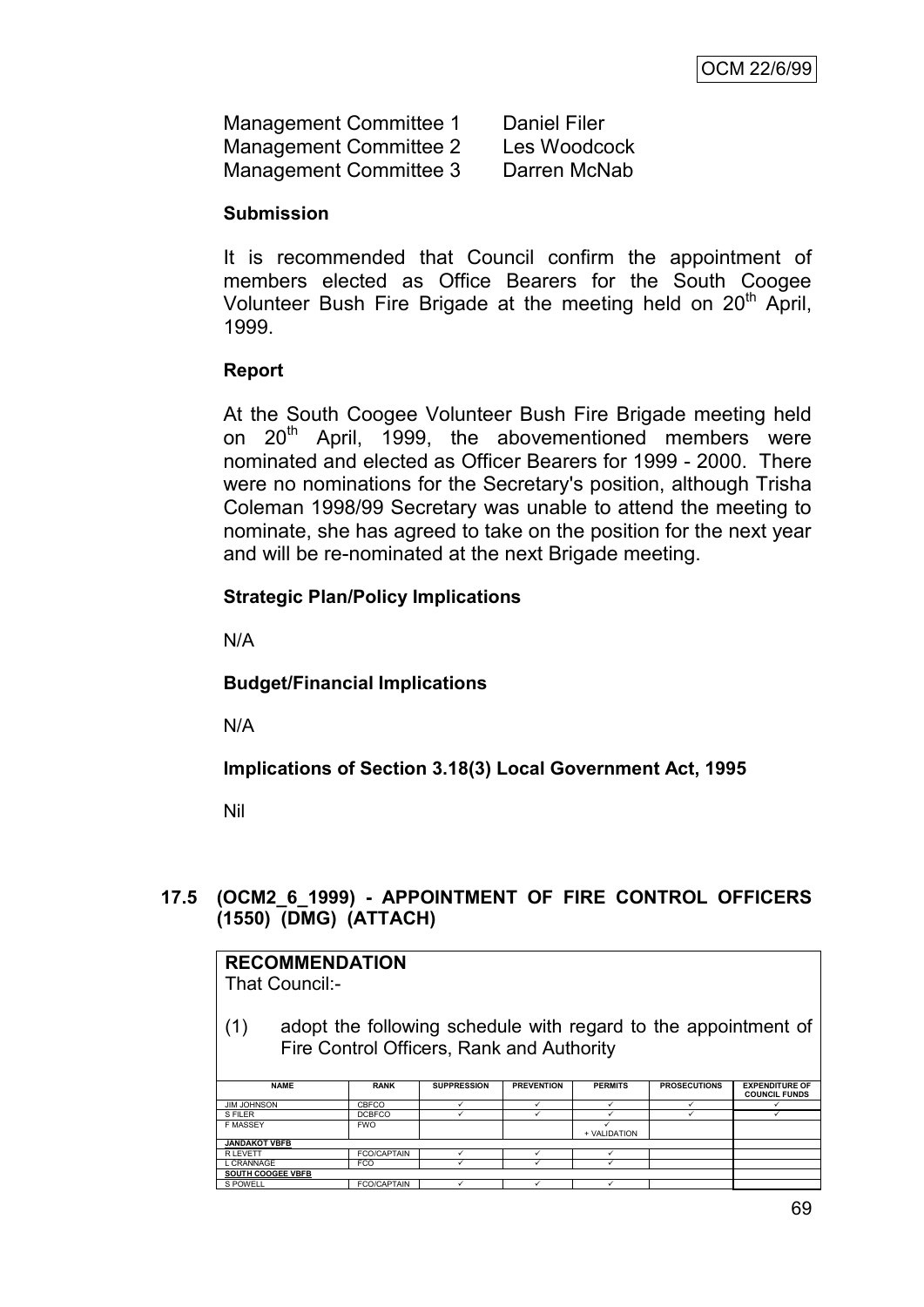| <b>M RICCI</b>    | <b>FCO</b>    |  |  |  |  |  |
|-------------------|---------------|--|--|--|--|--|
| R BERESFORD       | <b>RANGER</b> |  |  |  |  |  |
| <b>M KAISER</b>   | <b>RANGER</b> |  |  |  |  |  |
| S EVANS           | <b>RANGER</b> |  |  |  |  |  |
| <b>B SHEPPARD</b> | <b>RANGER</b> |  |  |  |  |  |
| <b>OTHER</b>      |               |  |  |  |  |  |
| <b>RLEES</b>      |               |  |  |  |  |  |

And

(2) delegate authority to the Director, Community Services to make these appointments, pursuant to the instrument of delegation (DA - A84) as attached to the Agenda.

#### **TO BE CARRIED BY ABSOLUTE MAJORITY**

# **COUNCIL DECISION**

#### **Background**

At the Bush Fire Committee meeting held on Thursday 13<sup>th</sup> May, 1999, it was recommended that Council adopt the following schedule with regard to Fire Control Officer Rank and Authority.

| <b>NAME</b>              | <b>RANK</b>        | <b>SUPPRESSION</b> | <b>PREVENTION</b> | <b>PERMITS</b> | <b>PROSECUTIONS</b> | <b>EXPENDITURE</b><br>OF COUNCIL<br><b>FUNDS</b> |
|--------------------------|--------------------|--------------------|-------------------|----------------|---------------------|--------------------------------------------------|
| <b>JIM JOHNSON</b>       | <b>CBFCO</b>       | ✓                  | $\checkmark$      |                |                     |                                                  |
| S FILER                  | <b>DCBFCO</b>      | v                  |                   |                |                     |                                                  |
| <b>F MASSEY</b>          | <b>FWO</b>         |                    |                   | + VALIDATION   |                     |                                                  |
| <b>JANDAKOT VBFB</b>     |                    |                    |                   |                |                     |                                                  |
| <b>R LEVETT</b>          | <b>FCO/CAPTAIN</b> | ✓                  |                   |                |                     |                                                  |
| L CRANNAGE               | <b>FCO</b>         | ✓                  |                   |                |                     |                                                  |
| <b>SOUTH COOGEE VBFB</b> |                    |                    |                   |                |                     |                                                  |
| S POWELL                 | <b>FCO/CAPTAIN</b> | ✓                  | v                 |                |                     |                                                  |
| <b>M RICCI</b>           | <b>FCO</b>         | ✓                  |                   |                |                     |                                                  |
| R BERESFORD              | <b>RANGER</b>      |                    |                   |                |                     |                                                  |
| <b>M KAISER</b>          | <b>RANGER</b>      |                    |                   |                |                     |                                                  |
| S EVANS                  | <b>RANGER</b>      |                    |                   |                |                     |                                                  |
| <b>B SHEPPARD</b>        | <b>RANGER</b>      |                    |                   |                |                     |                                                  |
| <b>OTHER</b>             |                    |                    |                   |                |                     |                                                  |
| R LEES                   |                    |                    |                   | √              |                     |                                                  |

#### **Submission**

It is recommended that the above mentioned officers be appointed Fire Control Officers.

#### **Report**

It is a requirement of the Bush fires Act, 1954, as amended, to appoint Fire Control Officers.

Changes in Office Bearers and administration requirements necessitate the formal adoption of Fire Control Officers, with their rank and authority to be gazetted.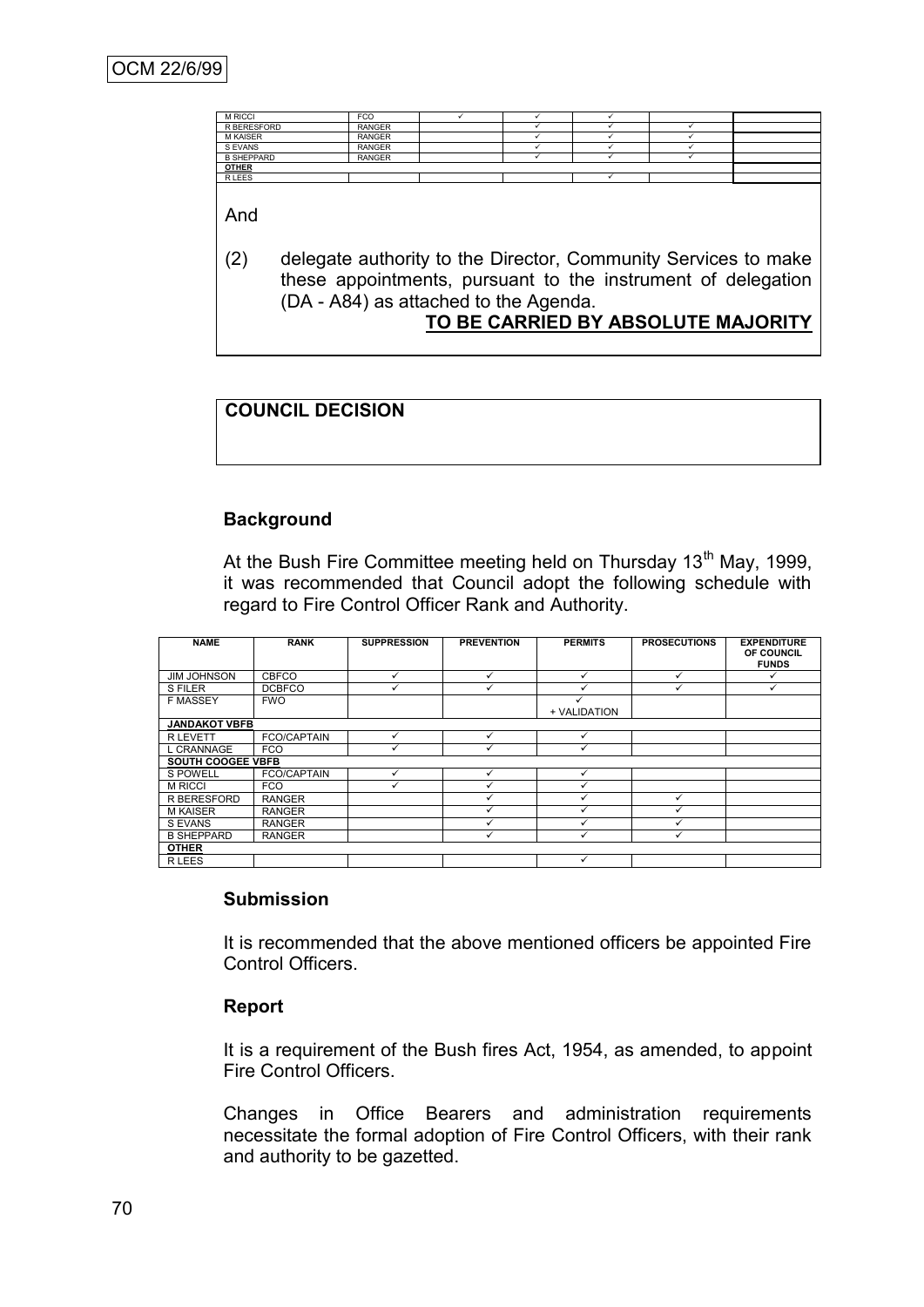The City of Cockburn has five categories of authority for Fire Control Officers being; Suppression, Prevention, Permits, Prosecution and Authority to Expend Funds.

The ever increasing legal and 'Duty of Care' requirements upon Council dictate that not only are Fire Control Officers properly appointed but also that the full extent of each officer's authority is clearly defined and appropriate instruction provided.

# **Strategic Plan/Policy Implications**

N/A

# **Budget/Financial Implications**

N/A

# **Implications of Section 3.18(3) Local Government Act, 1995**

Nil

# **17.6 (OCM2\_6\_1999) - DELEGATION OF AUTHORITY TO APPOINT FIRE CONTROL OFFICERS (1015) (DMG) (ALL WARDS) (ATTACH)**

#### **RECOMMENDATION**

That Council delegate authority to the Chief Bush Fire Control Officer to appoint Members and Officers to Volunteer Bush Fire Brigades, pursuant to the instrument of Delegation (DA - A83) as attached to the Agenda.

# **COUNCIL DECISION**

#### **Background**

In the past, Brigade personnel have been appointed by Council, subject to the approval of the Bush Fire Advisory Committee. It is considered more expedient to delegate this task to be the responsibility of the Chief Bush Fire Control Officer.

#### **Submission**

N/A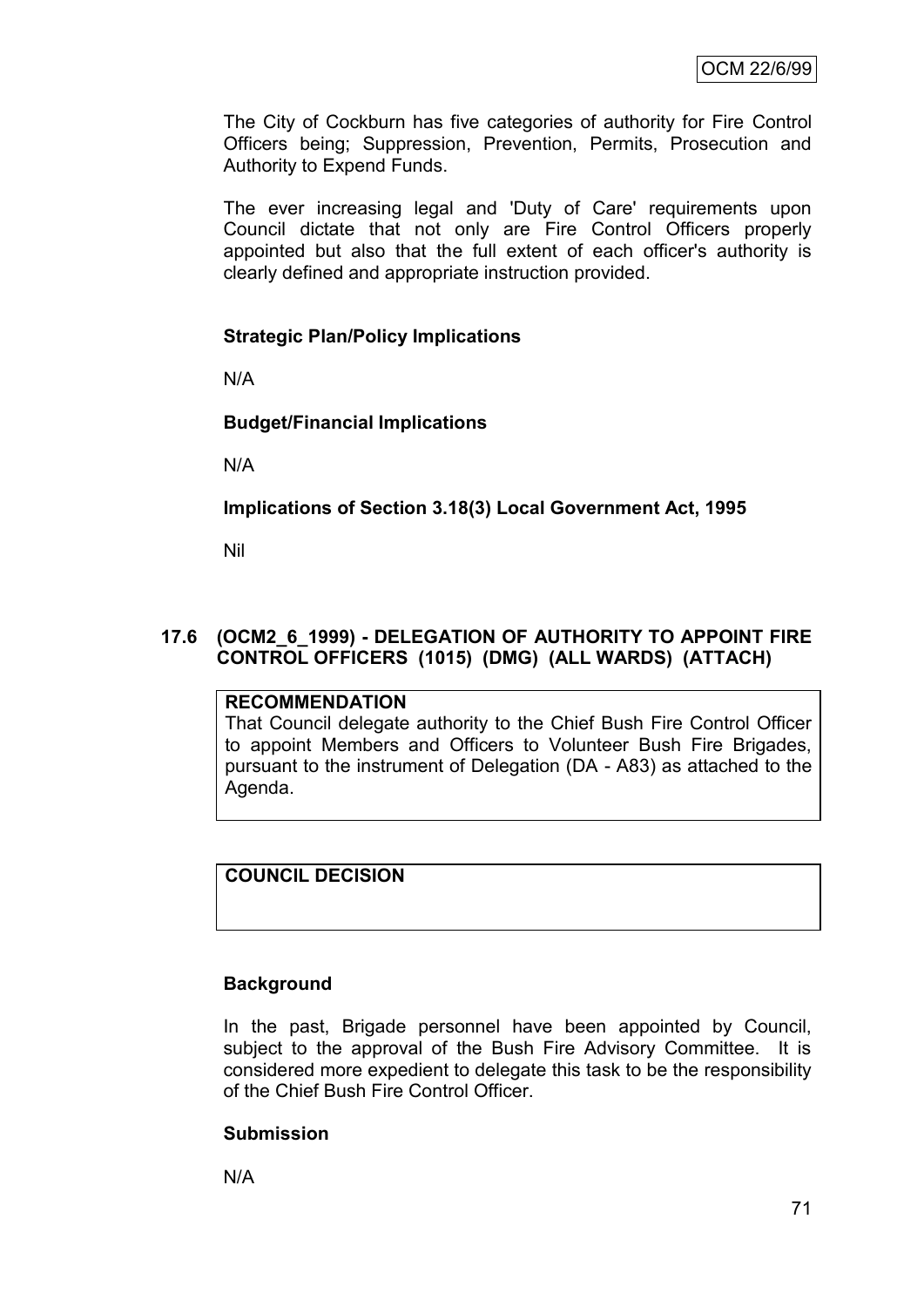# **Report**

The Bush Fires Act, 1954, enables the delegation of such functions to appropriate officers of Council.

#### **Strategic Plan/Policy Implications**

N/A

#### **Budget/Financial Implications**

N/A

**Implications of Section 3.18(3) Local Government Act, 1995**

Nil

# **17.7 (OCM2\_6\_1999) - TENDER FOR CLEANING OF THE SOUTH LAKE LEISURE CENTRE (10155) (8143) (GMAC) (ATTACH)**

# **RECOMMENDATION**

That Council:

- (1) Accept the tender for cleaning the South Lake Leisure Centre submitted by Western Office Cleaning Services for the annual tender price of \$33,523.46; and
- (2) the contract period be for two (2) years from  $1<sup>st</sup>$  July, 1999 to  $30<sup>th</sup>$  June 2001.

# **COUNCIL DECISION**

#### **Background**

Contractual arrangements with current cleaner, MP Cleaning company expire on the  $30<sup>th</sup>$  June, 1999.

This tender needs a Council decision as the lowest tender is not being recommended in accordance with Council Policy.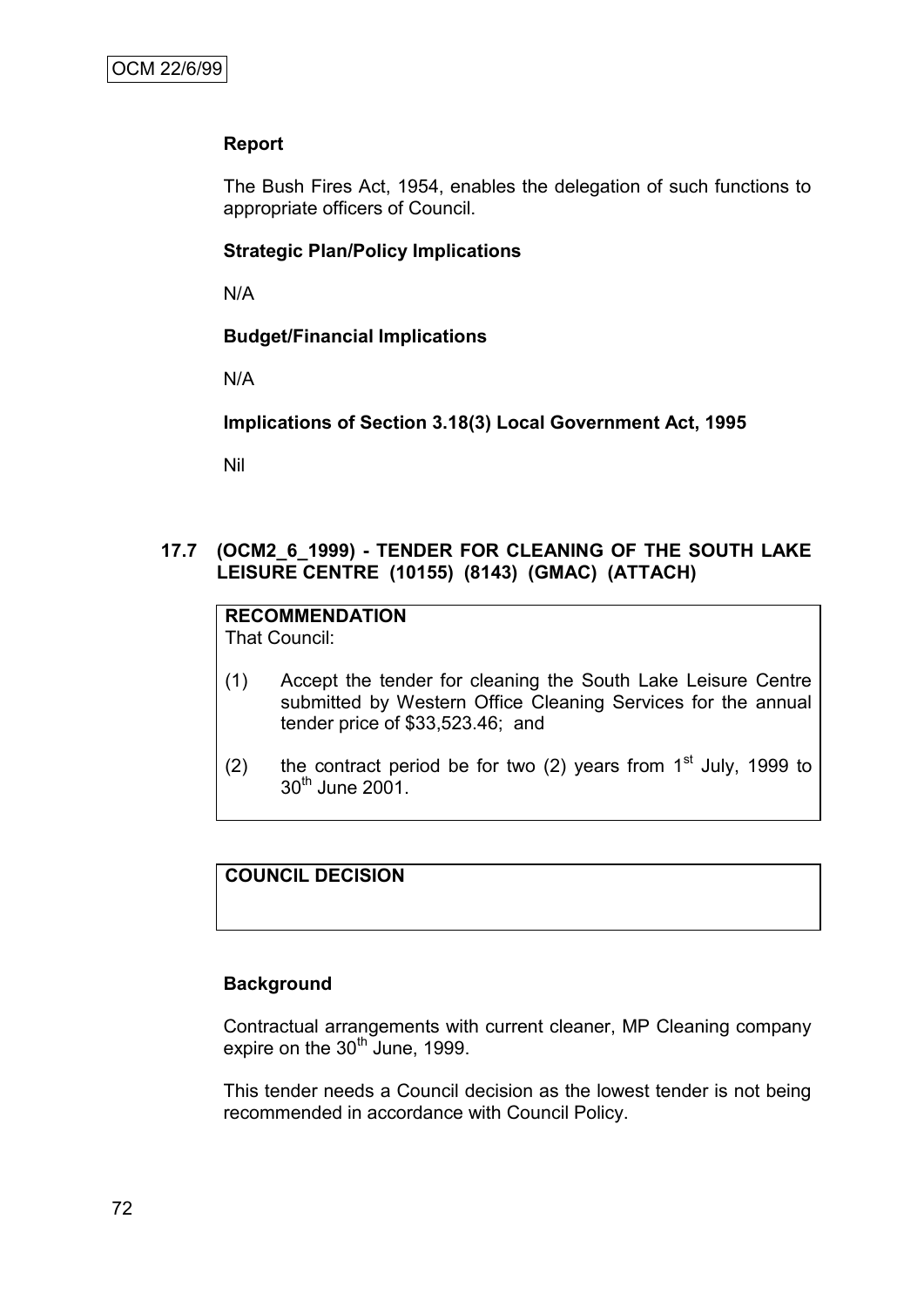# **Submission**

N/A

#### **Report**

A total of eleven (11) tenders were received by the conclusion of the acceptance period, with one tender excluded for not being in accordance with tender documentation and incorrectly delivered. Some tenders submitted indicated a price for a one year contract, whilst others specified a two year contract period. To ensure fairness of consideration, each tendering company was contacted and instructed to confirm their prices for both one and two year periods.

In addition to fixed tender prices, tenderers were instructed to provide a cost analysis break up of estimated cleaning time and \$ value for each specific area of the Centre.

The purpose of requesting a break up of time allowed to clean each specific area, was to allow for a more detailed analysis of tenders and whether each had provided sufficient time to clean to a quality standard.

Using the price alone for the assessment of tenders creates two salient problems:

- 1. There is no assessment made on cleaning quality. The Centre conducts an annual service quality questionnaire, with facility cleanliness frequently identified as the highest priority issue in terms of customer expectations.
- 2. In a competitive market place, contractors are willing to bid contracts at well below market value in order to win business. Consequently not allowing sufficient time to clean properly.

Contractors that tender purely to win the contract on price must do so with a trade-off both in terms of cleaning time and quality.

Despite any contractor's best efforts, it is physically impossible to clean the Centre properly in 3 to 4 hours per night. It requires around 5 or more hours of work to achieve a desirable high standard.

The result will be that areas within the Centre will be constantly 'under-cleaned' or missed.

Consequently, it is strongly recommended that this tender be awarded on a balance and cost of time to clean properly, not necessarily dollar value alone.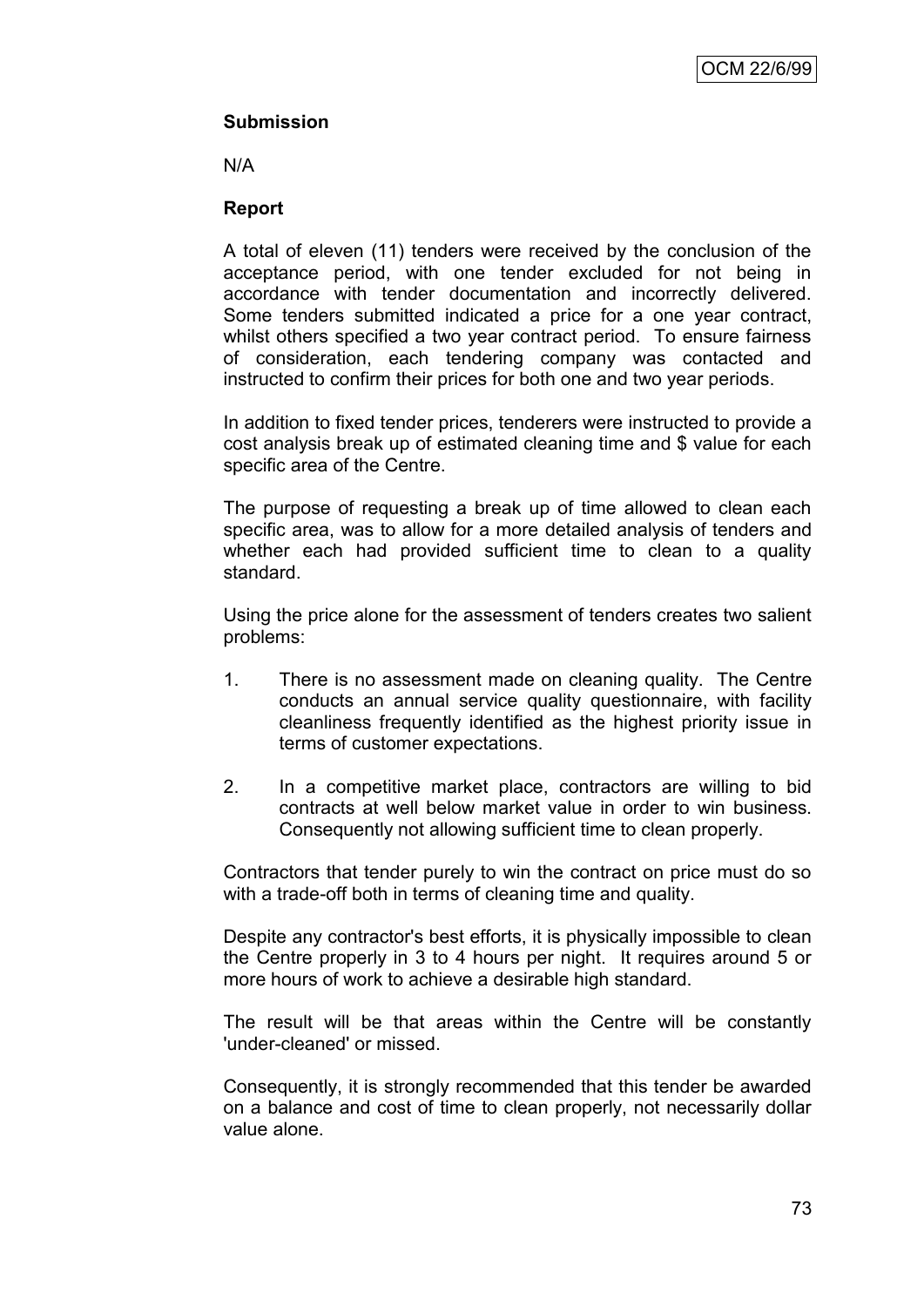The Centre conducted two evaluation initiatives to assess the current cleaning standard and to obtain an accurate indication of the time needed to clean the facility to a high standard.

- 1. The Centre previously had the facility and its' cleaning requirements independently assessed by a property management consultant, as well as examining the time contractors had allowed to clean each specific area of the Centre. Previous observations made by the consultant of the cleaning standard identified a number of areas being 'undercleaned'. These observations were symptomatic of the existing contractor not allowing enough cleaning time.
- 2. Centre staff actually cleaned the facility one evening recently, in strict accordance with the tender specifications and to the extremely high standard desired. A total of 8 man hours were needed by staff to complete the nightly specifications to a high standard, however taking into account inexperience and significant residual / build-up of dirt it is reasonable that this figure could be reduced to around five (5) hours.

Utilising the guidelines and observations provided by the property management consultant and the time taken by staff to properly clean, an estimated annual cleaning hours total was obtained. This assessment reached a conclusion that 1750 hours annually or more were required to obtain a high quality, thorough cleaning standard.

The tenders received from Office Cleaning Experts, Lists Cleaning Service, Western Office Cleaning Services, Jason Cleaning and Bosworth Cleaning Services all fulfil the time allowance criteria. Jason Cleaning, Lists and Office Cleaning Expert's tender are highest of those under consideration, without a significantly higher 'in proportion' allowance in cleaning time. Some concerns exist with Bosworth Cleaning in terms of the number of available references and size of company.

References provided for Western Office Cleaning Services included Property Manager's Jones Lang LaSalle and Knight Frank Price Waterhouse, Perth International Airport Terminal and Forrest Chase, with those contacted all strongly advocating for this contractor's cleaning standard and recommending them without reservation.

Attached to the agenda is a breakdown of each tender, detailing the amount of time each company have proposed to complete the nightly duties within the Centre, with the associated dollar value and unit price.

#### **Strategic Plan/Policy Implications**

N/A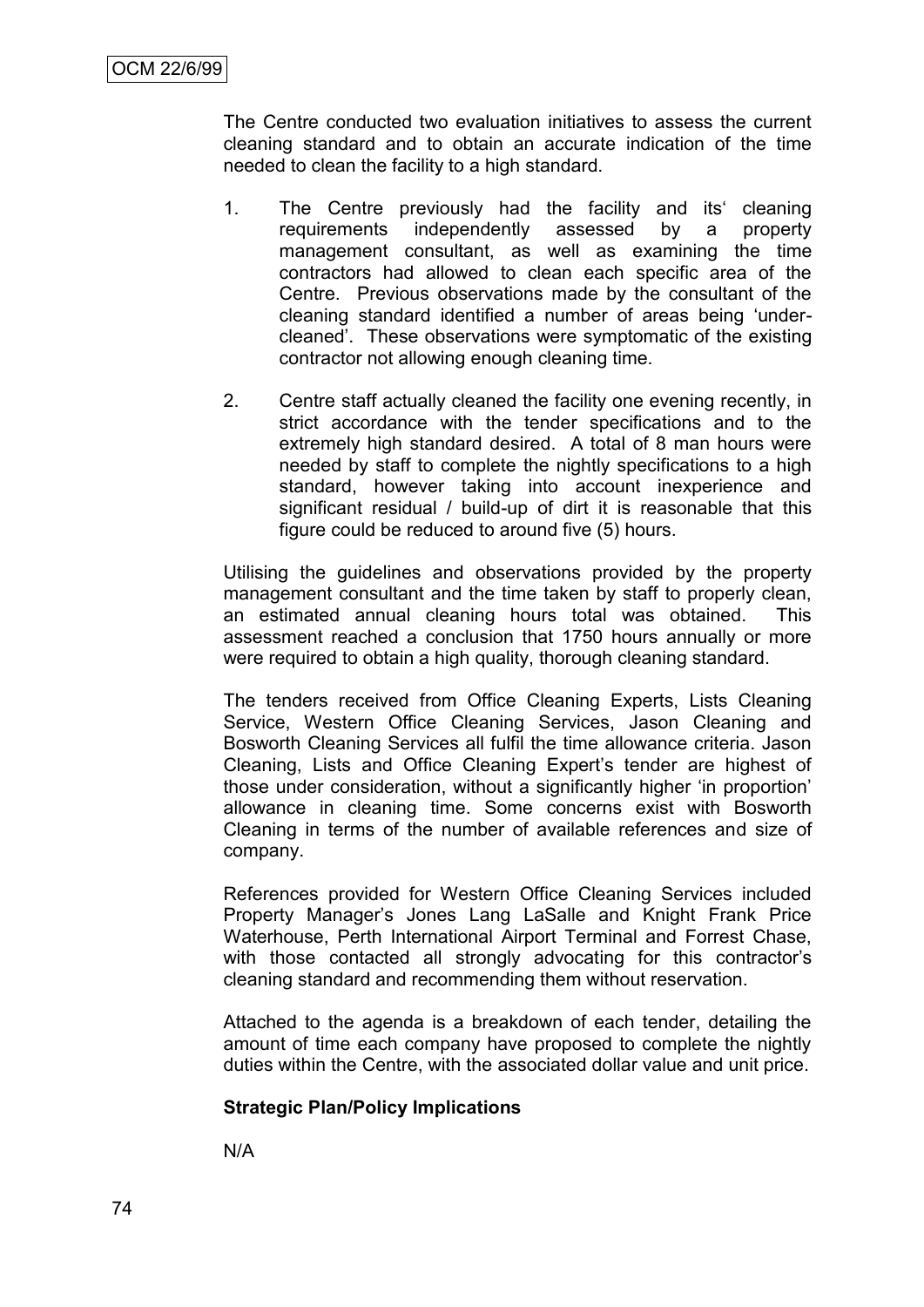#### **Budget/Financial Implications**

Allocated funds are contained within the Centre's 1999 / 2000 Operational budget.

**Implications of Section 3.18(3) Local Government Act, 1995**

Nil

#### **18. EXECUTIVE DIVISION ISSUES**

Nil

# **19. MOTIONS OF WHICH PREVIOUS NOTICE HAS BEEN GIVEN**

Nil

#### **20. CONFIDENTIAL BUSINESS**

Nil

#### **21. QUESTIONS OF WHICH DUE NOTICE HAS BEEN GIVEN WITHOUT DISCUSSION**

Nil

# **22. NOTICES OF MOTION GIVEN AT THE MEETING FOR CONSIDERATION AT NEXT MEETING**

Nil

# **23. MATTERS TO BE NOTED FOR INVESTIGATION, WITHOUT DEBATE**

Nil